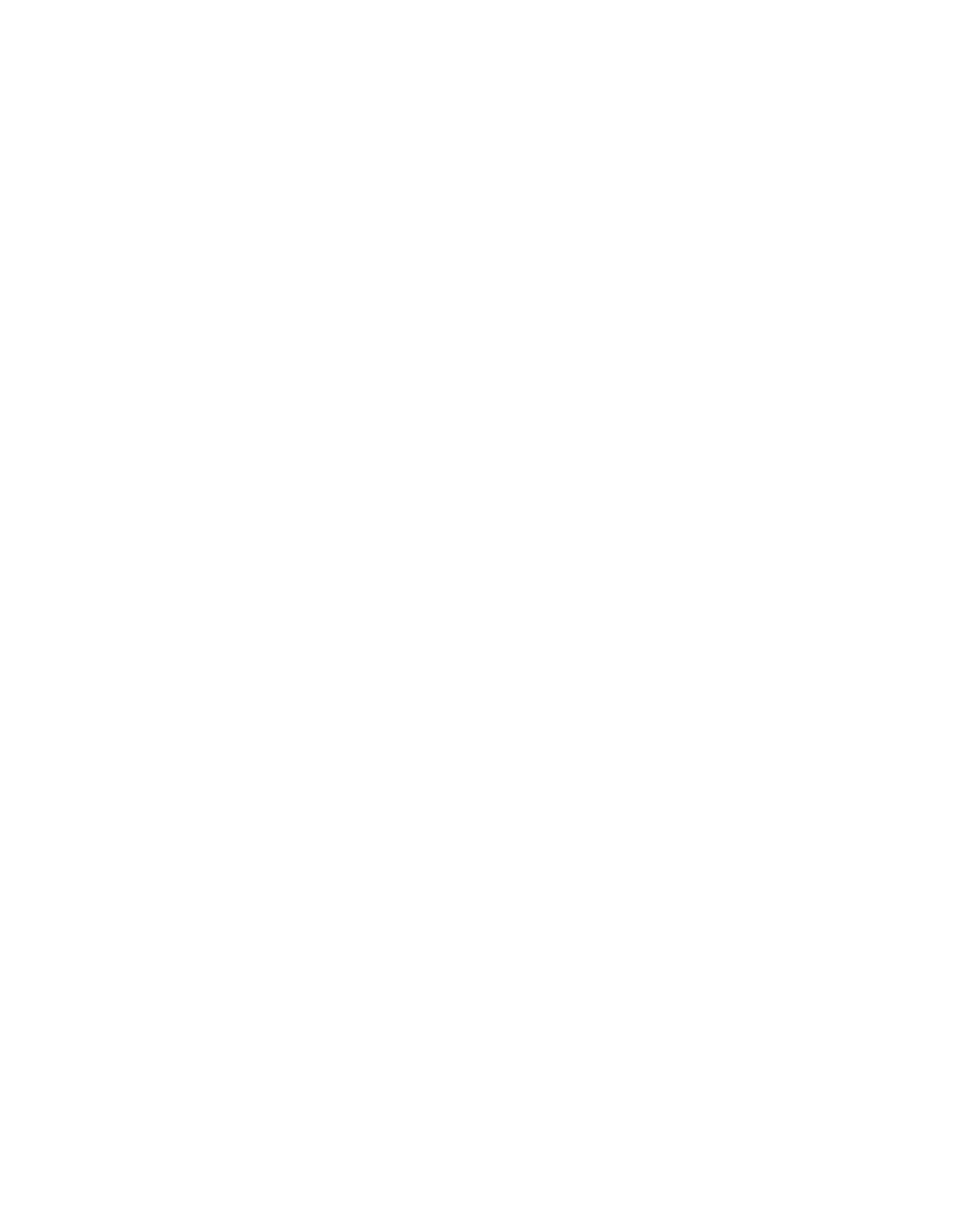# **PLACEMENT AND CONSTRUCTION OF ASPHALT CONCRETE PAVEMENT**

### **321.1 DESCRIPTION:**

This section is to provide specifications for furnishing all materials, mixing at a plant, hauling and placing a mixture of aggregate materials, mineral admixture and asphalt binder to form a pavement course for placement upon a previously prepared base or sub base.

### **321.2 MATERIALS AND MANUFACTURE:**

The materials shall conform to Section 710 for the type specified. The specific required mix type shall be called out in the contract documents or as directed by the Engineer.

#### **321.3 WEATHER AND MOISTURE CONDITIONS:**

Asphalt concrete shall be placed only when the surface is dry, and when the atmospheric temperature in the shade is 40 degrees F. (50 degrees F for Asphalt Concrete lift less than 2 inch thick) or above. No asphalt concrete shall be placed when the weather is foggy or rainy, or when the base or sub base on which the material is to be placed is unstable. Asphalt concrete shall be placed only when the Engineer determines that weather conditions are suitable.

# <span id="page-2-0"></span>**321.4 APPLICATION OF TACK COAT:**

A tack coat shall be applied to all existing and to each new course of asphalt concrete prior to the placing of a succeeding lift of asphalt concrete. The tack coat may be deleted when a succeeding layer of asphalt concrete is being applied over a freshly laid course that has been subjected to very little traffic when approved by the Engineer.

The application of the tack coat shall comply with Section 329. The grade of emulsified asphalt shall be SS-1-h or CSS-1 h as specified in Section 713.

The same material that is specified above for the tack coat shall be applied to the vertical surfaces of existing pavements, curbs, and gutters, against which asphalt concrete is to be placed.

The surface to be covered may require repair or patching as directed by the Engineer. This shall be addressed in the project specifications prior to the bidding of the project.

### **321.5 MIX DESIGN**

The mix design shall be submitted to the Engineer at least five working days prior to the start of asphalt concrete production. Mix designs provided by the agency may be utilized on projects at the Engineer's discretion. The Engineer will review and approve the mix design to assure it contains all of the required information as outlined in Section 710.3.1. The target values for gradations, binder contents, and air voids will be established as the accepted Job Mix Formula (JMF) based upon the mix design. Mix designs not containing all of the information will be returned within five working days of receipt of all mix design information, for action and resubmission by the contractor.

Once the mix design has been approved by the agency and the mixing plant selected, the Contractor and/or his supplier shall not change plants nor utilize additional mixing plants without prior approval of the Engineer.

If the contractor elects to change its source of material, the contractor shall furnish the Engineer with a new mix design, which meets the requirements of Section 710, as amended by the Project Specifications.

The contractor may make self-directed target changes to the approved mix design within the limits shown below. Requests for self-directed target changes shall be made in writing and acknowledged by the Engineer prior to the start of production of a lot and will remain in effect until such time as any additional changes are implemented. The self-directed target changes must meet the contract requirements for mix design criteria and gradation limits.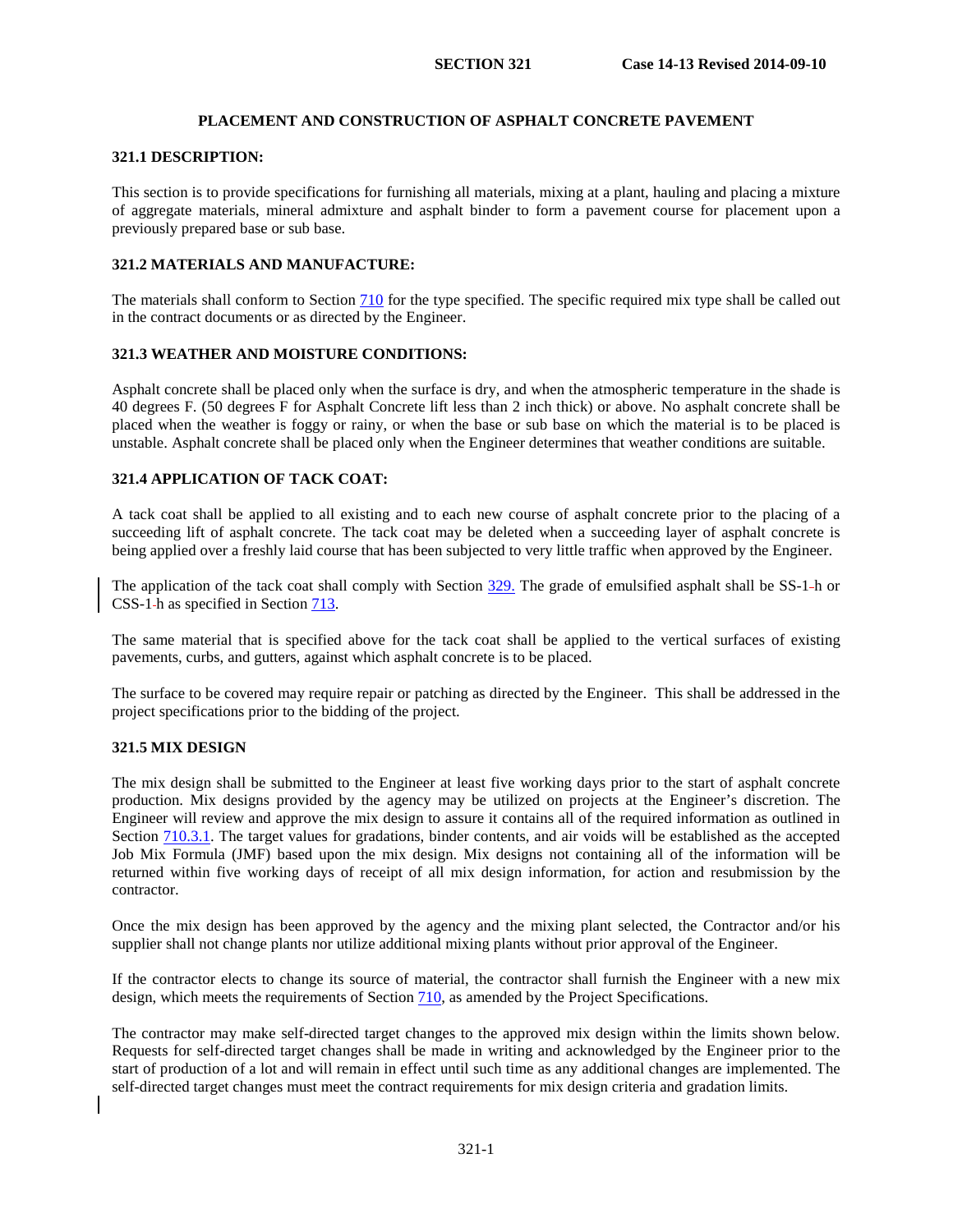| <b>TABLE 321-1</b><br>ALLOWABLE SELF-DIRECTED TARGET CHANGES |                                         |  |  |
|--------------------------------------------------------------|-----------------------------------------|--|--|
| <b>MEASURED</b>                                              | <b>ALLOWABLE SELF-DIRECTED</b>          |  |  |
| <b>CHARACTERISTICS</b>                                       | <b>TARGET CHANGES</b>                   |  |  |
| Gradation (Sieve Size)                                       |                                         |  |  |
| $3/8$ inch                                                   | $\pm$ 4% from mix design target value   |  |  |
| No 8                                                         | $\pm$ 4% from mix design target value   |  |  |
| No 40                                                        | $\pm$ 2% from mix design target value   |  |  |
| No 200                                                       | $+0.5\%$ from mix design target value   |  |  |
| <b>Binder Content</b>                                        | $\pm$ 0.2% from mix design target value |  |  |
| <b>Effective Air Voids</b>                                   | None                                    |  |  |

The contractor may propose target changes, other than self-directed changes, to the approved mix design for the approval of the Engineer. The Engineer will determine if the proposed target change will result in mix production that meets the contract requirements for mix design criteria and gradation limits. The target changes will not be retroactive for the purpose of acceptance.

### <span id="page-3-0"></span>**321.6 MIX PRODUCTION:**

All materials shall be proportioned by weight in a hot mix asphalt plant in the proportions required by the mix design to provide a homogeneous and workable mass. Each hot mix asphalt plant shall be inspected in accordance with the provisions contained in the 'Hot Mix Asphalt Production Facilities' by the Arizona Rock Products Association and shall have a current inspection certificate. All measuring devices shall be calibrated at least annually by a technician licensed by the Arizona Bureau of Weights & Measures. Mixing plants shall conform to the requirements of AASHTO M-156, except as modified herein.

In drum mix plants the mineral admixture shall be added and thoroughly mixed with the mineral aggregate by means of a mechanical mixing device prior to the mineral aggregate and mineral admixture entering the dryer. The moisture content of the combined mineral aggregate shall be a minimum of three percent by weight of the aggregate during the mixing process.

For drum-mix plants, the mineral admixture shall be weighed across a weight belt, or other approved alternative weighing system, with a weight totalizer prior to entry into the mechanical mixing device. The mechanical mixing device shall be a pugmill type mixer that is in good working condition. The rate of the aggregate feed shall not exceed the mixing device's capacity in ton per hour. The mixer shall be constructed to minimize the loss of mineral admixture and shall be located in the aggregate delivery system at a location where the mixed material can be readily inspected. The mixing device shall be capable of effective mixing in the full range of the asphalt concrete production rates.

The hot plant and equipment shall be constructed and operated to prevent loss of mineral admixture through the dust collection system of the plant.

A positive signal system shall be provided and utilized during production whereby the mixing shall automatically be stopped if the mineral admixture is not introduced into the mineral aggregate. The plant will not be permitted to operate unless the signal system is in good working condition.

The introduction of bituminous material shall be controlled by an automated system fully integrated with the controls or the mineral aggregate and mineral admixture. The production of the plant shall be controlled by the rate required to obtain a uniform mixture of all components. Drying and heating shall be accomplished in such a manner as to preclude the mineral admixture from becoming coated with un-spent fuel. The completed asphalt concrete may be held in storage for up to 12 hours in insulated or heated silos, providing the minimum temperature noted herein for placement and compaction is met behind the placement device. If the Engineer determines that there is an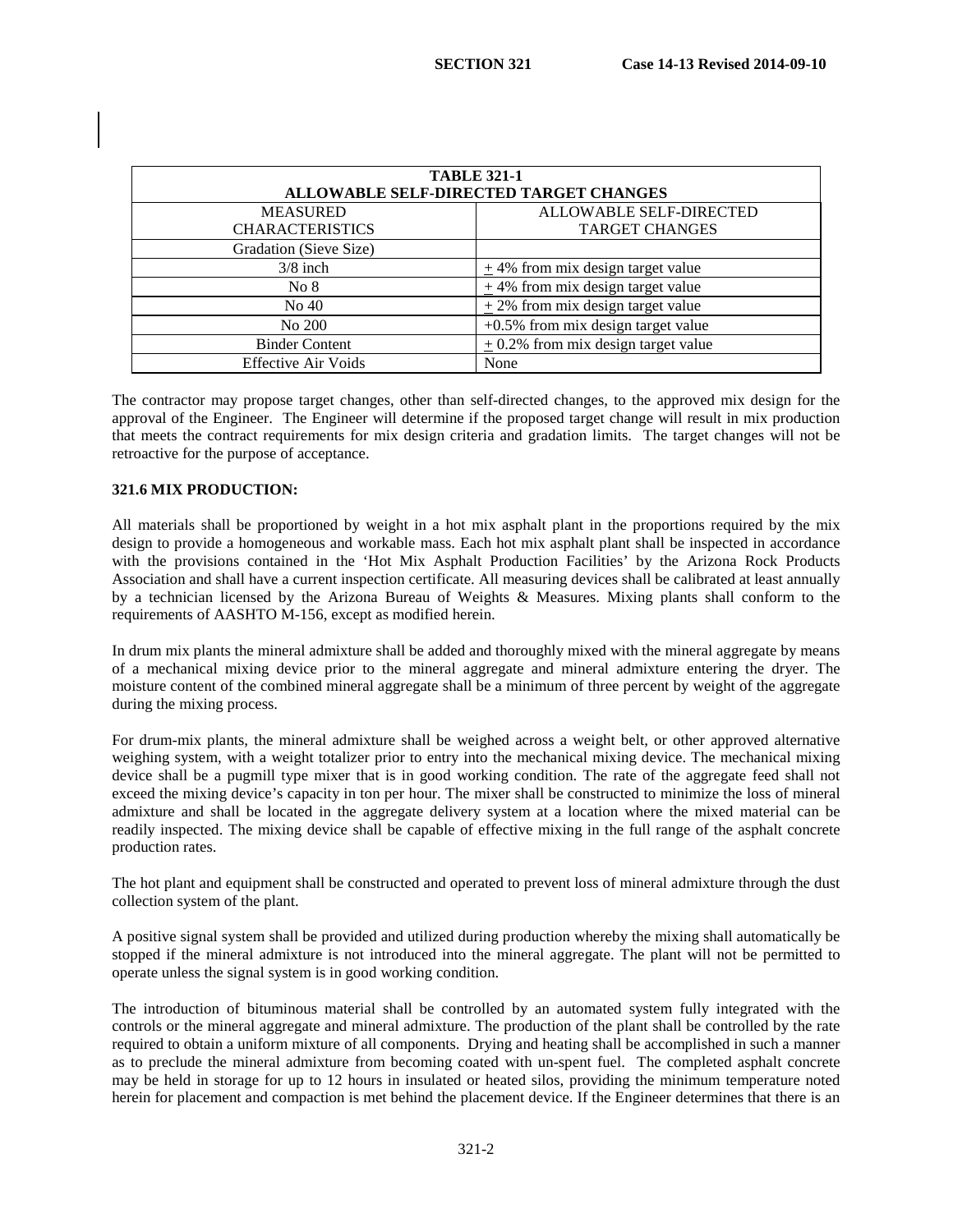excessive amount of heat, heat loss, drain down, segregation and/or oxidation of the mixture due to temporary storage, use of surge bins or storage bins will be discontinued.

The temperature of the asphalt concrete, with unmodified binders, upon discharge from the mixer shall not exceed 335 degrees F. The discharge temperature may be increased on the recommendation of the binder supplier, when approved by the Engineer. If the asphalt concrete is discharged from the mixer into a hopper, the hopper shall be constructed so that segregation of the asphalt concrete will be minimized.

### **321.7 TRANSPORTATION:**

Petroleum distillates or other substances that will have a detrimental effect on the asphalt concrete shall not be used as a release agent.

The beds of all transportation units shall be clean and smooth to allow the free flow of material into the paving machine's hopper.

Tarpaulins shall be furnished on all trucks and used when weather condition warrant, or if directed by the Engineer.

### **321.8 PLACEMENT:**

Placement of asphalt concrete pavement shall not commence until authorized by the Engineer. The Engineer's authorization to allow commencement of asphalt concrete paving will generally require all newly constructed valley gutters, curbing, and curb and gutters which new pavement is to be placed against to be in-place and in an acceptable condition. While it is preferred to have all newly constructed concrete items against which new pavement is to be placed be in an acceptable condition, the Engineer may allow paving to commence based on weather, the amount of defective concrete, or other considerations.

<span id="page-4-0"></span>**321.8.1 Placing:** All courses of asphalt concrete shall be placed and finished by means of a self-propelled paving machine equipped with an automatically actuated control system, except under certain conditions or at locations where the Engineer deems the use of a self-propelled paving machine impracticable.

The control system shall control the elevation of the screed at each end by controlling the elevation of one end directly and the other end indirectly either through controlling the transverse slope or alternatively when directed, by controlling the elevation of each end independently.

The control system shall be capable of working with one of the following devices:

- (a) Ski or non-contact device of not less than 30 feet in length, supported throughout its entire length
- (b) Taut stringline or wire set to grade
- (c) Short ski or sonar sensing units from curb control
- (d) Joint matching shoe

Failure of the control system to function properly shall be cause for the suspension of asphalt concrete production. In order to achieve a continuous operation, the speed of the paving machine shall be coordinated with the hot mix plant and transport units.

If the asphalt concrete is dumped from the hauling vehicles directly into the paving machine, care shall be taken to avoid jarring the machine or moving it out of alignment. No vertical load shall be exerted on the paving machine by the truck.

If asphalt concrete is dumped upon the surface being paved and subsequently loaded in the paving machine, the loading equipment shall be self-supporting and shall not exert any vertical load on the paving machine. Substantially all of the asphalt concrete shall be picked up and loaded into the paving machine.

Self-propelled paving machines shall spread the mixture without segregation or tearing, true to line, grade and crown indicated on the Project plans. Pavers shall be equipped with hoppers and augers that will distribute the mixture uniformly in front of an adjustable floating screed. The raising of the hopper wings must be minimized and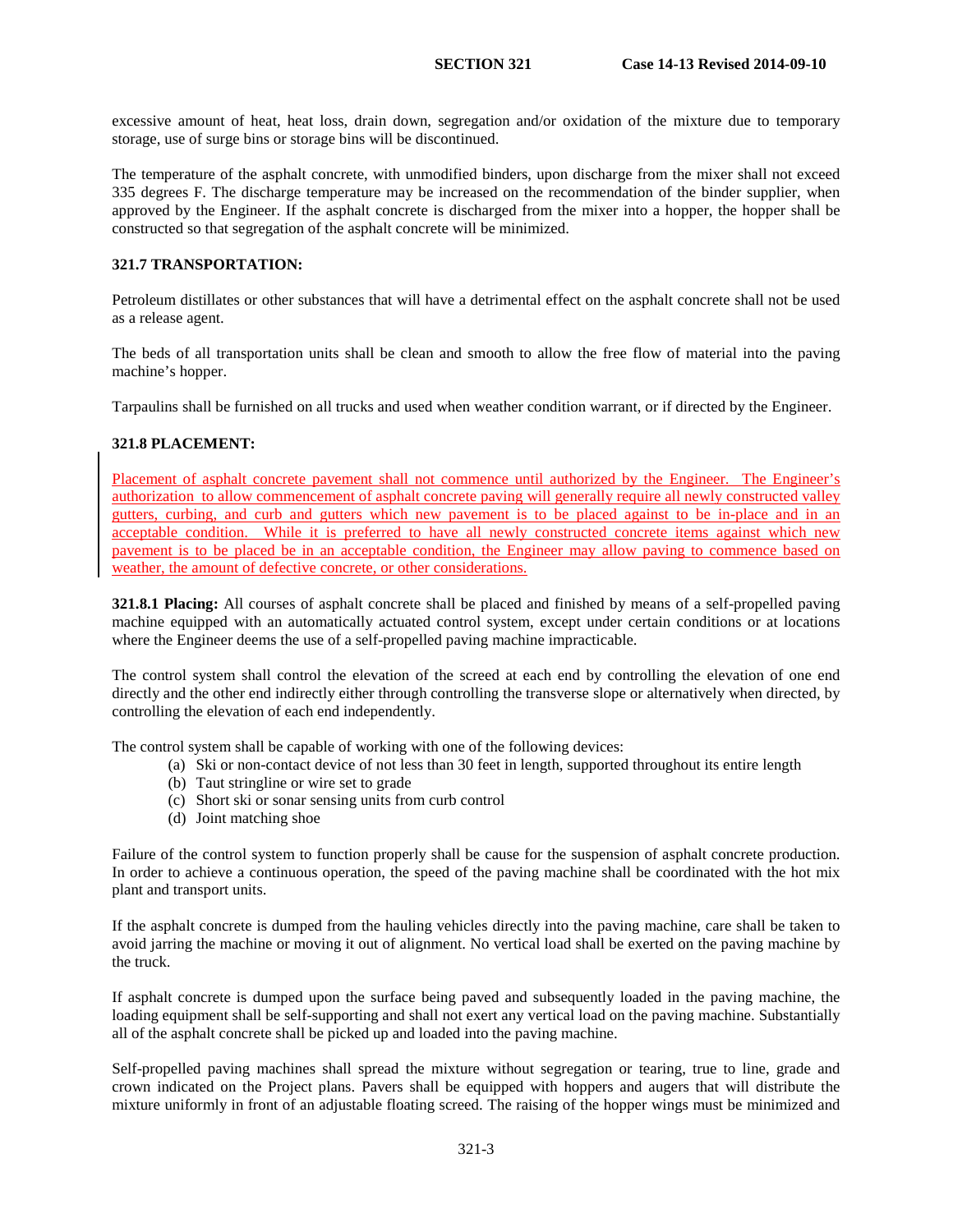the paving machine will not be operated when in an empty condition.

Screeds shall include any strike-off device operated by tamping or vibrating action which is effective, without tearing, shoving or gouging the mixture and which produces a course with a uniform texture and density for the full width being paved. Screeds shall be adjustable as to height and crown and shall be equipped with a controlled heating device for use when required. In the case of the screed, auger extensions and vibrators shall be installed wherever the screed is extended more than one (1) foot beyond the end of the base auger or auger extension. However, when placing material against an extremely uneven curb or edge over a short distance, the Engineer may waive the auger extensions and vibrators.

At any place not accessible to the roller, the mixture shall be thoroughly compacted with tampers to provide a uniform and smooth layer over the entire area compacted in this manner.

**321.8.2 Joints:** Transverse joints, before a surface course is placed in contact with a cold transverse construction joint, the cold existing asphalt concrete shall be trimmed to a vertical face for its full depth and exposing a fresh face. The fresh face shall be tack coated prior to placement of the new asphalt concrete. After placement and finishing the new asphalt concrete, both sides of the joint shall be dense and the joint shall be smooth and tight. The surface in the area of the joint shall not deviate more than 1/4 inch from a 12-foot straightedge, when tested with the straightedge placed across the joint, parallel to the centerline.

Longitudinal joints of each asphalt course shall be staggered a minimum of 6 inches with relation to the longitudinal joint of the immediate underlying course's cold transverse-longitudinal construction joint $_{\tau}$ .

Longitudinal joints with the cold existing or cold (more than 32 hours old) asphalt concrete shall require the existing pavement to be trimmed to a vertical face for its full depth and exposing a fresh face. The fresh face shall be tacked prior to placement of the adjacent course. Longitudinal joints with an existing asphalt pavement that is less than 32 hours old that has had its edge protected from damage may have adjacent new asphalt concrete placed after applying the required tack coat. After placement and finishing the new asphalt concreteof longitudinal joints, both sides of the joint shall be dense and the joint shall be smooth and tight. The surface in the area of the joint shall not deviate more than  $\frac{1}{4}$  inch from a 12-foot straightedge, when tested with the straightedge placed across the joint, parallel to the centerline in any direction. The joint will be tack coated if required by the Engineer.

**321.8.3 Asphalt Leveling Course:** A leveling course shall be used when specified, or as directed in writing by the Engineer, to bring existing pavement to a uniform grade prior to placing an overlay or other course. If a leveling course is being applied on an Asphalt surface, a tack coat shall be applied. The compaction requirements contained in Section [321.10](#page-8-0) do not apply to leveling courses.

<span id="page-5-0"></span>**321.8.4 Compaction; Asphalt Base Course and Surface Course:** It is the contractor's responsibility to perform any desired Quality Control monitoring and/or testing during compaction operations to achieve the required compaction. The temperature of the asphalt concrete immediately behind the laydown machine shall meet the minimum requirements of Table [321-2.](#page-3-0) A probe type electronic thermometer with a current calibration sticker attached will be used to measure the temperature of the asphalt concrete mixture. When measuring the temperature of the mat, the probe shall be inserted at mid-depth and as horizontal as possible to the mat. The minimum temperatures in Table 321-2 do not guarantee that the asphalt mix will be compacted to the required density. The contractor is responsible to achieve the required compaction.

| <b>TABLE 321-2</b>               |     |     |                                                       |      |     |               |
|----------------------------------|-----|-----|-------------------------------------------------------|------|-----|---------------|
|                                  |     |     | <b>MINIMUM ASPHALT CONCRETE PLACEMENT TEMPERATURE</b> |      |     |               |
| Base $^{(1)}$ Temp $(^{\circ}F)$ |     |     | Mat Thickness (inches)                                |      |     |               |
|                                  | 1/2 | 3/4 |                                                       | 11/2 |     | 3 and greater |
| $40 - 50$                        | --- |     | 310                                                   | 300  | 285 | 275           |
| $50 - 60$                        | --- | 310 | 300                                                   | 295  | 280 | 270           |
| $60 - 70$                        | 310 | 300 | 290                                                   | 285  | 275 | 265           |
| $70 - 80$                        | 300 | 290 | 285                                                   | 280  | 270 | 265           |
| $80 - 90$                        | 290 | 280 | 270                                                   | 270  | 265 | 260           |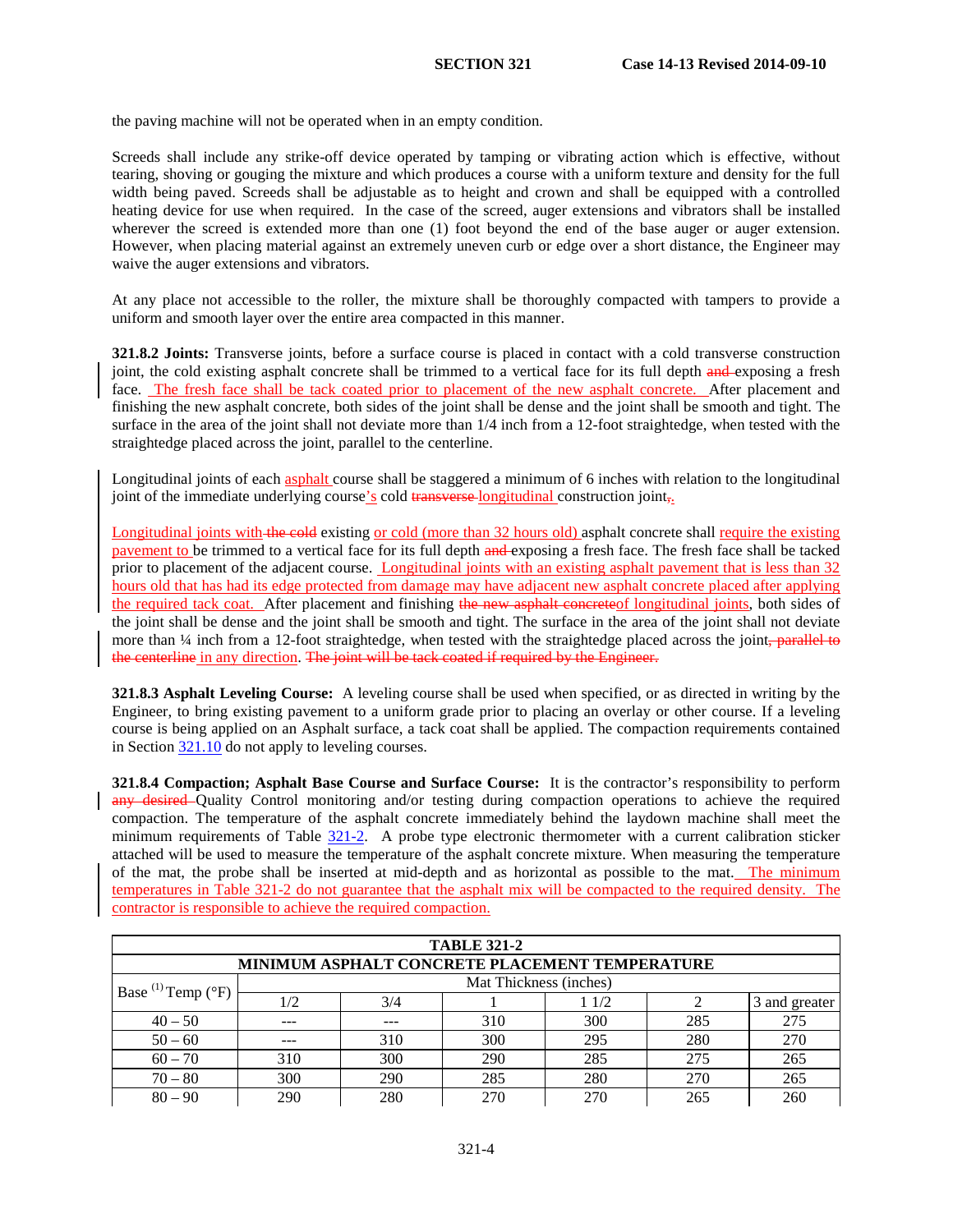|  | -90 | 280<br>__ | ~~~<br>. .<br>____ | $\epsilon$<br>$-11.7$<br>__ | .<br>ໍ້<br>$\sim$ UJ | 260<br>___ | $\cap$ $\in$ $\cap$<br>$\sim\!\sim$ |
|--|-----|-----------|--------------------|-----------------------------|----------------------|------------|-------------------------------------|
|--|-----|-----------|--------------------|-----------------------------|----------------------|------------|-------------------------------------|

### (1) Base on which mix is to be placed

Asphalt compaction equipment shall be of sufficient size and weight to accomplish the required compaction. All compaction equipment shall be operated and maintained in accordance with the manufacturer's recommendations and the project requirements. During the rolling operation, the speed of the roller shall not exceed 3 miles per hour, unless otherwise approved by the Engineer.

Pneumatic tired compactors shall be equipped with skirt-type devices mounted around the tires so that the temperature of the tires will be maintained during the compaction process.

The Engineer will determine the acceptability of the pavement compaction in accordance with Section [321.10.](#page-8-0)

<span id="page-6-0"></span>**321.8.5 Smoothness:** The completed surfacing shall be thoroughly compacted, smooth and true to grade and crosssection and free from ruts, humps, depressions or irregularities. An acceptable surface shall not vary more than onefourth (¼) inch from the lower edge of a 12-foot straightedge when the straightedge is placed parallel to the centerline of the roadway.

**321.8.6 Asphalt Concrete Overlay:** Asphalt concrete overlay consists of the placing and compacting plant mix asphalt concrete over existing pavement. The mix design and thickness of the overlay shall be as shown on the plans or as specified in the special provisions.

Except when the existing asphalt surface is to be preheated and remixed, pavement surfaces shall be prepared as follows:

(a) Areas designated for pavement repair by the contract documents (which may include severely raveled areas, severely cracked areas, over-asphalted areas, and other defects) shall be cut out and replaced. Pavement repairs shall be completed and approved before placing asphalt concrete overlay.

(b) Before placing asphalt concrete overlay, milling shall be done as shown on the plans or specified in the special provisions and shall be in accordance with Section 317.

(c) After pavement repairs and milling have been completed the entire surface shall be cleaned with a power broom.

(d) After surfaces have been prepared to the satisfaction of the Engineer, they shall receive a tack coat per Section [321.4.](#page-2-0) Traffic will not be permitted to travel over surfaces which have received a tack coat, except when tack coat is applied to milled surfaces in compliance with Section 317.2 for dust control purposes. When the overlay is to extend onto a concrete gutter, the gutter shall be thoroughly cleaned of loose dust and cement particles and shall be tack coated.

Asphalt concrete overlay shall be placed as specified in Section [321.8.1](#page-4-0) and compacted as specified in Section [321.8.4.](#page-5-0) The surface smoothness shall meet the tolerances specified in Section [321.8.5.](#page-6-0)

Frames and covers of manholes, survey monuments, valve boxes, clean-outs and other existing structures shall be adjusted in accordance with Section 345 to set flush with the finished surface of the new pavement. During adjustment if pavement or base materials are removed or disturbed, they shall be replaced with approved materials installed in a manner acceptable to the Engineer.

On roads without curb and gutter, the existing unpaved shoulder elevation shall be adjusted by the Contractor to match the elevation at the edge of the new overlay and slope away from the new pavement surface at a rate that the existing quantity of shoulder material will allow. Shoulder material shall be compacted to a minimum of 95% of maximum density, determined in accordance with Section 301.3. Shoulder adjustment to match the new pavement surface elevation shall not be measured. The cost of shoulder adjustment shall be included in the price paid for the asphalt concrete overlay or other related pay items. When the Engineer determines an insufficient amount of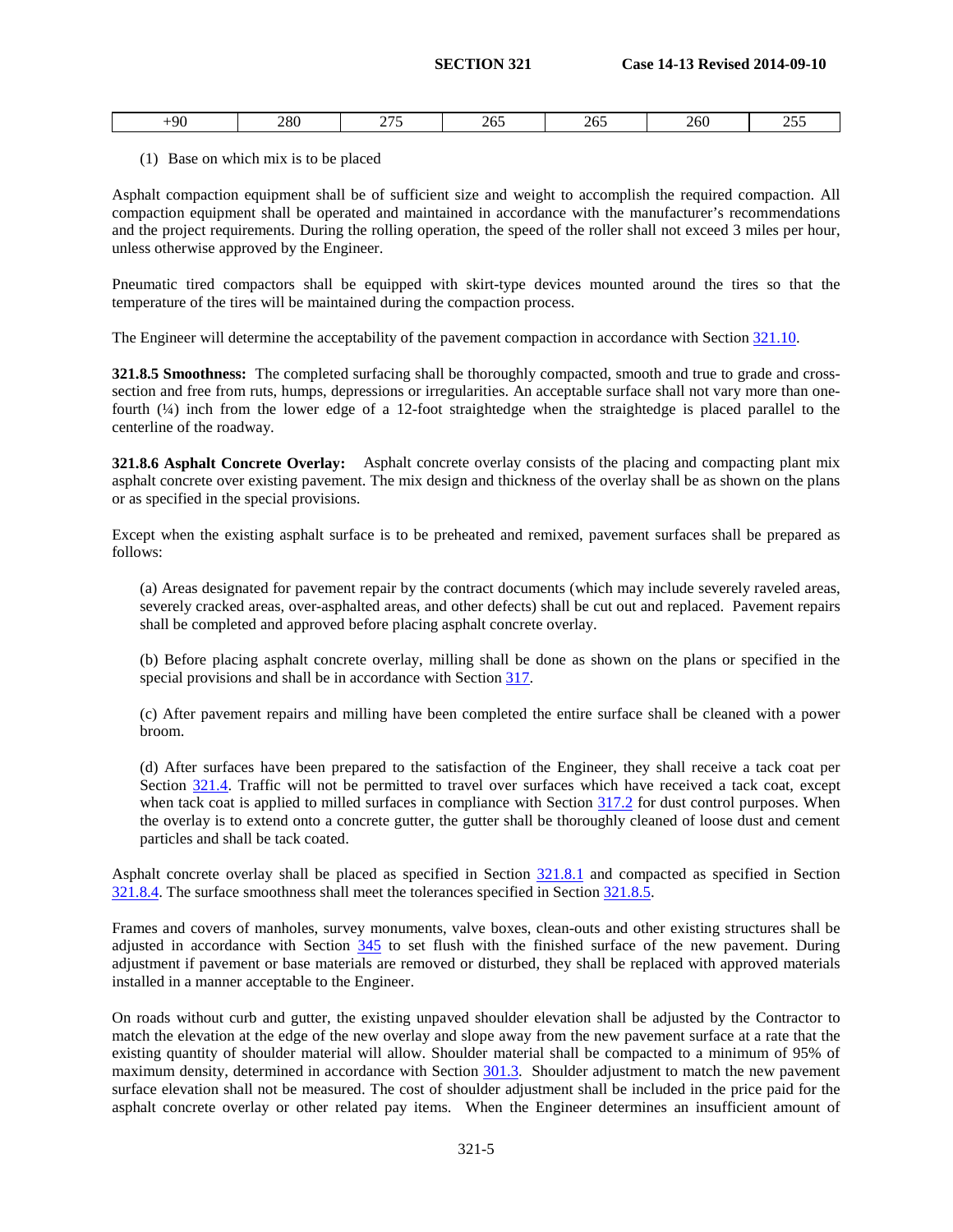material is available for shoulder adjustment, the Engineer may require the Contractor to provide additional material. Acceptable material for shoulders includes the existing shoulder material, millings, untreated base materials, or a granular material approved by the Engineer. Engineer requested imported material for shoulder adjustment is not included in the price paid for the asphalt concrete overlay.

**321.8.7 Pavement Fabric Interlayer:** Pavement fabric interlayer shall be used only when specified on the plans or in the specifications.

Pavement fabric interlayer shall be in accordance with Table 796-1 and be the class designated on the plans or in the specifications.

Asphalt binder coat used to bond the fabric to the pavement shall be paving asphalt PG 70-10 asphalt cement conforming to the requirements of Section 711. The application and distributing equipment for the asphalt binder shall conform to the requirements of Section 330. The asphalt binder coat shall be uniformly spray applied to the prepared pavement surface at the rate of 0.20 gallons per square yard for Class B fabric or at the rate of 0.25 gallons per square yard for Class A fabric. Some underlying surfaces may require a higher or lower application rate. A test strip may be necessary to determine the proper application rate. The width of liquid asphalt cement application shall be the fabric width, plus six inches.

<span id="page-7-0"></span>Neither the asphalt binder coat or fabric interlayer shall be placed when weather conditions, in the opinion of the Engineer, are not suitable. The asphalt binder and fabric interlayer shall only be placed when the pavement is dry, the ambient air temperature is 50 degrees F and rising, and pavement temperature is 40 degrees F and rising.

Equipment for placing the fabric shall be mechanized and capable of handling full rolls of fabric. The equipment shall be able to lay the fabric smoothly to maximize pavement contact and remove air bubbles. Stiff bristle brooms shall be used to smooth the fabric. The equipment used to place the fabric shall be in good working order and is subject to approval by the Engineer.

Pavement fabric interlayer shall not be placed if the in-place binder is hotter than 325 degrees F or has cooled to 180 degrees F or below (as determined by non-contact thermometer).

Pavement fabric interlayer shall be placed onto the asphaltic binder with the heat bonded side up with a minimum amount of wrinkling or folding. Remaining wrinkles or folds 1-inch and larger shall be removed or slit and shinglelapped in the direction of paving. Burning or torching of wrinkles is not allowed. Fabric shall overlap three to six inches to insure full closure of the joint. Transverse joints shall be shingle-lapped in the direction of paving to prevent edge pickup by the paver. A second application of hand-placed asphalt binder may be required at laps and repairs as determined by the Engineer to ensure proper binding of the narrow double fabric layer.

All areas where fabric has been placed shall be paved with asphaltic concrete during the same workshift. Placement of the asphaltic concrete shall closely follow fabric lay down. The temperature of the asphaltic concrete immediately behind the laydown machine shall not exceed 325 degrees F. In the event that the asphalt binder coat bleeds through the fabric causing construction problems before the overlay is placed, the affected areas shall be sanded with a sand blotter in compliance with Section 333. Excess sand shall be removed before beginning the paving operation. In the event of rainfall prior to the placement of the asphaltic concrete, the fabric shall be allowed to dry before the asphalt concrete is placed.

Turning of the paving machine or of other vehicles on the fabric shall be gradual and kept to a minimum to avoid damage to the fabric. Should equipment tires stick to the fabric during pavement operations, small quantities of paving asphalt concrete shall be broadcast on the fabric to prevent pick-up. Decrease of binder rate in order to minimize pick-up on tires is not allowed.

**321.8.8 Thickened Edge:** When the depth of the thickened edge extends four inches or more below the bottom of the asphalt pavement, the portion of the thickened edge extending below the asphalt pavement shall be placed and compacted prior to placement of the asphalt pavement. Placement of tack coat on the surface of the compacted thickened edge asphalt may be omitted when additional asphalt pavement is placed on the same day and the Engineer agrees that the surface of the thickened edge asphalt has remained clean.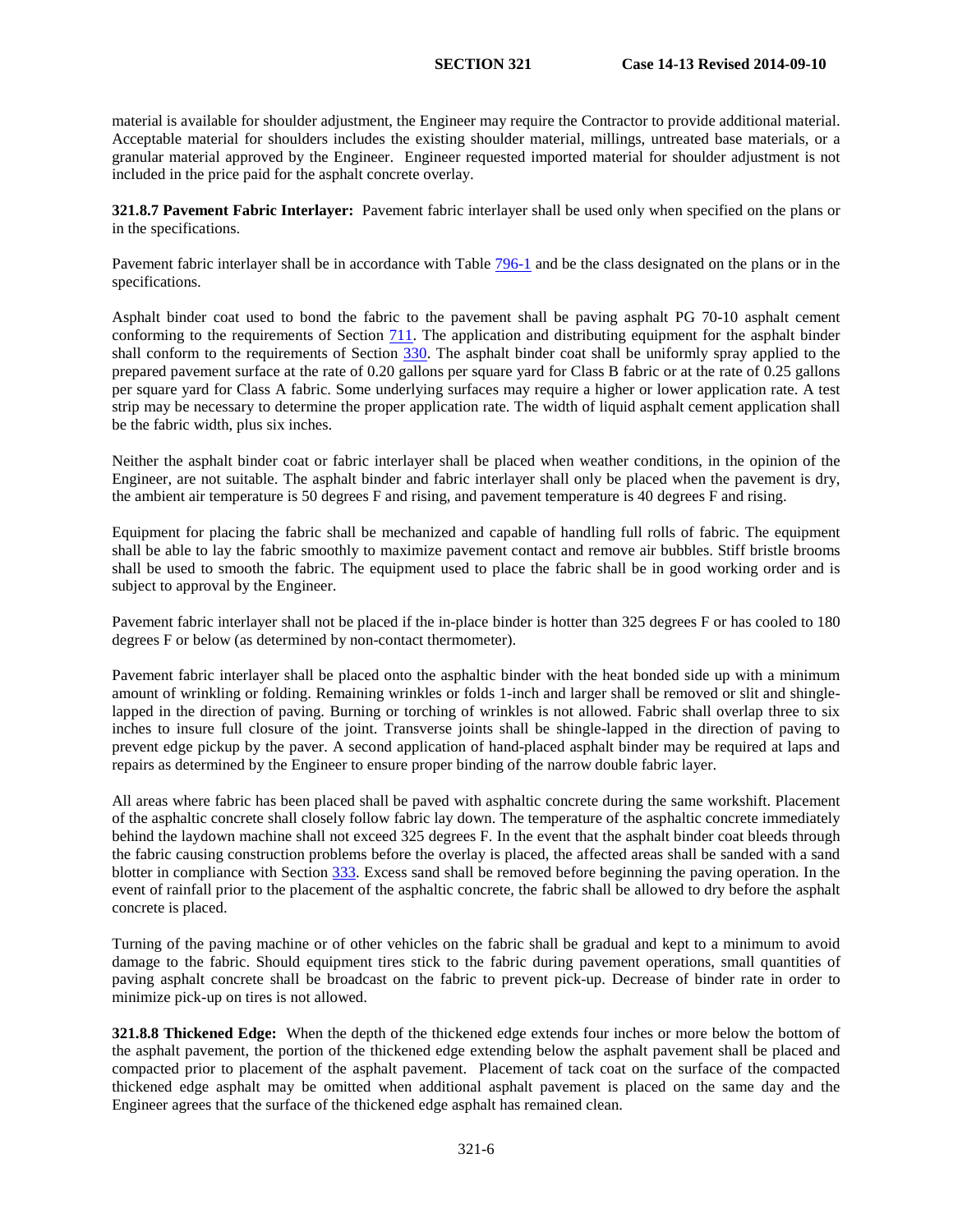When the depth of the thickened edge extends less than four inches below the bottom of the asphalt pavement, the portion below the asphalt pavement may be placed and compacted with the asphalt pavement in a single operation.

**321.8.9 Safety Edge:** The finished safety edge slope shall be planar forming a  $30^\circ \pm 5^\circ$  angle with the adjacent roadway surface and extend a minimum of five inches (5") below the roadway pavement's finished surface.

The safety edge shall be constructed with the top or final paving lift of a new pavement or overlay using a device that is mounted to or is a part of the screed portion of the laydown machine. The safety edge device shall be capable of constraining the asphalt concrete material to increase density of the extruded profile by reducing the volume. A conventional single strike-off plate is not acceptable. Compaction obtained from the extruded safety edge shall be acceptable when the extruded shape conforms to the specified shape.

During laydown operations if the extruded safety edge does not conform to the specified shape, the Contractor shall take immediate actions to correct the deficiency and to repair all non-compliant sections of safety edge. The Contractor shall stop paving operations until corrections to the laydown operation have been made and resumption of paving is approved by the Engineer or his designated representative.

**321.8.10 Protection for Asphalt Base Course:** Arterial roadway traffic shall not be allowed on a new asphalt base course that is less than five inches (5") in thickness without the written consent of the Engineer.

# <span id="page-8-1"></span>**321.9 QUALITY CONTROL:**

It is the contractor's responsibility to perform Quality Control monitoring and/or testing during asphalt concrete production to achieve the required compaction and to perform Quality Control monitoring and/or testing during asphalt concrete production to achieve the required mix properties. The Engineer may obtain samples of any portion of any material at any point of the operations for his own use. Also, the Engineer may order the use of any drying, proportioning and mixing equipment or the handling of any material discontinued which, in his/her opinion, fails to produce a satisfactory mixture.

The asphalt concrete produced shall conform to the requirements of the production tolerances established in section [321.10.](#page-8-0) When the asphalt concrete does not conform to the production tolerances, it shall be reported to the Engineer, and corrective quality control measures shall be implemented, or production shall cease immediately at no additional cost to the contracting Agency or Engineer.

Requests for Referee Testing as described in 321.11 will only be considered based on quality control test results performed by a laboratory accredited by the AASHTO Accreditation Program (AAP) for the tests being performed or a laboratory listed in the current ADOT Directory of Approved Materials Testing Laboratories for the set of tests in question. The laboratory shall use properly certified technicians in accordance with ASTM D3666, Section 7 (Personnel Qualifications).

# <span id="page-8-0"></span>**321.10 ACCEPTANCE:**

<span id="page-8-2"></span>**321.10.1 Acceptance Criteria:** Unless otherwise specified, aAsphalt concrete will be divided into lots for the purpose of acceptance. A lot shall be considered to be one day's production. When the quantity of asphalt concrete placed in a day exceeds 500 tons but is less than 2000 tons, the Each lot shall be divided into sublots of 500 ton sublots or fraction thereof. Where the quantity of asphalt concrete placed in a day exceeds 2000 tons, the day's production will be divided into four (4) approximately equal sublots. A minimum of one sample will be obtained from each lot. Tests used to determine acceptance will be performed by the Engineer or a laboratory employed by the Engineer. In either case the laboratory shall be accredited by the AASHTO Accreditation Program (AAP), for the tests being performed. The contracting agency shall provide an appropriately accredited laboratory or laboratories to perform the acceptance testing. Laboratories shall use properly certified technicians in accordance with ASTM D3666, Section 7 (Personnel Qualifications). The acceptance laboratory will take representative samples of the asphalt concrete from each sublot to allow for testing of gradation, binder content, air voids, pavement thickness and compaction of base and surface courses. Acceptance of eEach sublot will be accepted based upon the test data from the sample(s) from that sublot. All acceptance samples shall be taken using random locations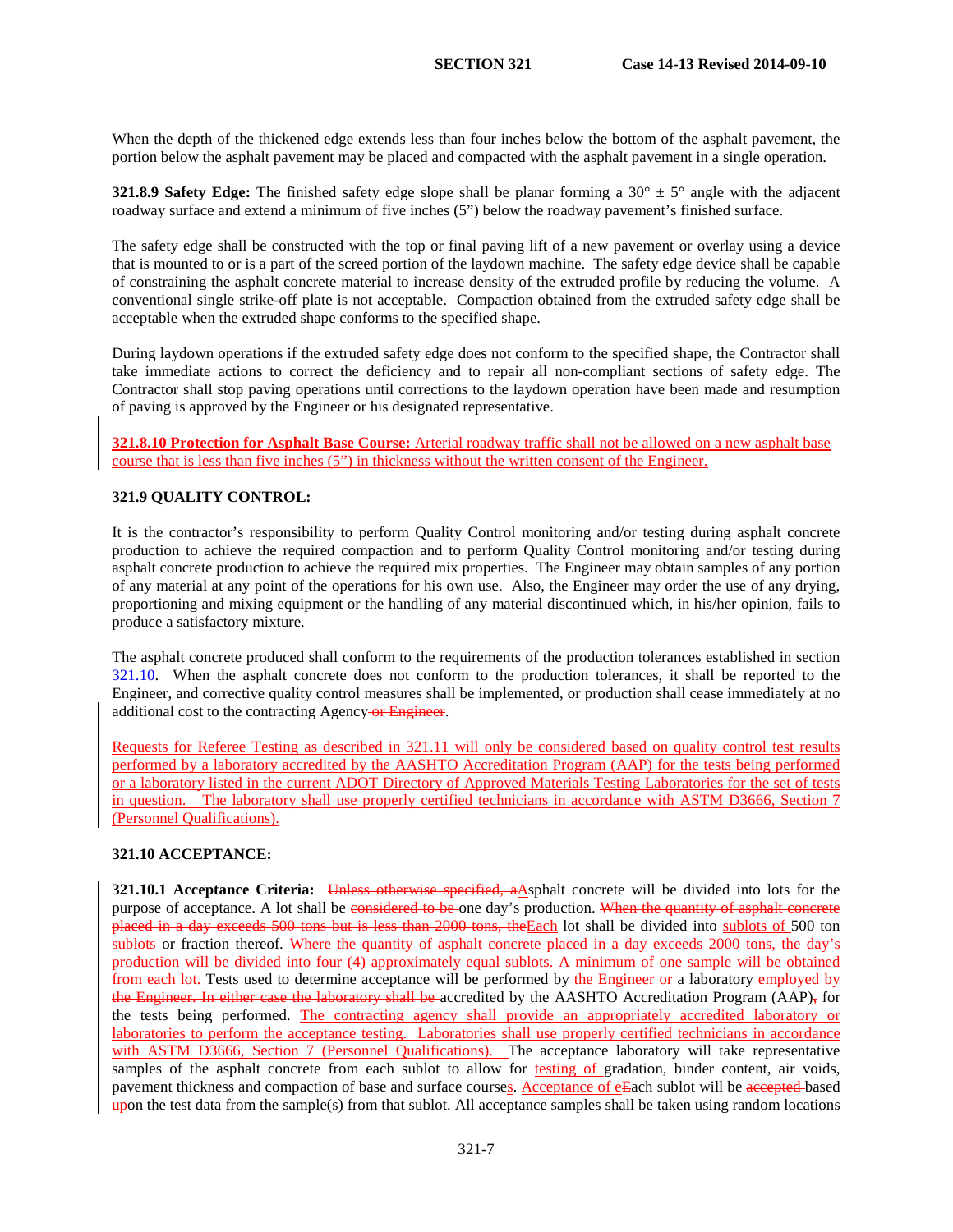or times designated by the Engineer in accordance with ASTM D3665.

**321.10.2 Gradation, Binder Content and Air Voids:** The acceptance laboratory will take a sample of the asphalt concrete in accordance with the requirements of Section 2 or 4 of Arizona Test Methods 104 or AASHTO T-168 from each sublot. The minimum weight of the sample shall be 45 pounds. Asphalt binder content and gradation shall be determined in accordance with AASHTO T-308 using the ignition furnace for each sublot. The acceptance laboratory is responsible for obtaining the necessary materials and performing an ignition furnace calibration as outlined in AASHTO T-308 for each asphalt concrete mixture utilized on the project. The correction factor used for each test shall be clearly indicated on the report. The bulk density for Marshall Mix designs shall be tested in accordance with AASHTO T-245. The bulk density for Gyratory mix designs shall be determined in accordance with AASHTO T-312. The maximum theoretical density shall be determined in accordance with the requirements of AASHTO T-209 including fan drying per AASHTO T209 Section 15. Effective voids of the laboratory compacted specimens will be determined at a minimum of once per lot in accordance with the requirements of AASHTO T-269. Should the testing for effective air voids not meet the "Full Payment" or "No Corrective Action" requirements of Table [321-5,](#page-7-0) additional testing for laboratory air voids on the remaining sublots will be performed as necessary to determine the extent of the deficiency. Acceptance testing results will be furnished to the contractor and the supplier within five working days of receipt of samples by the acceptance laboratory.

<span id="page-9-0"></span>

| <b>TABLE 321-3A</b> |                |                                                       |                |           |  |
|---------------------|----------------|-------------------------------------------------------|----------------|-----------|--|
|                     |                | <b>GRADATION ACCEPTANCE LIMITS FOR MARSHALL MIXES</b> |                |           |  |
| Sieve Size          | $3/8$ inch Mix | $1/2$ inch Mix                                        | $3/4$ inch Mix | Base Mix  |  |
| 1 inch              | ---            | $- - -$                                               | $---$          | $\pm 7\%$ |  |
| $3/4$ inch          | $---$          | $--$                                                  | $\pm 7\%$      | $+6%$     |  |
| $1/2$ inch          | $---$          | $\pm 7\%$                                             | ---            | ---       |  |
| $3/8$ inch          | $\pm 7\%$      | $\pm 6\%$                                             | $\pm 6\%$      | $\pm 6\%$ |  |
| No. 8               | $\pm 6\%$      | $\pm 6\%$                                             | $\pm 6\%$      | $\pm 6\%$ |  |
| No. 40              | $\pm 4\%$      | $\pm 4\%$                                             | $\pm 4\%$      | $\pm 4\%$ |  |
| No. 200             | $+2\%$         | $+2\%$                                                | $\pm 2\%$      | $+2%$     |  |

During production, the allowable deviations from the mix design gradation targets are listed in the tables below. The allowable production tolerances may fall outside of the mix design gradation bands.

<span id="page-9-1"></span>

| <b>TABLE 321-3B</b> |                |                                                       |                |  |
|---------------------|----------------|-------------------------------------------------------|----------------|--|
|                     |                | <b>GRADATION ACCEPTANCE LIMITS FOR GYRATORY MIXES</b> |                |  |
| Sieve Size          | $3/8$ inch Mix | $1/2$ inch Mix                                        | $3/4$ inch Mix |  |
| $3/4$ inch          | ---            | ---                                                   | $\pm 7\%$      |  |
| $1/2$ inch          | $---$          | $\pm 7\%$                                             | $\pm 6\%$      |  |
| $3/8$ inch          | $\pm 7\%$      | $+6\%$                                                | ---            |  |
| No. 8               | $\pm 6\%$      | $+6\%$                                                | $\pm 6\%$      |  |
| No. 40              | $\pm 4\%$      | $\pm 4\%$                                             | $\pm 4\%$      |  |
| No. 200             | $+2\%$         | $+2%$                                                 | $+2\%$         |  |

If the results from a single acceptance sample fall outside of the acceptance limits in Table [321-3A](#page-9-0) or [321-3B](#page-9-1) as applicable, a second sample shall be taken and if the second acceptance sample is also outside of the acceptance limits the Contractor shall cease production of asphalt concrete. Production shall not begin again until calibration test results verify that adjustments made to materials or proportions yield a gradation that falls within acceptance limits in Table [321-3A](#page-9-0) o[r 321-3B](#page-9-1) as applicable.

If the asphalt binder content is within  $\pm 0.40\%$  of the mix design target value, the asphalt concrete will be paid for at the contract unit price. If the asphalt binder content deviates by more than  $\pm$  0.40% from the mix design target value, the deficient area will be evaluated within the sublot by coring at maximum intervals of 100 feet from the deficient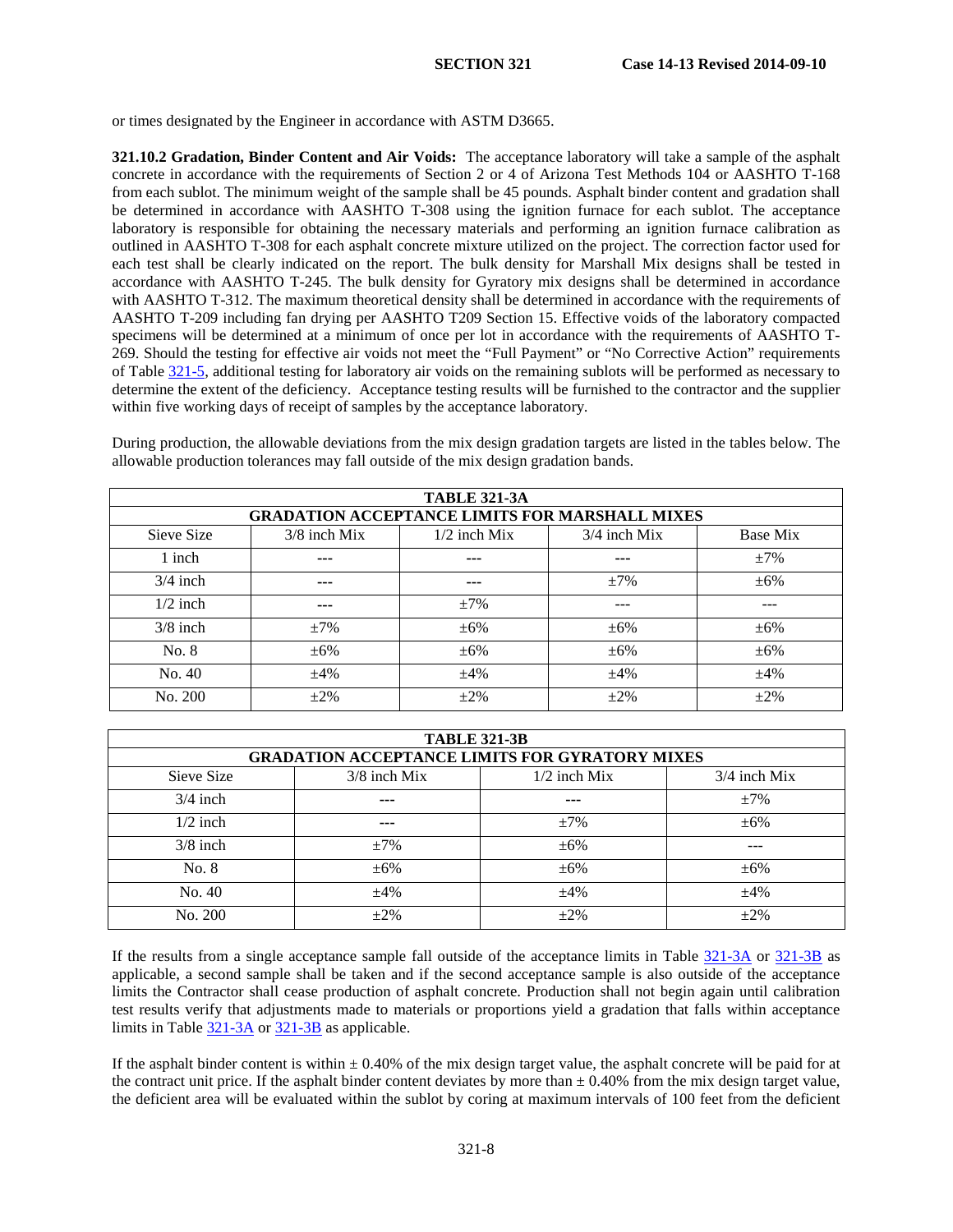sample. The asphalt content of the original deficient sample will be averaged with the asphalt binder content of the cores taken for re-evaluation to determine compliance with the acceptance requirements. If the resulting average of the asphalt binder content deviates by more than  $\pm$  0.40% from the mix design target value, then Table [321-4](#page-2-0) shall apply to the sublot. Additional cores may be required to define the limits of the deficient area, and shall not be used for re-evaluating acceptance.

| <b>TABLE 321-4</b>                              |                                                                                                              |                                                                                      |  |  |
|-------------------------------------------------|--------------------------------------------------------------------------------------------------------------|--------------------------------------------------------------------------------------|--|--|
| ASPHALT BINDER CONTENT ACCEPTANCE AND PENALTIES |                                                                                                              |                                                                                      |  |  |
| Deviation from that permitted                   | When the contracting agency is the<br>owner:<br><b>Payment Reduction</b><br>(\$ per ton of asphalt concrete) | When the contracting agency is not<br>the owner (i.e. permits):<br>Corrective Action |  |  |
| Over 0.2% above that permitted                  | Removal* or EA                                                                                               | Removal* or EA                                                                       |  |  |
| Over 0.1% to 0.2% above that<br>permitted       | \$6.00                                                                                                       | EA                                                                                   |  |  |
| Over 0.0% to 0.1% above that<br>permitted       | \$2.00                                                                                                       | EA                                                                                   |  |  |
| Within permitted range                          | <b>Full Payment</b>                                                                                          | No Corrective Action                                                                 |  |  |
| Over 0.0% to 0.1% below that<br>permitted       | \$2.00                                                                                                       | EA                                                                                   |  |  |
| Over 0.1% to 0.2% below that<br>permitted       | \$6.00                                                                                                       | EA                                                                                   |  |  |
| Over 0.2% below that permitted                  | Removal* or EA                                                                                               | Removal* or EA                                                                       |  |  |

NOTES: \*The Contractor shall remove and replace the entire sublot that is deficient.

EA = Engineering Analysis per Section 321.10.6

If the laboratory air voids fall within a range of 2.8% to 6.2%, the asphalt concrete will be paid for at the contract unit price. If the laboratory air voids are outside of this range, the deficient area will be evaluated within the sublot by coring at maximum intervals of 100 feet from the deficient sample. The laboratory air voids of the original deficient sample will be averaged with the laboratory air voids obtained from each of the cores taken for reevaluation to determine compliance with the acceptance requirements. If the resulting average of the laboratory air voids is outside the indicated range, then Table [321-5](#page-7-0) shall apply to the sublot. Additional cores may be required to define the limits of the deficient area, and shall not be used for re-evaluating acceptance.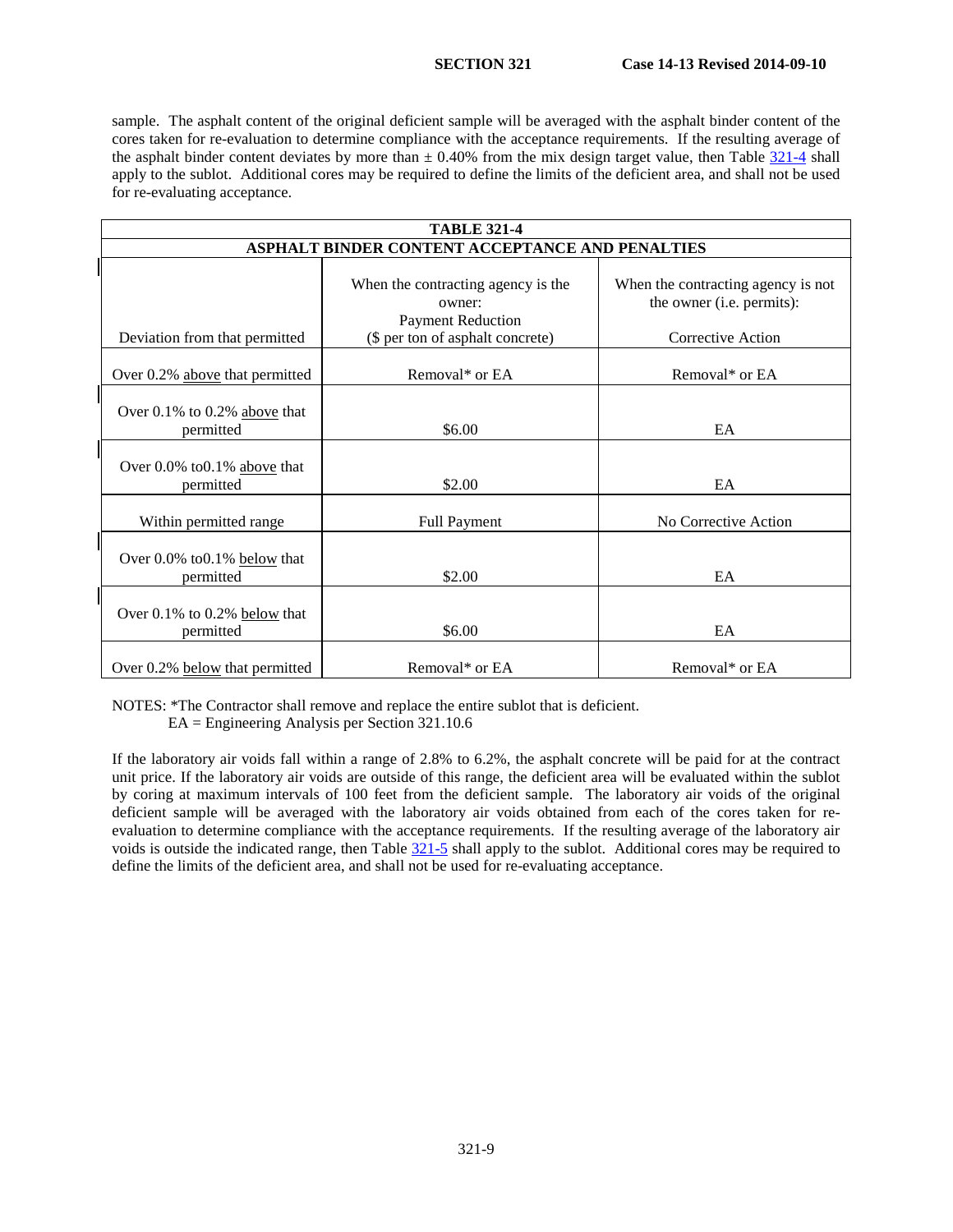| <b>TABLE 321-5</b>                               |                                    |                                        |  |  |  |
|--------------------------------------------------|------------------------------------|----------------------------------------|--|--|--|
| <b>LABORATORY VOIDS ACCEPTANCE AND PENALTIES</b> |                                    |                                        |  |  |  |
|                                                  | When the contracting agency is the | When the contracting agency is not the |  |  |  |
|                                                  | owner:                             | owner (i.e. permits):                  |  |  |  |
| Laboratory Air Voids (Measured                   | <b>Payment Reduction</b>           |                                        |  |  |  |
| at $N_{des}$ or 75 blows as applicable)          | (\$ per ton of asphalt concrete)   | Corrective Action                      |  |  |  |
| Less than 1.5%                                   | Removal* or EA                     | Removal* or EA                         |  |  |  |
| $1.5 - 2.0\%$                                    | \$5.00                             | EA                                     |  |  |  |
| $2.1 - 2.7\%$                                    | \$2.00                             | EA                                     |  |  |  |
| $2.8 - 6.2\%$                                    | <b>Full Payment</b>                | No Corrective Action                   |  |  |  |
| $6.3 - 6.9\%$                                    | \$2.00                             | EA                                     |  |  |  |
| $7.0 - 8.0\%$                                    | \$5.00                             | EA                                     |  |  |  |
| Greater than 8.0%                                | Removal* or EA                     | Removal* or EA                         |  |  |  |

NOTES: \*The Contractor shall remove and replace the entire sublot that is deficient

 $EA = Engineering$  Analysis per Section  $321.10.6$ 

Removal for In-place Air Voids Greater than 11.0% is not eligible for Section [321.10.6.](#page-14-0)

If an agency or Engineer is purchasing asphalt concrete directly from a commercial material supplier, the agency or Engineer will use Section [321.10,](#page-8-0) and specifically Tables [321-3A](#page-9-0) or [321-3B](#page-9-1) as applicable, [321-4](#page-2-0) and [321-5](#page-7-0) from Section [321.10,](#page-8-0) when determining the acceptance of the asphalt concrete with the material supplier.

**321.10.3 Surface Testing:** If directed by the Engineer surface drainage test shall be performed. The completed surfacing shall be thoroughly compacted, smooth and true to grade and cross-section and free from ruts, humps, depressions or irregularities. An acceptable surface shall not vary more than 1/4 inch from the lower edge of a 12 foot straightedge when the straightedge is placed parallel to the centerline of the roadway. The straightedge shall be furnished by the contractor and shall be acceptable to the Engineer.

All streets shall be water tested for drainage in the presence of the Engineer or designated representative before final acceptance. Any areas not draining properly shall be corrected to the Engineer's satisfaction at the Contractor's expense. Water for this testing shall be provided and paid for by the Contractor.

When deviations in excess of the above tolerance are found, humps or depressions shall be corrected to meet the specified tolerance, or shall be cut out along neat straight lines and replaced with fresh hot mixture and thoroughly compacted to conform with and bond to the surrounding area. Materials and work necessary to correct such deviations shall be at no additional cost to the Contracting Agency.

**321.10.4 Asphalt Pavement Thickness:** Asphalt Pavement thickness will be determined from cores secured from each lift of each sublot-for this purpose. Such cores will be taken and measured by the Asphalt Concrete Coring Method. This method can be found  $\frac{a+1}{b}$  Section  $\frac{321.14}{b}$ . Each core location will be patched by the party responsible for the testing.

Acceptance or assessment of penalties for asphalt pavement thickness will be based on the combined total thickness of all asphalt concrete layers omitting all layers of asphalt-rubber asphalt concrete. If the final total pavement thickness exclusive of all ARAC layers is deficient from the target thickness by 0.25 inches or less, it will be paid for at the contract unit price.

If the pavement thickness deficiency is greater than 0.25 inches and the contracting agency is not the owner (i.e. permits) the following steps will apply:

(1) If the thickness deficiency of the pavement exceeds 0.25 inch, the limits of the deficient area will be evaluated by coring at maximum intervals of 100 feet from the deficient core. The thicknesses of the original deficient core will be averaged with the thicknesses of the cores taken from 100 feet on each side of it to determine compliance with the acceptance requirements**.** If the resulting average thickness deficiency is greater than 0.25 inch, additional cores may be required to define the limits of the deficient area, and shall not be used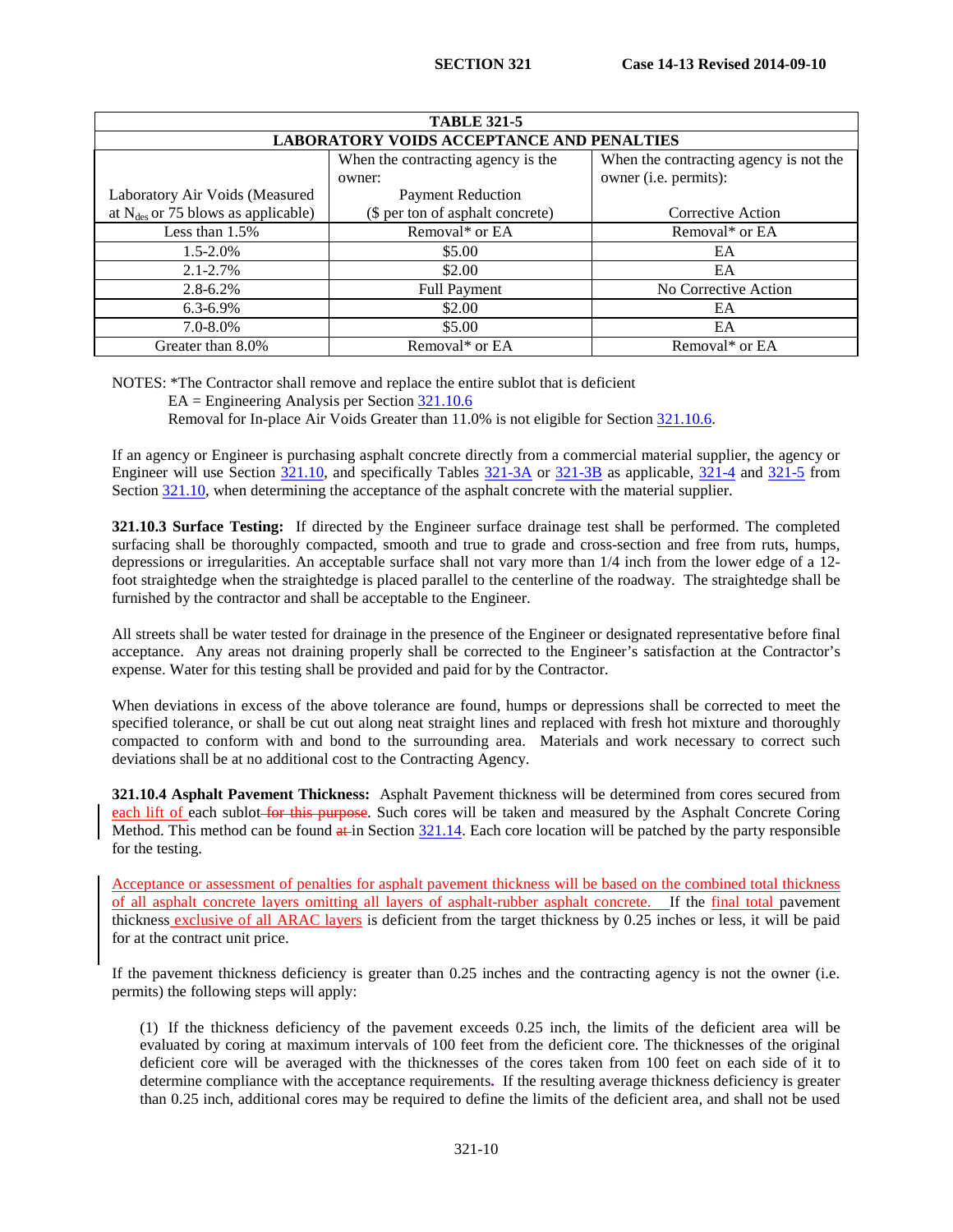for re-evaluating acceptance.

(2) If the pavement thickness from step one above deviates from the target thickness by more than 0.25 inch but not more than 0.50 inch, corrective action will be required. This corrective action will consist of application of a Type II slurry seal coat in accordance to Section 715. The Contractor may present an engineering analysis outlining other proposed remedial measures for the consideration of the Engineer. The Engineer will review the engineering analysis and decide within 30 working days whether to accept the proposed remedial measures.

(3) If the pavement thickness from step one above deviates from the target thickness by more than 0.50 inch, corrective action will be required. The deficient area will shall be overlaid with no less than  $\underline{a}$  1 inch thick lift, for the full width of the pavement to meet or exceed the designed thickness, with the appropriate end and edge milling, with a mixture approved by the Engineer. The Contractor may present an engineering analysis outlining other proposed remedial measures for the Engineer's consideration. The Engineer will review the engineering analysis and decide within 10 working days whether to accept the proposed remedial measures. If the Engineer chooses to reject the engineering analysis, the indicated overlay will be constructed by the Contractor at no additional cost to the Owner.

If the Contracting Agency is the owner and the pavement thickness deficiency is greater than 0.25 inches but less than 0.50 inchesand the contracting agency is the owner, Table [321-6](#page-8-1) will apply. If the pavement thickness deficiency is greater than 0.5 inches the deficient area shall be overlaid with no less than a 1-inch thick lift for the full width of the pavement to meet or exceed the designed thickness using an asphalt mixture approved by the Engineer. The Contractor shall provide appropriate end and edge milling. The overlay and milling shall be accomplished by the Contractor at no additional cost to the Contracting Agency.

| <b>TABLE 321-6</b>                                                              |                                                                                                                |  |  |
|---------------------------------------------------------------------------------|----------------------------------------------------------------------------------------------------------------|--|--|
| <b>ASPHALT PAVEMENT THICKNESS PAYMENT REDUCTION</b>                             |                                                                                                                |  |  |
| For Thickness Deficiency of More Than 0.25 inches and less than 0.50 inches     |                                                                                                                |  |  |
| <b>Total Specified Asphalt Pavement Thickness</b><br>exclusive of ARAC (if any) | <b>Reduction in Payment-or Corrective Action</b><br>applied to asphalt concrete<br>except ARAC layers (if any) |  |  |
| Less than 1.5 inches                                                            | 50%                                                                                                            |  |  |
| 1.50 inches to 1.99 inches                                                      | 33%                                                                                                            |  |  |
| 2.00 inches to 2.49 inches                                                      | 25%                                                                                                            |  |  |
| 2.50 inches to 2.99 inches                                                      | 20%                                                                                                            |  |  |
| 3.00 inches and over                                                            | 17%                                                                                                            |  |  |

# **321.10.5 Density:**

### **321.10.5.1 Pavement 1-1/2 Inches or Less in Nominal Thickness:**

Compaction shall consist of a "Rolling Method Procedure" using an established sequence of coverage with specified types of compactors. A pass shall be defined as one movement of a compactor in either direction. Coverage shall be the number of passes as are necessary to cover the entire width being paved.

The rolling sequence, the type of compactor to be used, and the number of coverages required shall be as shown in Table [321-7.](#page-13-0)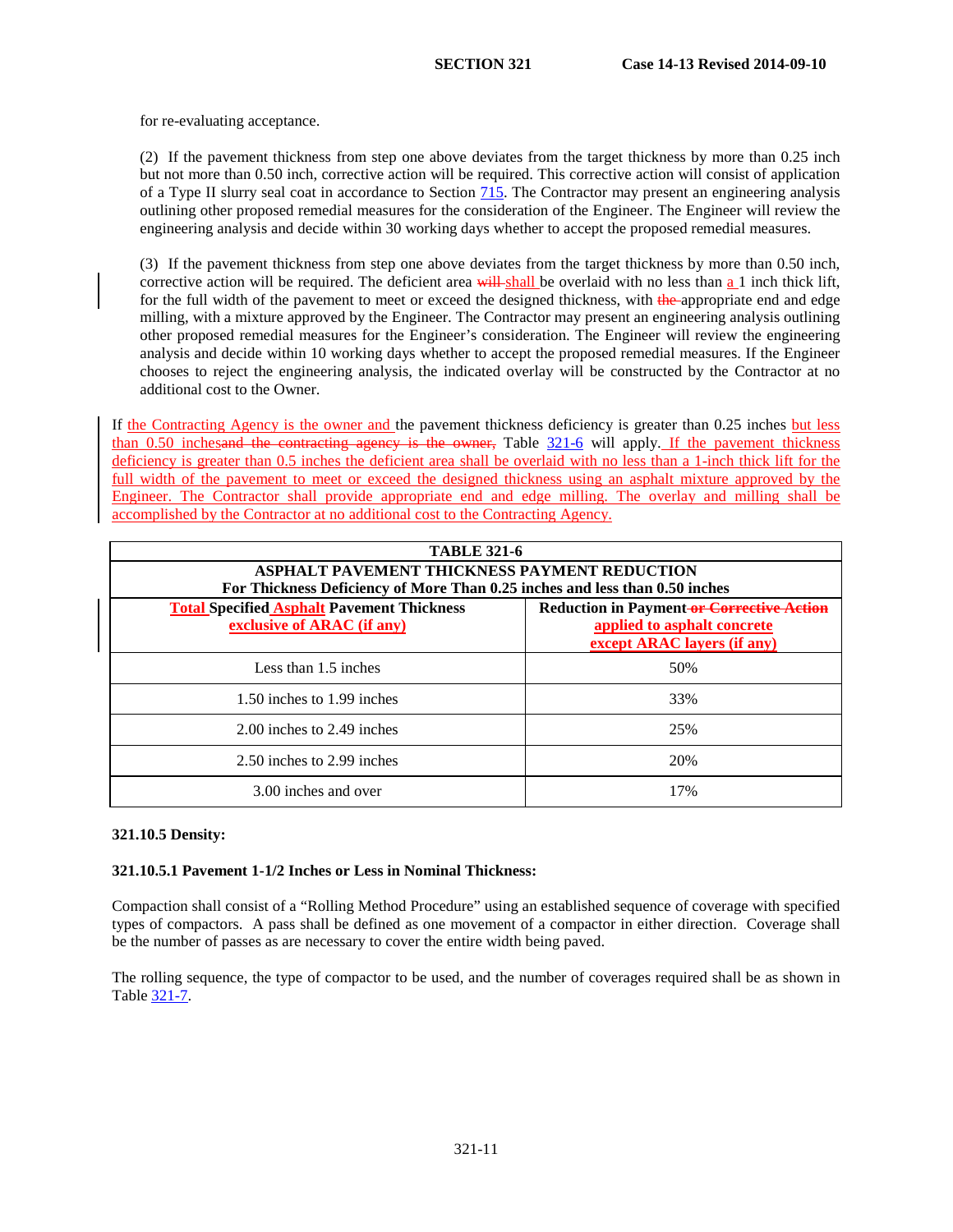<span id="page-13-0"></span>

| <b>TABLE 321-7</b><br>ROLLING SEQUENCE FOR LIFT THICKNESS 11/2" OR LESS                                     |                                                                    |                        |  |          |  |  |
|-------------------------------------------------------------------------------------------------------------|--------------------------------------------------------------------|------------------------|--|----------|--|--|
| <b>Rolling</b>                                                                                              | <b>Type of Compactor</b><br><b>No. of Coverages</b>                |                        |  |          |  |  |
| <b>Sequence</b><br><b>Option No. 1</b><br><b>Option No. 2</b><br><b>Option No. 2</b><br><b>Option No. 1</b> |                                                                    |                        |  |          |  |  |
| Initial                                                                                                     | <b>Static Steel</b>                                                | <b>Vibrating Steel</b> |  |          |  |  |
| Intermediate                                                                                                | Pneumatic Tired                                                    | <b>Vibrating Steel</b> |  | $2 - 4*$ |  |  |
| Finish<br><b>Static Steel</b><br><b>Static Steel</b><br>1-3<br>1-3                                          |                                                                    |                        |  |          |  |  |
|                                                                                                             | * Based on the roller pattern which exhibits the best performance. |                        |  |          |  |  |

The Contractor shall select the option for compaction and, when pneumatic-tired compactors are used will designate the tire pressure. Steel wheel compactors shall not be used in the vibratory mode for courses of one inch or less in thickness nor when the temperature of the asphaltic concrete falls below 180 degree F. Initial and intermediate compaction shall be accomplished before the temperature of the asphaltic concrete falls below 200 degree F.

Compaction will be deemed to be acceptable on the condition that the asphaltic concrete is compacted using the type of compactors specified, ballasted and operated as specified, and with the number of coverages of the compactors as specified.

# **321.10.5.2 Pavement Greater than 1-1/2 Inches in Nominal Thickness:**

Achieving the required compaction is the responsibility of the contractor. The number and types of rollers is the contractor's responsibility and shall be sufficient to meet these requirements.

In-place air voids shall be determined in accordance with AASHTO T-269 utilizing cores taken from the finished pavement. The maximum theoretical density used in the determination of in-place air voids will be the average value from the acceptance samples determined for the Lot as outlined in [321.10.1.](#page-8-2)

The Engineer will designate one random test location for each sublot and the acceptance laboratory will obtain one core from that location. Regardless of sublot quantities or boundaries, a minimum of one core will be obtained per residential street and a minimum of one core per travel lane for collector and arterial streets. The outside one foot of each pass of the pavement course or any unconfined edge will be excluded from testing. The Engineer may exclude areas from the compaction lot that are not accessible by normal compaction equipment.

The Contractor will provide the traffic control to facilitate any coring operations necessary for compaction acceptance.

Cores will be taken per the Asphalt Concrete Coring Method. This method can be found in Section [321.14.](#page-16-0) Acceptance testing results will be furnished to the contractor within five working days of receipt of samples by the acceptance laboratory.

If the pavement density has in-place voids of 8.0% or less, the asphalt concrete will be paid for at the contract unit price. If the pavement density has in-place voids greater than 8.0%, the deficient area will be evaluated within the sublot by coring at maximum intervals of 100 feet from the deficient core(s). If both cores in a sublot are deficient,  $3$ to 4 additional cores may be necessary to re-evaluate acceptance. The in-place voids of all the original core(s), whether deficient or acceptable, will be averaged with the in-place voids of the cores taken for re-evaluation to determine compliance with the acceptance requirements. If the average of the in-place voids is greater than 8.0% then Table 321-8 shall apply to the sublot. Additional cores may be required to define the limits of the deficient area, and shall not be used for re-evaluating acceptance.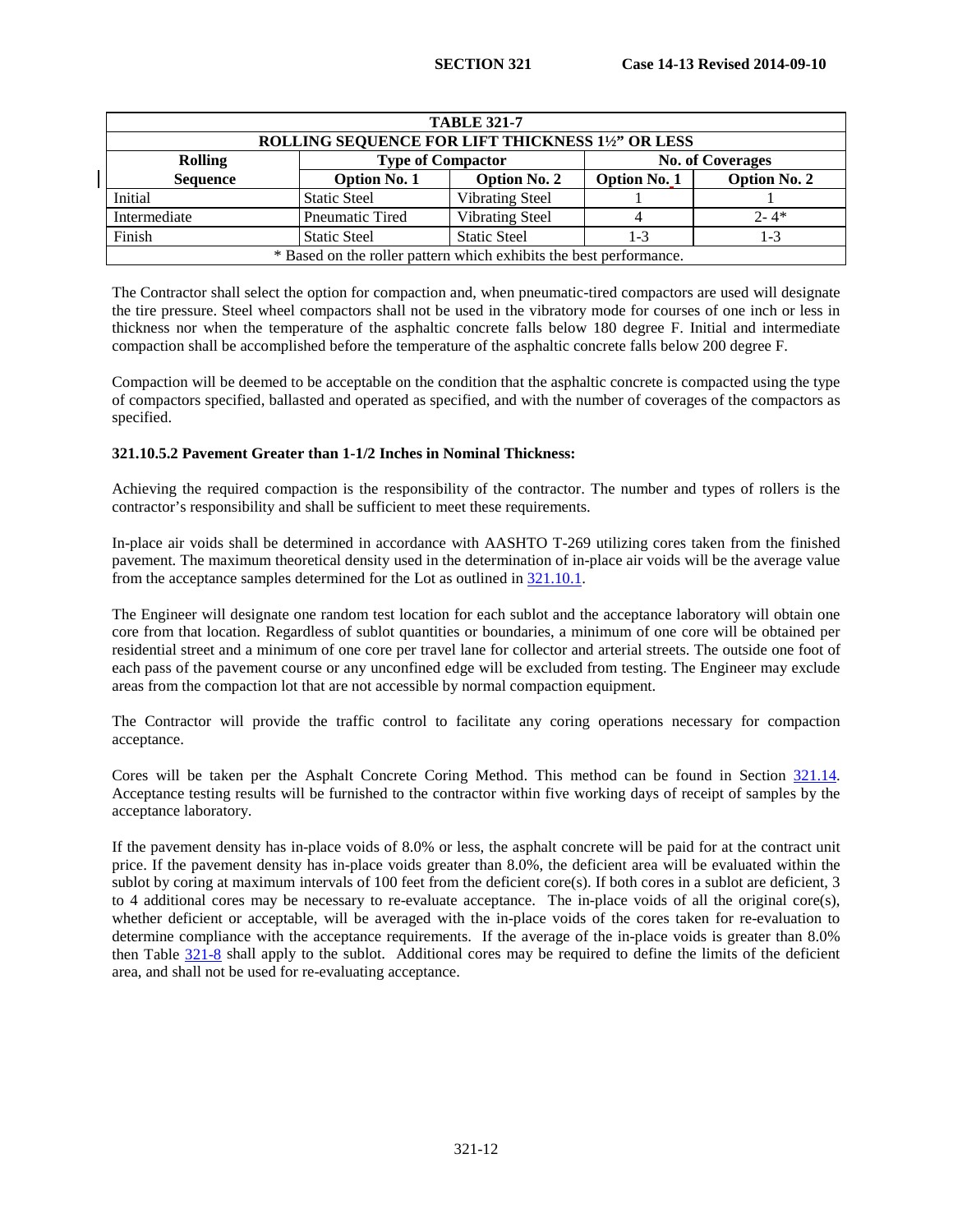| <b>TABLE 321-8</b>                                                                    |                                                                       |                                                                 |  |  |  |  |
|---------------------------------------------------------------------------------------|-----------------------------------------------------------------------|-----------------------------------------------------------------|--|--|--|--|
|                                                                                       | <b>PAVEMENT DENSITY PENALTIES</b>                                     |                                                                 |  |  |  |  |
| Limits of In-place Air Voids for<br>design lift thicknesses 1.5 inches<br>and greater | When the contracting agency is the owner:<br><b>Payment Reduction</b> | When the contracting agency<br>is not the owner (i.e. permits): |  |  |  |  |
|                                                                                       | (\$ per ton of asphalt concrete)                                      | Corrective Action                                               |  |  |  |  |
| Below 3.0%                                                                            | Removal* or EA                                                        | Removal* or EA                                                  |  |  |  |  |
| 3.0\% to below $4.0\%$                                                                | \$10.00                                                               | EA and Type II Surry Seal                                       |  |  |  |  |
| 4.0\% to $8.0\%$                                                                      | <b>Full Payment</b>                                                   | No Corrective Action                                            |  |  |  |  |
| Greater than 8.0% to less than 9.0%                                                   | \$6.00                                                                | EA                                                              |  |  |  |  |
| 9.0% to 10.0%                                                                         | \$10.00                                                               | EA and Type II Surry Seal                                       |  |  |  |  |
| Greater than 10.0%                                                                    | Removal* or EA                                                        | Removal* or EA                                                  |  |  |  |  |

NOTES: \*The Contractor shall remove and replace the entire sublot that is deficient.

 $EA = Engineering$  Analysis per Section  $\frac{321.10.6}{21.10.6}$ 

Removal for In-place Air Voids greater than 11.0% is not eligible for Sectio[n 321.10.6.](#page-14-0)

<span id="page-14-0"></span>**321.10.6 Engineering Analysis (EA)**: Within 10 working days after receiving notice that a lot or sublot of asphalt concrete is deficient and is found to fall within the "Removal or EA" band per Table(s) [321-4,](#page-2-0) [321-5,](#page-7-0) and/or 321-8 the contractor may submit a written proposal (Engineering Analysis) to accept the material in place at the applicable penalties along with possible remediation(s) listed in the "Removal or EA" category. Engineering Analysis can also be proposed for non-removal categories of "Corrective actions" when the contracting agency is not the owner (i.e. permits).

The Engineering Analysis shall contain an analysis of the anticipated performance of the asphalt concrete if left in place. The Engineering Analysis shall also detail the effect of any proposed corrective action to the material(s) in place as it relates to the in-place material's performance. The Engineering Analysis shall be performed by a professional engineer experienced in asphalt concrete testing and mix designs.

If the a lot or sublot is submitted-accepted for referee testing by and the referee test results still show a deficiency, the contractor, shall have the ten working days allowed to prepare submit an engineering analysis will beginning upon notification of referee test results.

When an Engineering Analysis recommends that a specific lot or sublot should not be removed, the Engineering Analysis will recommend that the following penalties (Table [321-9\)](#page-15-0) be paid when the contracting agency is the owner, for the specific criteria being reviewed by the EA.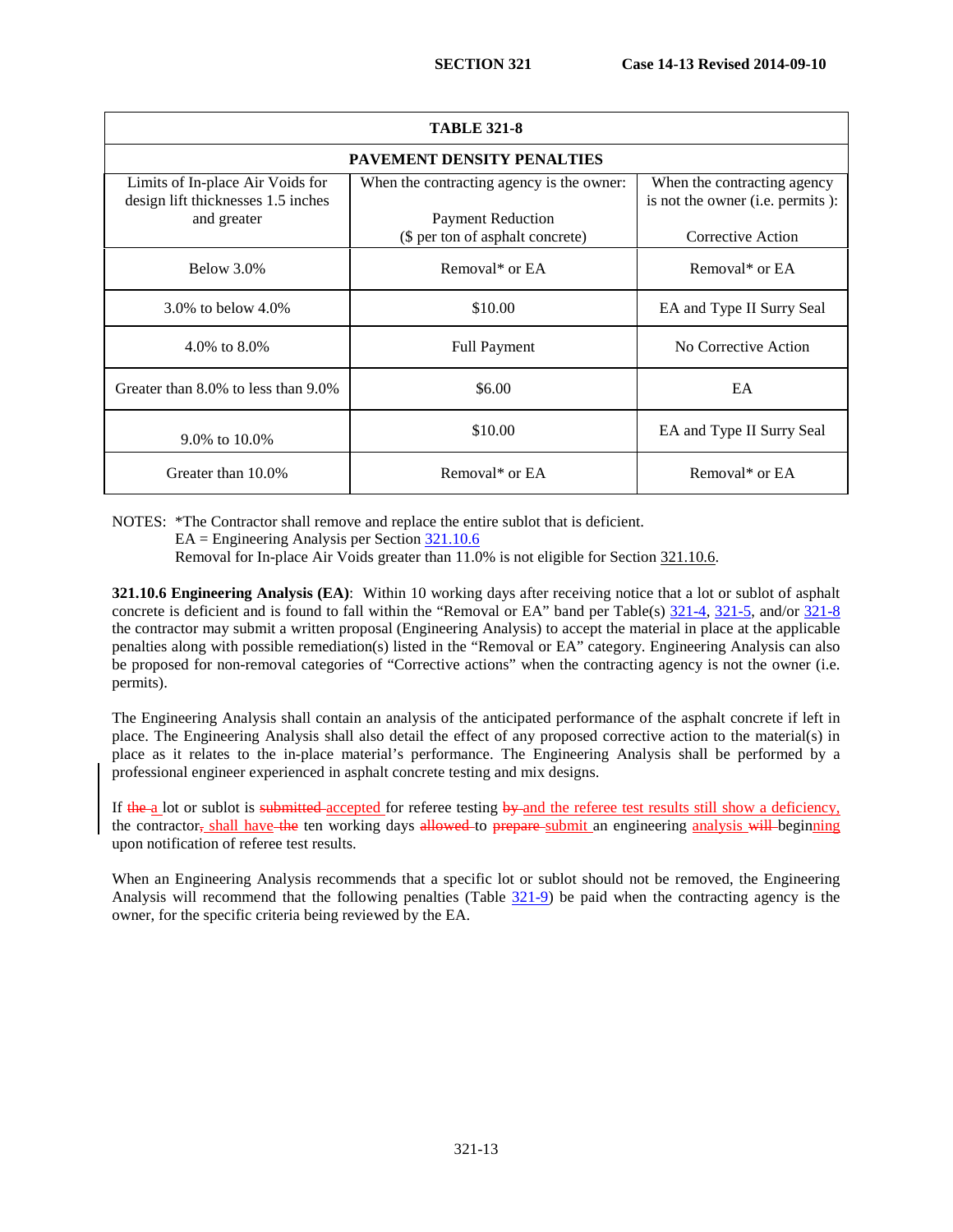<span id="page-15-0"></span>

| <b>TABLE 321-9</b>                                                        |                                                      |                                                                 |  |  |  |
|---------------------------------------------------------------------------|------------------------------------------------------|-----------------------------------------------------------------|--|--|--|
| ENGINEERING ANALYSIS PENALTIES for REMOVAL* LOTS/SUBLOTS LEFT IN-PLACE    |                                                      |                                                                 |  |  |  |
| <b>Acceptance Criteria</b>                                                | <b>Acceptance Limits</b>                             | <b>Penalty When Contracting Agency</b><br>is the Owner (\$/Ton) |  |  |  |
| <b>Asphalt Binder Content</b>                                             | Over 0.2% points from that Permitted                 | \$9.00                                                          |  |  |  |
| Laboratory Air Voids (Measured at<br>$N_{des}$ or 75 blows as applicable) | Less than 1.5% or Greater Than 8.0%                  | \$3,757.50                                                      |  |  |  |
| Limits of In-place Air Voids                                              | Less than 3% or<br>Greater than 10.0% 10.1% to 11.0% | \$915.00                                                        |  |  |  |

Within 15 working days, the Engineer will determine whether or not to accept the contractor's proposed Engineering Analysis.

# **321.11 REFEREE:**

If the Contractor has reason to question the validity of any of the acceptance test results, the Contractor may request that the Engineer consider referee tests for final acceptance. In the event the contractor elects to question the acceptance test results for either asphalt binder content, laboratory air voids, density or a combination thereof for a sublot, the Contractor may make a written request for additional testing of that sublot. Any request for referee testing must describe the contractor's reasons for questioning the validity of the original acceptance test results and must clearly describe which set of acceptance tests are in question. The engineer may either accept or reject the request for referee testing. When referee testing is accepted, theThe Contractor (at the Contractors own expense) will engage an independent laboratory (at the Contractors own expense) who is accredited by the AAP or a laboratory listed in the current ADOT Directory of Approved Materials Testing Laboratories as appropriate in all offor the acceptance tests that are being questioned methods. The independent laboratory shall be The independent referee laboratory shall use properly certified technicians in accordance with ASTM D3666, Section 7 (Personnel Qualifications). acceptable to the Engineer and For the set of test results in question the referee laboratory shall perform a new set of acceptance tests (as required by Section  $\frac{321.10}{221.10}$  representing the area for the set of tests in question). The referee tests will replace the original acceptance tests that were in question. The results of these determinations will be binding on both the contractor and the agency.

These tests may include asphalt binder content, aggregate gradation, Marshall or Gyratory unit weight, maximum theoretical unit weight, laboratory air voids and in-place air voids (compaction). Samples for referee testing shall come from representative samples obtained from the completed pavement, as directed by the Engineer.

The number of samples taken will be the same as specified in Section [321.10.](#page-8-0) The independent laboratory shall compile the test results and transmit them to both the Engineer and the contractor. The independent laboratory shall include a report sealed and signed by an Engineer registered in the State of Arizona, who is experienced in asphalt concrete testing and mix design development. The signed report shall give an opinion that the material evaluated does or does not comply with project specifications, shall clearly describe any deficiencies, and the results will be binding between all parties.

### **321.12 MEASUREMENT:**

Asphalt concrete pavement will be measured by the ton, or by the square yard, for the mixture actually used as allowed above, which shall include the required quantities of mineral aggregates, asphalt binder, and mineral admixture. Measurement shall include any tonnage used to construct intersections, roadways, streets, or other miscellaneous surfaces indicated on the plans or as directed by the Engineer.

# **321.13 PAYMENT:**

The asphalt concrete measured as provided above will be paid for at the contract price per ton or square yard, as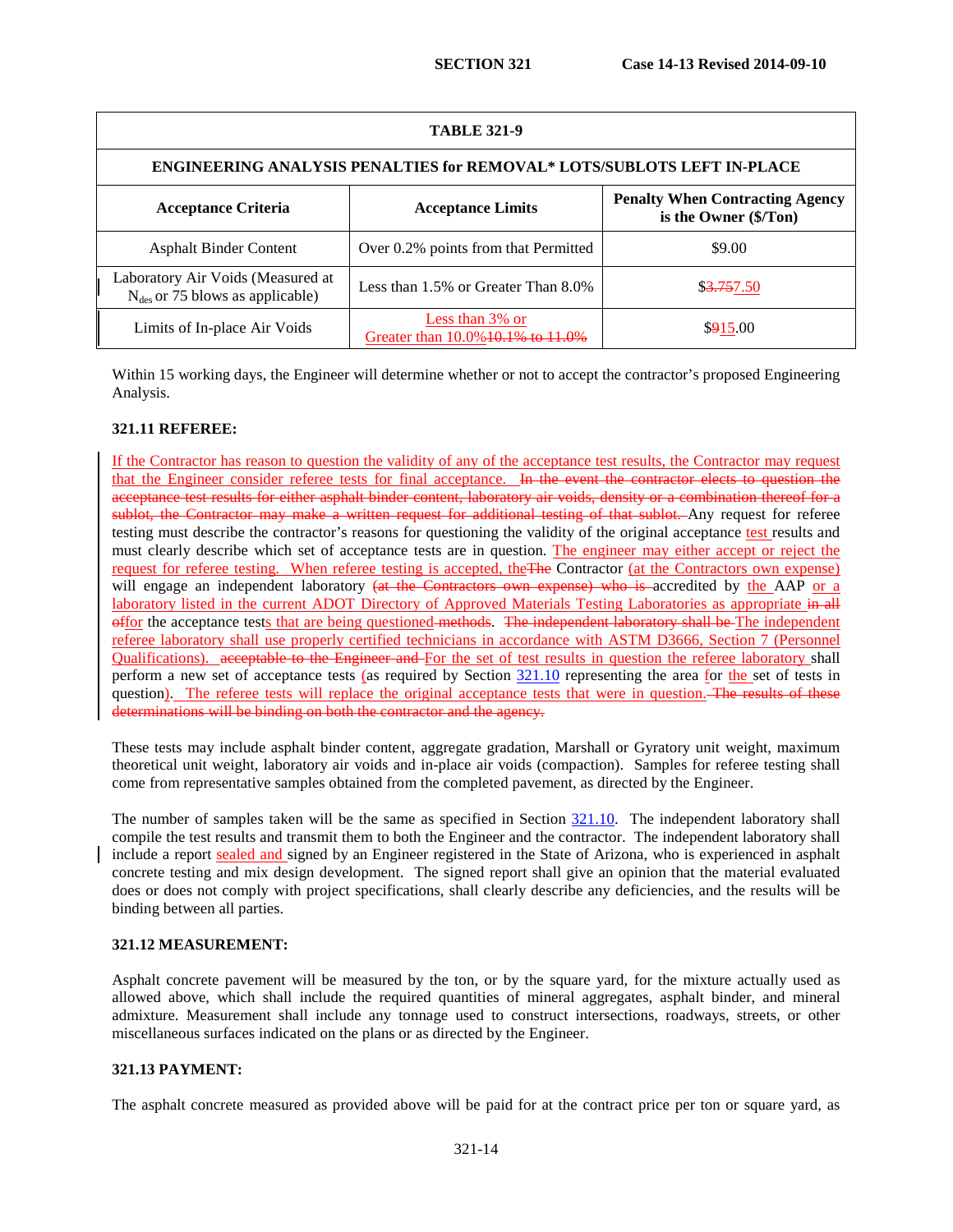adjusted per Section [321.10,](#page-8-0) which price shall be full compensation for the item complete, as herein described and specified.

Payment for tack coat will be by the ton diluted, based on the rate of application, as directed by the Engineer.

No payment will be made for any overrun in quantity of asphalt concrete in excess of 10 percent based on actual field measurement of area covered, design thickness, and the mix design unit weight. The calculations and payment for overrun will be by individual pay item. To compensate or adjust for a thickness deficiency in an underlying asphalt concrete course, the Engineer may authorize a quantity increase in excess of 10 percent for a subsequent asphalt concrete course. In such cases, the quantity in excess of 10 percent will be paid for at the lowest unit price.

Agency required repairs of existing pavement prior to roadway overlay operations will be paid for as a separate pay item.

Except as otherwise specified, no separate payment will be made for work necessary to construct miscellaneous items or surfaces of asphalt concrete.

### <span id="page-16-0"></span>**321.14 ASPHALT CORE METHOD: Core Drilling of Hot Mix Asphalt (HMA) for Specimens of 4" or 6" diameter**

**321.14.1 Scope:** This method is to establish a consistent method of the use of a diamond bit core to recover specimens of 4 or 6 inch diameter for laboratory analysis and testing. The method will require the use of: water, ice (bagged or other suitable type), dry ice, and a water-soap solution to be utilized when coring asphalt rubber concrete. Individuals doing the specimen recovery should be observing all safety regulations from the equipment manufacturer as well as the required job site safety requirements for actions, and required personal protective equipment.

**321.14.2 Core Drilling Device:** The core drilling device will be powered by an electrical motor, or by an acceptable gasoline engine. Either device used shall be capable of applying enough effective rotational velocity to secure a drilled specimen. The specimen shall be cored perpendicularly to the surface of pavement, and that the sides of the core are cut in a manner to minimize sample distortion or damage. The machinery utilized for the procedure shall be on a mounted base, have a geared column and carriage that will permit the application of variable pressure to the core head and carriage throughout the entire drilling operation. The carriage and column apparatus shall be securely attached to the base of the apparatus; and the base will be secured with a mechanical fastener or held in place by the body weight of the operator. The core drilling apparatus shall be equipped with a water spindle to allow water to be introduced inside of the drill stem while operating. The cutting edge of the core drill bit shall be of hardened steel or other suitable material with embedded diamond chips in the cutting surface. The core barrel shall be of sufficient diameter to secure a specimen that is a minimum of four or six inches or whichever is prescribed for necessary testing. The core barrel shall not be missing more than one of the teeth used for cutting; if so it shall be discarded and another barrel shall be used. The core barrel shall also be a minimum of two inches longer than the anticipated depth of pavement in accordance with project paving plans.

**321.14.3 Accessory Equipment:** A sufficient supply of ice and dry ice shall be provided to sufficiently cool the pavement prior to securing the samples from the designated areas in the pavement. The ice should also be used to adjust the temperature of the water used to cool the core bit. A water supply (usually a plastic  $35 - 55$  gal drum) with sufficient hose to introduce the water into and through the spindle of the coring device by gravity feed. The drum should be white or light in color to minimize excessive thermal heating of the water (*for coring of asphalt rubber cores see Note 1*). At no time shall the water utilized in the coring operation exceed  $65^\circ$  F during the coring operation. Ice shall be utilized to ensure the temperature control of the water being introduced during the cutting operation. An ice chest or other suitably insulated container that can maintain a temperature of less than  $70^{\circ}$  F shall be used to secure the specimens during transport. The container will be equipped with flat shelving that will support the drilled cores throughout the entire specimen dimension during transport back to the testing facility.

Miscellaneous hand tools to remove the drilled specimen from the drill hole or the core barrel taking great care in not disturbing the specimen more than necessary (refer to fig. 1 in ASTM D5361-05).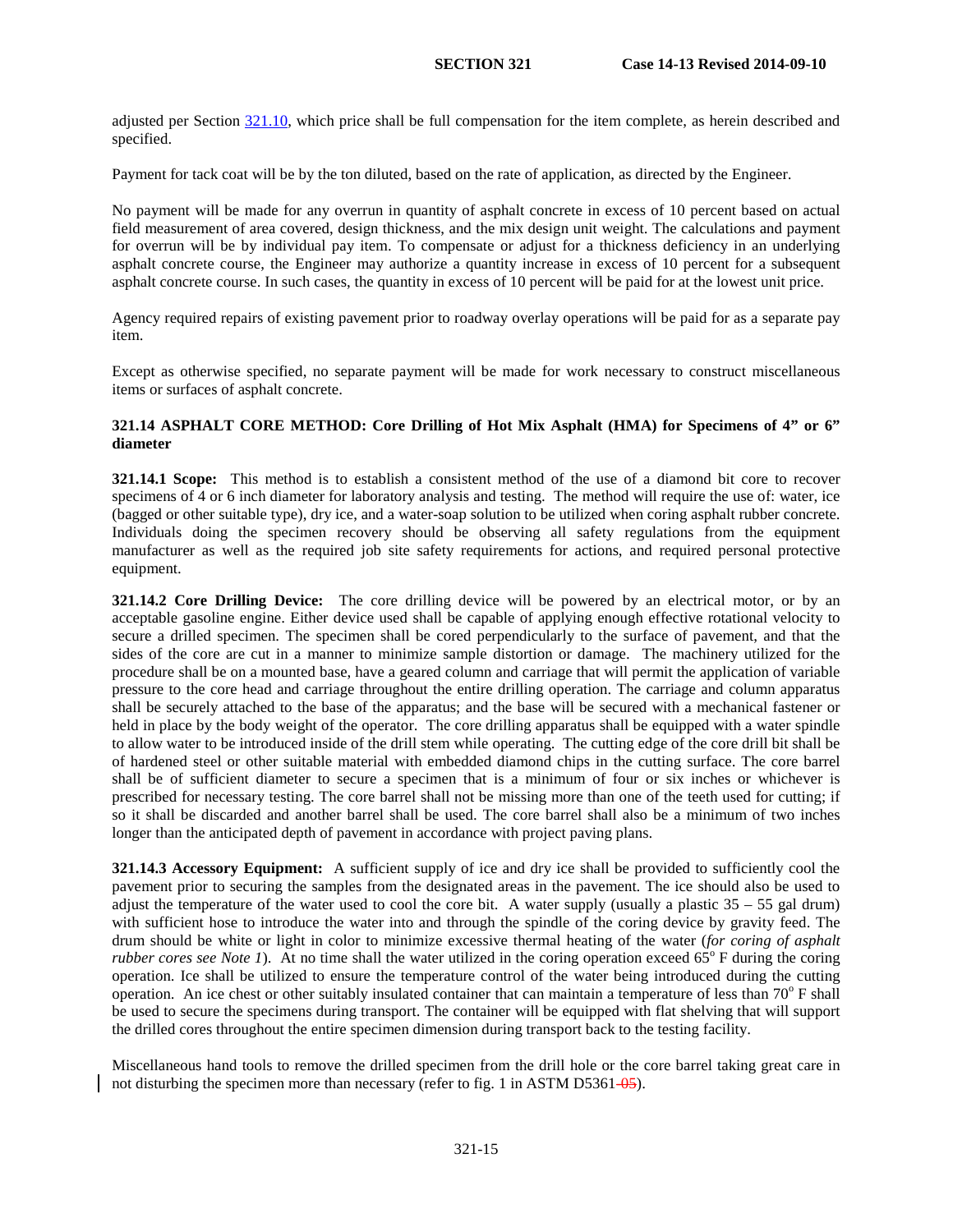**321.14.4 Process:** The pavement surface at the time of coring shall not exceed a temperature of 90<sup>o</sup> F; the pavement shall be conditioned with ice or dry ice to ensure that this requirement is met. Immediately after it has been ensured that the pavement has dropped to the required temperature, core drilling shall begin. The operator will then apply an even and continuous pressure (Note 2) to penetrate through the full depth of the pavement. The operator will concurrently ensure that enough water is moving over the core surface as to adequately remove any and all cuttings that could damage the drilled core. After the pavement thickness has been penetrated the core shall be carefully removed from either the drill hole or the core barrel and be immediately transferred to an ice chest or other suitable container. Each individual core shall be placed on a shelf in the cooler with the exposed side of the specimen facing down, or the "top side" down. If the specimen is a two lift core, the only acceptable means of separating lifts is with a power or other acceptable wet saw type of equipment (conforming to ASTM D5361-05); however, at no time shall cores be split using a mallet and screwdriver or metal straight edge when being tested for bulk density. Perpendicularity of the specimen shall be checked in the field after the specimen has been extracted from the surface. The core operator shall hold the core up to eye level and place the core top side down in a "speed square" or small carpenters square. The specimen placed in the square shall not depart from perpendicular to the axis more than  $0.5^\circ$  (approximately equivalent to  $1/16$  of an inch in 6 inches). If the specimen is outside of this distance from square it shall be discarded in the field and another sample cored that falls within tolerance. The cores upon arriving at the laboratory for testing shall be carefully cleaned and measured for thickness in accordance with ASTM D3549. A speed square shall be utilized to measure perpendicularity as compared to a 90<sup>o</sup> degree angle and shall not depart from perpendicular to the axis more than  $0.5^\circ$  (approximately equivalent to  $1/16$  of an inch in 6 inches). All remaining testing shall be done within the parameters of the current project and / or agency required specification.

*- End of Section -*

\_\_\_\_\_\_\_\_\_\_\_\_\_\_\_\_\_\_

*- End of Section -*

<sup>\*</sup>Note 1 – It should be noted that when the material to be cored is a rubberized asphalt mixture a wetting agent such as liquid dish soap shall be added to the water barrel to hinder the material from sticking or allowing the binder to spread during coring.

<sup>\*</sup>Note 2 – This refers to pressure exerted on the core barrel and machine during the coring process. Too much pressure can cause damage to the core barrel and the motor; and too little pressure can cause a glazing of the diamonds, reducing cutting efficiency and premature wear of the barrel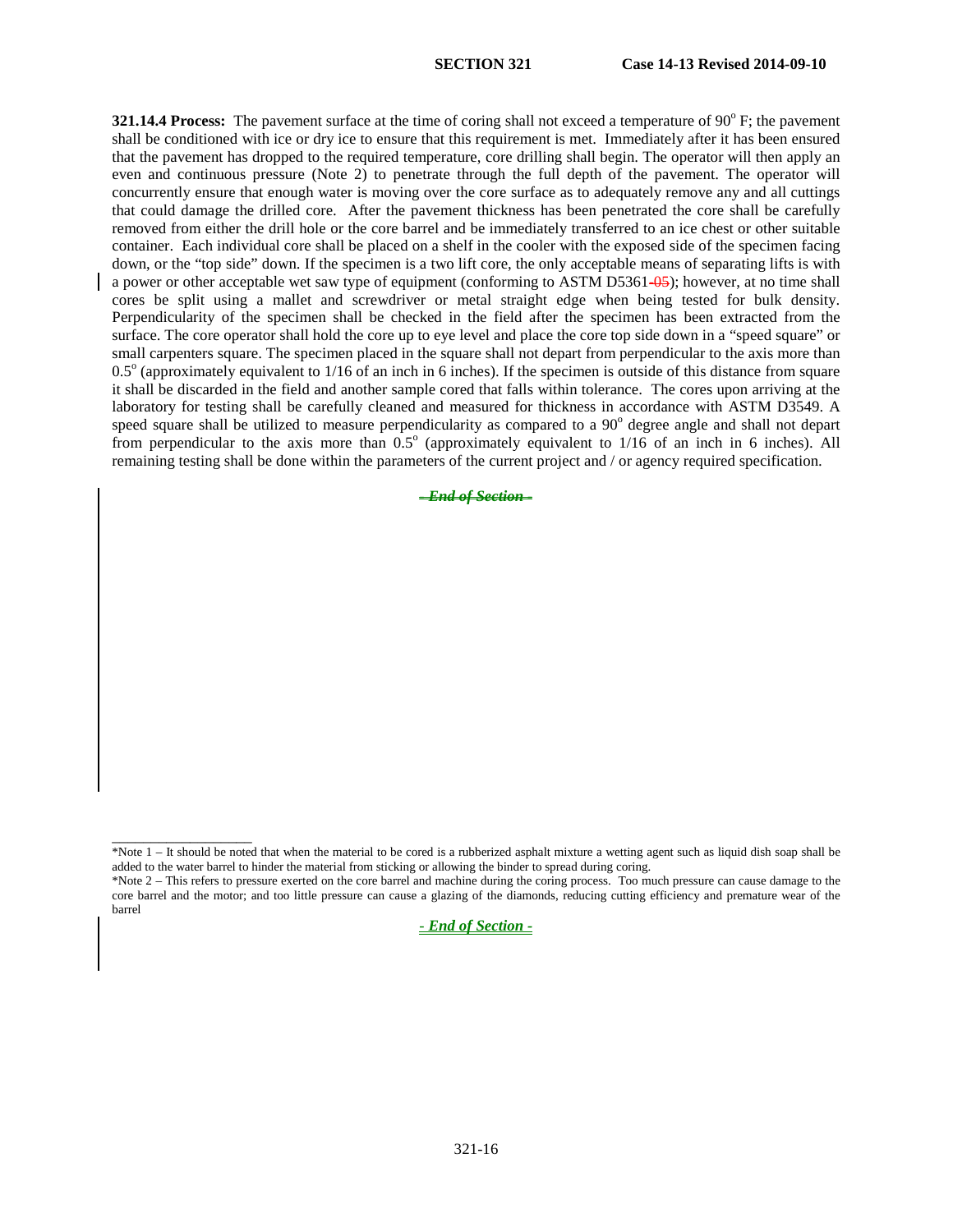# **PLACEMENT AND CONSTRUCTION OF ASPHALT CONCRETE PAVEMENT**

### **321.1 DESCRIPTION:**

This section is to provide specifications for furnishing all materials, mixing at a plant, hauling and placing a mixture of aggregate materials, mineral admixture and asphalt binder to form a pavement course for placement upon a previously prepared base or sub base.

### **321.2 MATERIALS AND MANUFACTURE:**

The materials shall conform to Section 710 for the type specified. The specific required mix type shall be called out in the contract documents or as directed by the Engineer.

#### **321.3 WEATHER AND MOISTURE CONDITIONS:**

Asphalt concrete shall be placed only when the surface is dry, and when the atmospheric temperature in the shade is 40 degrees F. (50 degrees F for Asphalt Concrete lift less than 2 inch thick) or above. No asphalt concrete shall be placed when the weather is foggy or rainy, or when the base or sub base on which the material is to be placed is unstable. Asphalt concrete shall be placed only when the Engineer determines that weather conditions are suitable.

# **321.4 APPLICATION OF TACK COAT:**

A tack coat shall be applied to all existing and to each new course of asphalt concrete prior to the placing of a succeeding lift of asphalt concrete. The tack coat may be deleted when a succeeding layer of asphalt concrete is being applied over a freshly laid course that has been subjected to very little traffic when approved by the Engineer.

The application of the tack coat shall comply with Section 329. The grade of emulsified asphalt shall be SS-1h or CSS-1h as specified in Section 713.

The same material that is specified above for the tack coat shall be applied to the vertical surfaces of existing pavements, curbs, and gutters, against which asphalt concrete is to be placed.

The surface to be covered may require repair or patching as directed by the Engineer. This shall be addressed in the project specifications prior to the bidding of the project.

### **321.5 MIX DESIGN**

The mix design shall be submitted to the Engineer at least five working days prior to the start of asphalt concrete production. Mix designs provided by the agency may be utilized on projects at the Engineer's discretion. The Engineer will review and approve the mix design to assure it contains all of the required information as outlined in Section 710.3.1. The target values for gradations, binder contents, and air voids will be established as the accepted Job Mix Formula (JMF) based upon the mix design. Mix designs not containing all of the information will be returned within five working days of receipt of all mix design information, for action and resubmission by the contractor.

Once the mix design has been approved by the agency and the mixing plant selected, the Contractor and/or his supplier shall not change plants nor utilize additional mixing plants without prior approval of the Engineer.

If the contractor elects to change its source of material, the contractor shall furnish the Engineer with a new mix design, which meets the requirements of Section 710, as amended by the Project Specifications.

The contractor may make self-directed target changes to the approved mix design within the limits shown below. Requests for self-directed target changes shall be made in writing and acknowledged by the Engineer prior to the start of production of a lot and will remain in effect until such time as any additional changes are implemented. The self-directed target changes must meet the contract requirements for mix design criteria and gradation limits.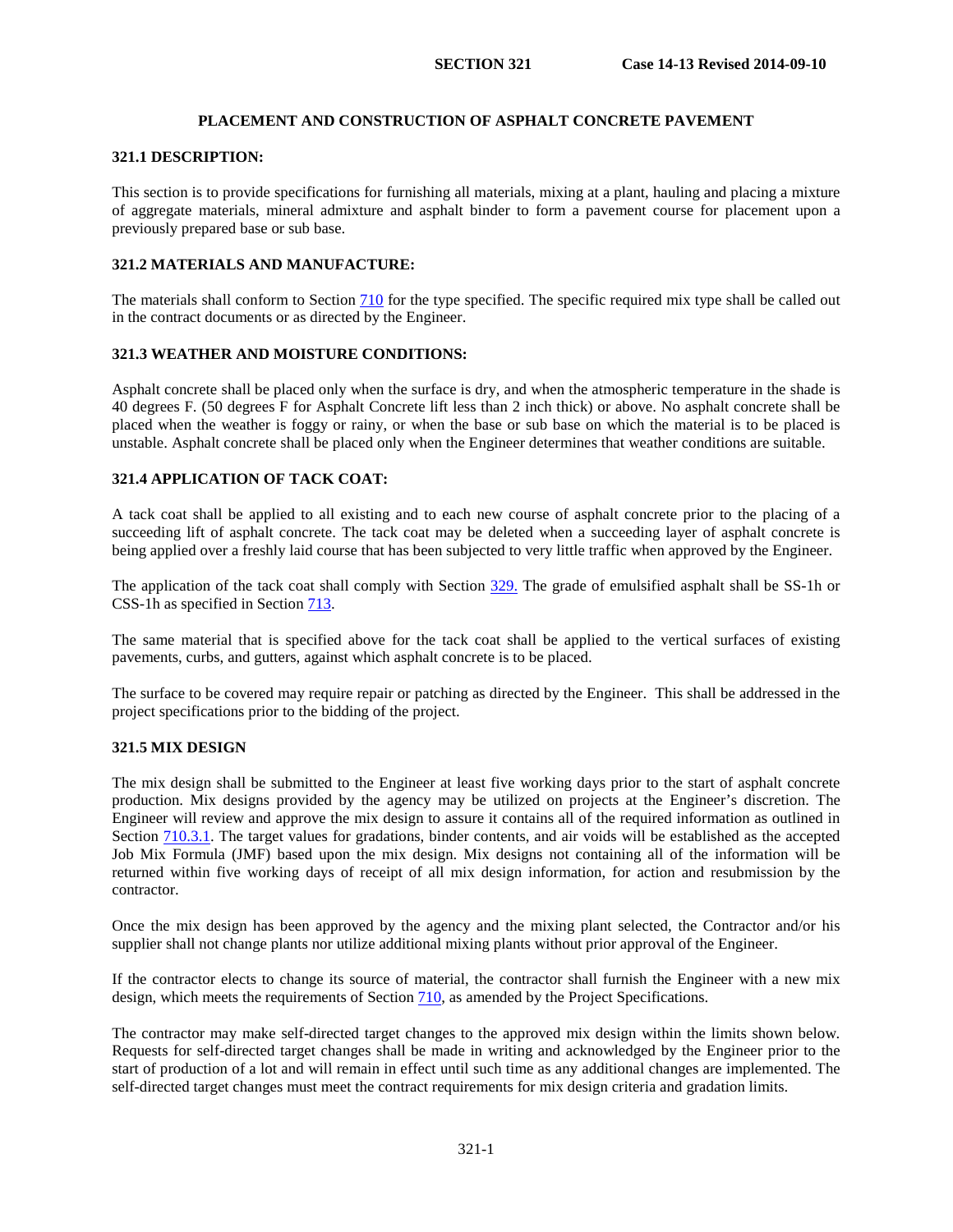| <b>TABLE 321-1</b>                     |                                         |  |  |
|----------------------------------------|-----------------------------------------|--|--|
| ALLOWABLE SELF-DIRECTED TARGET CHANGES |                                         |  |  |
| <b>MEASURED</b>                        | ALLOWABLE SELF-DIRECTED                 |  |  |
| <b>CHARACTERISTICS</b>                 | <b>TARGET CHANGES</b>                   |  |  |
| Gradation (Sieve Size)                 |                                         |  |  |
| $3/8$ inch                             | $\pm$ 4% from mix design target value   |  |  |
| No 8                                   | $\pm$ 4% from mix design target value   |  |  |
| No 40                                  | $+2\%$ from mix design target value     |  |  |
| No 200                                 | $+0.5\%$ from mix design target value   |  |  |
| <b>Binder Content</b>                  | $\pm$ 0.2% from mix design target value |  |  |
| <b>Effective Air Voids</b>             | None                                    |  |  |

The contractor may propose target changes, other than self-directed changes, to the approved mix design for the approval of the Engineer. The Engineer will determine if the proposed target change will result in mix production that meets the contract requirements for mix design criteria and gradation limits. The target changes will not be retroactive for the purpose of acceptance.

### **321.6 MIX PRODUCTION:**

All materials shall be proportioned by weight in a hot mix asphalt plant in the proportions required by the mix design to provide a homogeneous and workable mass. Each hot mix asphalt plant shall be inspected in accordance with the provisions contained in the 'Hot Mix Asphalt Production Facilities' by the Arizona Rock Products Association and shall have a current inspection certificate. All measuring devices shall be calibrated at least annually by a technician licensed by the Arizona Bureau of Weights & Measures. Mixing plants shall conform to the requirements of AASHTO M-156, except as modified herein.

In drum mix plants the mineral admixture shall be added and thoroughly mixed with the mineral aggregate by means of a mechanical mixing device prior to the mineral aggregate and mineral admixture entering the dryer. The moisture content of the combined mineral aggregate shall be a minimum of three percent by weight of the aggregate during the mixing process.

For drum-mix plants, the mineral admixture shall be weighed across a weight belt, or other approved alternative weighing system, with a weight totalizer prior to entry into the mechanical mixing device. The mechanical mixing device shall be a pugmill type mixer that is in good working condition. The rate of the aggregate feed shall not exceed the mixing device's capacity in ton per hour. The mixer shall be constructed to minimize the loss of mineral admixture and shall be located in the aggregate delivery system at a location where the mixed material can be readily inspected. The mixing device shall be capable of effective mixing in the full range of the asphalt concrete production rates.

The hot plant and equipment shall be constructed and operated to prevent loss of mineral admixture through the dust collection system of the plant.

A positive signal system shall be provided and utilized during production whereby the mixing shall automatically be stopped if the mineral admixture is not introduced into the mineral aggregate. The plant will not be permitted to operate unless the signal system is in good working condition.

The introduction of bituminous material shall be controlled by an automated system fully integrated with the controls or the mineral aggregate and mineral admixture. The production of the plant shall be controlled by the rate required to obtain a uniform mixture of all components. Drying and heating shall be accomplished in such a manner as to preclude the mineral admixture from becoming coated with un-spent fuel. The completed asphalt concrete may be held in storage for up to 12 hours in insulated or heated silos, providing the minimum temperature noted herein for placement and compaction is met behind the placement device. If the Engineer determines that there is an excessive amount of heat, heat loss, drain down, segregation and/or oxidation of the mixture due to temporary storage, use of surge bins or storage bins will be discontinued.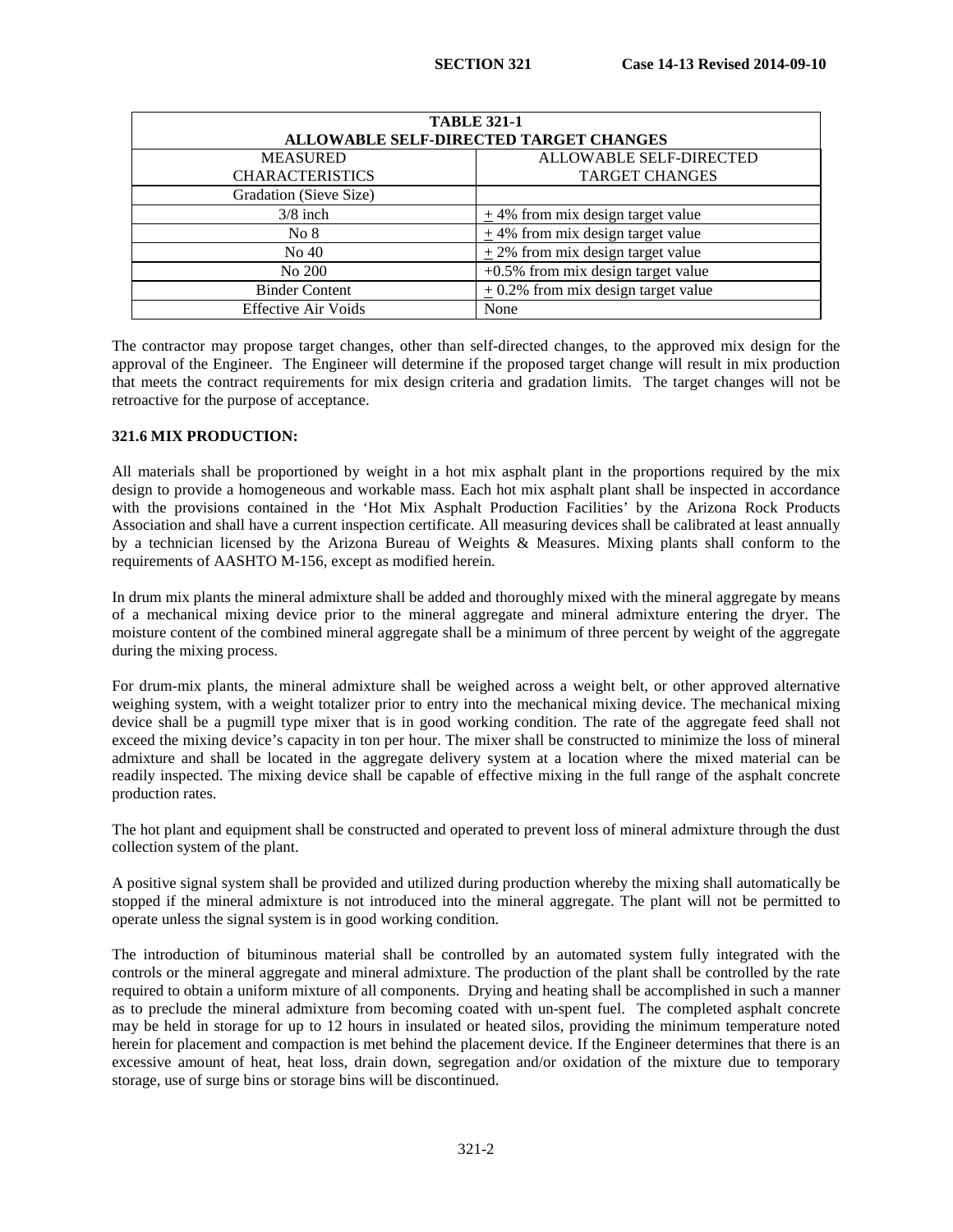The temperature of the asphalt concrete, with unmodified binders, upon discharge from the mixer shall not exceed 335 degrees F. The discharge temperature may be increased on the recommendation of the binder supplier, when approved by the Engineer. If the asphalt concrete is discharged from the mixer into a hopper, the hopper shall be constructed so that segregation of the asphalt concrete will be minimized.

### **321.7 TRANSPORTATION:**

Petroleum distillates or other substances that will have a detrimental effect on the asphalt concrete shall not be used as a release agent.

The beds of all transportation units shall be clean and smooth to allow the free flow of material into the paving machine's hopper.

Tarpaulins shall be furnished on all trucks and used when weather condition warrant, or if directed by the Engineer.

### **321.8 PLACEMENT:**

Placement of asphalt concrete pavement shall not commence until authorized by the Engineer. The Engineer's authorization to allow commencement of asphalt concrete paving will generally require all newly constructed valley gutters, curbing, and curb and gutters which new pavement is to be placed against to be in-place and in an acceptable condition. While it is preferred to have all newly constructed concrete items against which new pavement is to be placed be in an acceptable condition, the Engineer may allow paving to commence based on weather, the amount of defective concrete, or other considerations.

**321.8.1 Placing:** All courses of asphalt concrete shall be placed and finished by means of a self-propelled paving machine equipped with an automatically actuated control system, except under certain conditions or at locations where the Engineer deems the use of a self-propelled paving machine impracticable.

The control system shall control the elevation of the screed at each end by controlling the elevation of one end directly and the other end indirectly either through controlling the transverse slope or alternatively when directed, by controlling the elevation of each end independently.

The control system shall be capable of working with one of the following devices:

- (a) Ski or non-contact device of not less than 30 feet in length, supported throughout its entire length
	- (b) Taut stringline or wire set to grade
	- (c) Short ski or sonar sensing units from curb control
	- (d) Joint matching shoe

Failure of the control system to function properly shall be cause for the suspension of asphalt concrete production. In order to achieve a continuous operation, the speed of the paving machine shall be coordinated with the hot mix plant and transport units.

If the asphalt concrete is dumped from the hauling vehicles directly into the paving machine, care shall be taken to avoid jarring the machine or moving it out of alignment. No vertical load shall be exerted on the paving machine by the truck.

If asphalt concrete is dumped upon the surface being paved and subsequently loaded in the paving machine, the loading equipment shall be self-supporting and shall not exert any vertical load on the paving machine. Substantially all of the asphalt concrete shall be picked up and loaded into the paving machine.

Self-propelled paving machines shall spread the mixture without segregation or tearing, true to line, grade and crown indicated on the Project plans. Pavers shall be equipped with hoppers and augers that will distribute the mixture uniformly in front of an adjustable floating screed. The raising of the hopper wings must be minimized and the paving machine will not be operated when in an empty condition.

Screeds shall include any strike-off device operated by tamping or vibrating action which is effective, without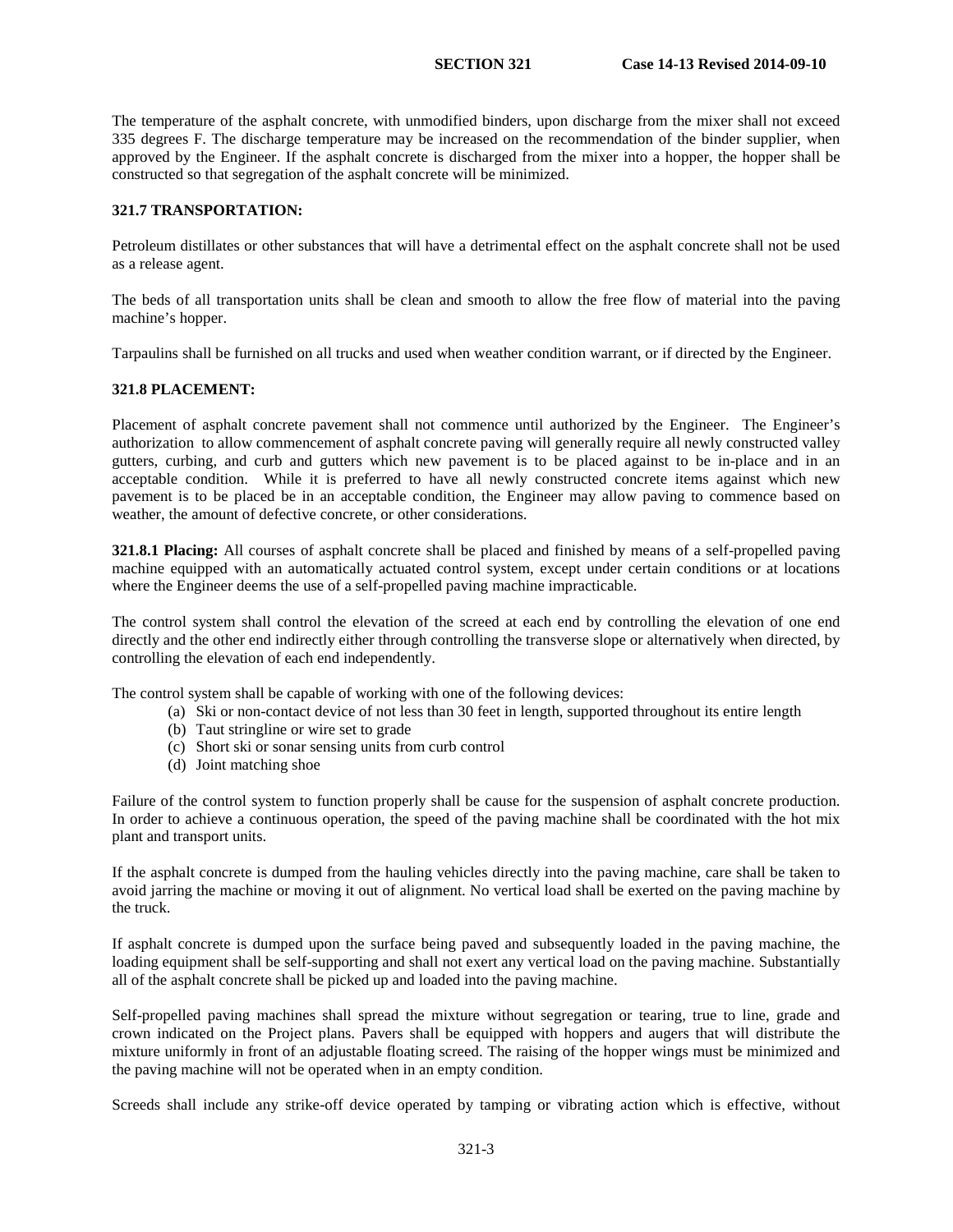tearing, shoving or gouging the mixture and which produces a course with a uniform texture and density for the full width being paved. Screeds shall be adjustable as to height and crown and shall be equipped with a controlled heating device for use when required. In the case of the screed, auger extensions and vibrators shall be installed wherever the screed is extended more than one (1) foot beyond the end of the base auger or auger extension. However, when placing material against an extremely uneven curb or edge over a short distance, the Engineer may waive the auger extensions and vibrators.

At any place not accessible to the roller, the mixture shall be thoroughly compacted with tampers to provide a uniform and smooth layer over the entire area compacted in this manner.

**321.8.2 Joints:** Transverse joints, before a surface course is placed in contact with a cold transverse construction joint, the cold existing asphalt concrete shall be trimmed to a vertical face for its full depth exposing a fresh face. The fresh face shall be tack coated prior to placement of the new asphalt concrete. After placement and finishing the new asphalt concrete, both sides of the joint shall be dense and the joint shall be smooth and tight. The surface in the area of the joint shall not deviate more than 1/4 inch from a 12-foot straightedge, when tested with the straightedge placed across the joint, parallel to the centerline.

Longitudinal joints of each asphalt course shall be staggered a minimum of 6 inches with relation to the longitudinal joint of the immediate underlying course's cold longitudinal construction joint.

Longitudinal joints with existing or cold (more than 32 hours old) asphalt concrete shall require the existing pavement to be trimmed to a vertical face for its full depth exposing a fresh face. The fresh face shall be tacked prior to placement of the adjacent course. Longitudinal joints with an existing asphalt pavement that is less than 32 hours old that has had its edge protected from damage may have adjacent new asphalt concrete placed after applying the required tack coat. After placement and finishing of longitudinal joints, both sides of the joint shall be dense and the joint shall be smooth and tight. The surface in the area of the joint shall not deviate more than ¼ inch from a 12-foot straightedge, when tested with the straightedge placed across the joint in any direction.

**321.8.3 Asphalt Leveling Course:** A leveling course shall be used when specified, or as directed in writing by the Engineer, to bring existing pavement to a uniform grade prior to placing an overlay or other course. If a leveling course is being applied on an Asphalt surface, a tack coat shall be applied. The compaction requirements contained in Section [321.10](#page-8-0) do not apply to leveling courses.

**321.8.4 Compaction; Asphalt Base Course and Surface Course:** It is the contractor's responsibility to perform Quality Control monitoring and/or testing during compaction operations to achieve the required compaction. The temperature of the asphalt concrete immediately behind the laydown machine shall meet the minimum requirements of Table [321-2.](#page-3-0) A probe type electronic thermometer with a current calibration sticker attached will be used to measure the temperature of the asphalt concrete mixture. When measuring the temperature of the mat, the probe shall be inserted at mid-depth and as horizontal as possible to the mat. The minimum temperatures in Table 321-2 do not guarantee that the asphalt mix will be compacted to the required density. The contractor is responsible to achieve the required compaction.

| <b>TABLE 321-2</b>               |     |     |                                                |      |     |               |
|----------------------------------|-----|-----|------------------------------------------------|------|-----|---------------|
|                                  |     |     | MINIMUM ASPHALT CONCRETE PLACEMENT TEMPERATURE |      |     |               |
| Base $^{(1)}$ Temp $(^{\circ}F)$ |     |     | Mat Thickness (inches)                         |      |     |               |
|                                  | 1/2 | 3/4 |                                                | 11/2 |     | 3 and greater |
| $40 - 50$                        | --- |     | 310                                            | 300  | 285 | 275           |
| $50 - 60$                        | --- | 310 | 300                                            | 295  | 280 | 270           |
| $60 - 70$                        | 310 | 300 | 290                                            | 285  | 275 | 265           |
| $70 - 80$                        | 300 | 290 | 285                                            | 280  | 270 | 265           |
| $80 - 90$                        | 290 | 280 | 270                                            | 270  | 265 | 260           |
| $+90$                            | 280 | 275 | 265                                            | 265  | 260 | 255           |

(1) Base on which mix is to be placed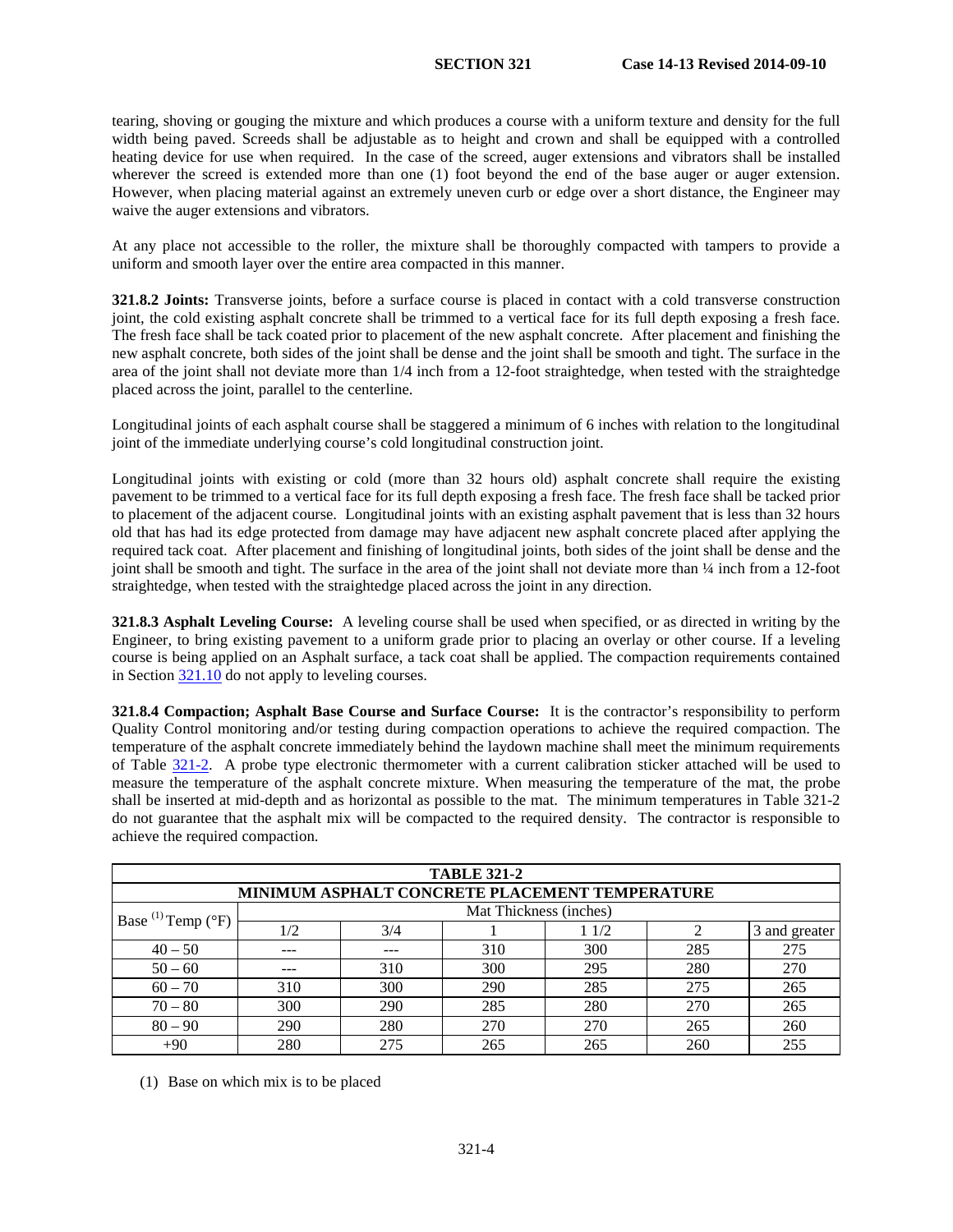Asphalt compaction equipment shall be of sufficient size and weight to accomplish the required compaction. All compaction equipment shall be operated and maintained in accordance with the manufacturer's recommendations and the project requirements. During the rolling operation, the speed of the roller shall not exceed 3 miles per hour, unless otherwise approved by the Engineer.

Pneumatic tired compactors shall be equipped with skirt-type devices mounted around the tires so that the temperature of the tires will be maintained during the compaction process.

The Engineer will determine the acceptability of the pavement compaction in accordance with Section [321.10.](#page-8-0)

**321.8.5 Smoothness:** The completed surfacing shall be thoroughly compacted, smooth and true to grade and crosssection and free from ruts, humps, depressions or irregularities. An acceptable surface shall not vary more than onefourth (¼) inch from the lower edge of a 12-foot straightedge when the straightedge is placed parallel to the centerline of the roadway.

**321.8.6 Asphalt Concrete Overlay:** Asphalt concrete overlay consists of the placing and compacting plant mix asphalt concrete over existing pavement. The mix design and thickness of the overlay shall be as shown on the plans or as specified in the special provisions.

Except when the existing asphalt surface is to be preheated and remixed, pavement surfaces shall be prepared as follows:

(a) Areas designated for pavement repair by the contract documents (which may include severely raveled areas, severely cracked areas, over-asphalted areas, and other defects) shall be cut out and replaced. Pavement repairs shall be completed and approved before placing asphalt concrete overlay.

(b) Before placing asphalt concrete overlay, milling shall be done as shown on the plans or specified in the special provisions and shall be in accordance with Section 317.

(c) After pavement repairs and milling have been completed the entire surface shall be cleaned with a power broom.

(d) After surfaces have been prepared to the satisfaction of the Engineer, they shall receive a tack coat per Section [321.4.](#page-2-0) Traffic will not be permitted to travel over surfaces which have received a tack coat, except when tack coat is applied to milled surfaces in compliance with Section 317.2 for dust control purposes. When the overlay is to extend onto a concrete gutter, the gutter shall be thoroughly cleaned of loose dust and cement particles and shall be tack coated.

Asphalt concrete overlay shall be placed as specified in Section [321.8.1](#page-4-0) and compacted as specified in Section [321.8.4.](#page-5-0) The surface smoothness shall meet the tolerances specified in Section [321.8.5.](#page-6-0)

Frames and covers of manholes, survey monuments, valve boxes, clean-outs and other existing structures shall be adjusted in accordance with Section 345 to set flush with the finished surface of the new pavement. During adjustment if pavement or base materials are removed or disturbed, they shall be replaced with approved materials installed in a manner acceptable to the Engineer.

On roads without curb and gutter, the existing unpaved shoulder elevation shall be adjusted by the Contractor to match the elevation at the edge of the new overlay and slope away from the new pavement surface at a rate that the existing quantity of shoulder material will allow. Shoulder material shall be compacted to a minimum of 95% of maximum density, determined in accordance with Section 301.3. Shoulder adjustment to match the new pavement surface elevation shall not be measured. The cost of shoulder adjustment shall be included in the price paid for the asphalt concrete overlay or other related pay items. When the Engineer determines an insufficient amount of material is available for shoulder adjustment, the Engineer may require the Contractor to provide additional material. Acceptable material for shoulders includes the existing shoulder material, millings, untreated base materials, or a granular material approved by the Engineer. Engineer requested imported material for shoulder adjustment is not included in the price paid for the asphalt concrete overlay.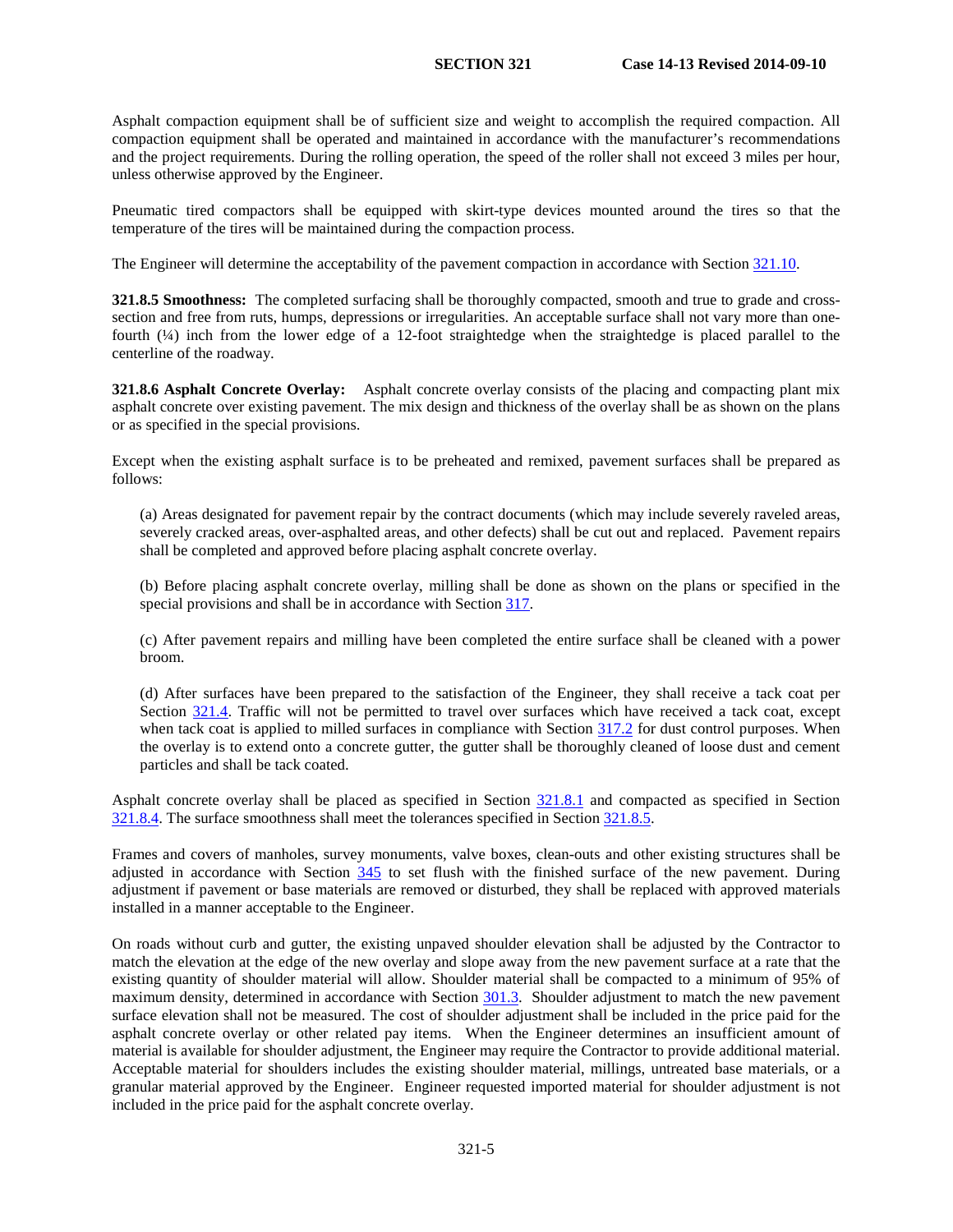**321.8.7 Pavement Fabric Interlayer:** Pavement fabric interlayer shall be used only when specified on the plans or in the specifications.

Pavement fabric interlayer shall be in accordance with Table 796-1 and be the class designated on the plans or in the specifications.

Asphalt binder coat used to bond the fabric to the pavement shall be paving asphalt PG 70-10 asphalt cement conforming to the requirements of Section 711. The application and distributing equipment for the asphalt binder shall conform to the requirements of Section 330. The asphalt binder coat shall be uniformly spray applied to the prepared pavement surface at the rate of 0.20 gallons per square yard for Class B fabric or at the rate of 0.25 gallons per square yard for Class A fabric. Some underlying surfaces may require a higher or lower application rate. A test strip may be necessary to determine the proper application rate. The width of liquid asphalt cement application shall be the fabric width, plus six inches.

Neither the asphalt binder coat or fabric interlayer shall be placed when weather conditions, in the opinion of the Engineer, are not suitable. The asphalt binder and fabric interlayer shall only be placed when the pavement is dry, the ambient air temperature is 50 degrees F and rising, and pavement temperature is 40 degrees F and rising.

Equipment for placing the fabric shall be mechanized and capable of handling full rolls of fabric. The equipment shall be able to lay the fabric smoothly to maximize pavement contact and remove air bubbles. Stiff bristle brooms shall be used to smooth the fabric. The equipment used to place the fabric shall be in good working order and is subject to approval by the Engineer.

Pavement fabric interlayer shall not be placed if the in-place binder is hotter than 325 degrees F or has cooled to 180 degrees F or below (as determined by non-contact thermometer).

Pavement fabric interlayer shall be placed onto the asphaltic binder with the heat bonded side up with a minimum amount of wrinkling or folding. Remaining wrinkles or folds 1-inch and larger shall be removed or slit and shinglelapped in the direction of paving. Burning or torching of wrinkles is not allowed. Fabric shall overlap three to six inches to insure full closure of the joint. Transverse joints shall be shingle-lapped in the direction of paving to prevent edge pickup by the paver. A second application of hand-placed asphalt binder may be required at laps and repairs as determined by the Engineer to ensure proper binding of the narrow double fabric layer.

All areas where fabric has been placed shall be paved with asphaltic concrete during the same workshift. Placement of the asphaltic concrete shall closely follow fabric lay down. The temperature of the asphaltic concrete immediately behind the laydown machine shall not exceed 325 degrees F. In the event that the asphalt binder coat bleeds through the fabric causing construction problems before the overlay is placed, the affected areas shall be sanded with a sand blotter in compliance with Section 333. Excess sand shall be removed before beginning the paving operation. In the event of rainfall prior to the placement of the asphaltic concrete, the fabric shall be allowed to dry before the asphalt concrete is placed.

Turning of the paving machine or of other vehicles on the fabric shall be gradual and kept to a minimum to avoid damage to the fabric. Should equipment tires stick to the fabric during pavement operations, small quantities of paving asphalt concrete shall be broadcast on the fabric to prevent pick-up. Decrease of binder rate in order to minimize pick-up on tires is not allowed.

**321.8.8 Thickened Edge:** When the depth of the thickened edge extends four inches or more below the bottom of the asphalt pavement, the portion of the thickened edge extending below the asphalt pavement shall be placed and compacted prior to placement of the asphalt pavement. Placement of tack coat on the surface of the compacted thickened edge asphalt may be omitted when additional asphalt pavement is placed on the same day and the Engineer agrees that the surface of the thickened edge asphalt has remained clean.

When the depth of the thickened edge extends less than four inches below the bottom of the asphalt pavement, the portion below the asphalt pavement may be placed and compacted with the asphalt pavement in a single operation.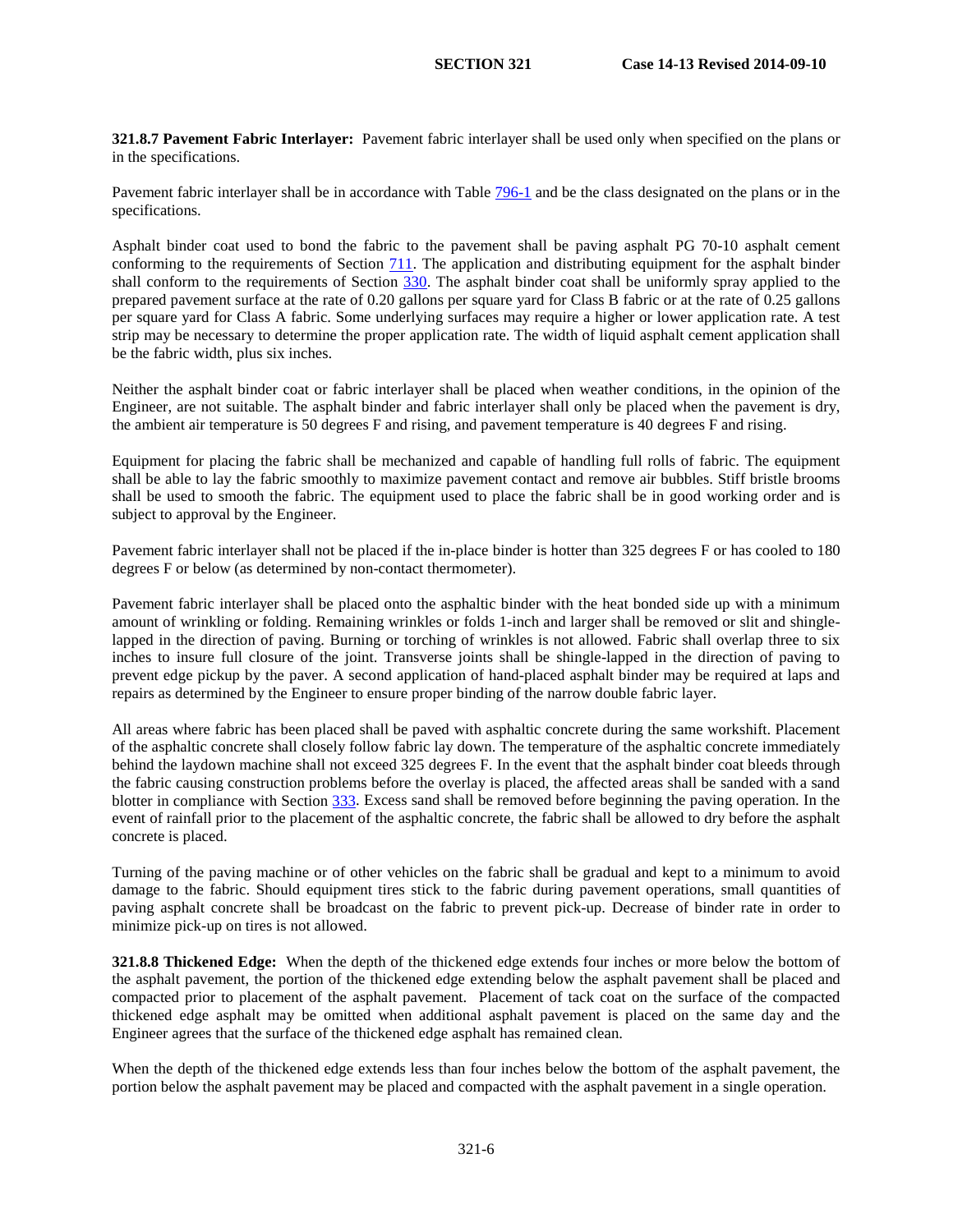**321.8.9 Safety Edge:** The finished safety edge slope shall be planar forming a  $30^\circ \pm 5^\circ$  angle with the adjacent roadway surface and extend a minimum of five inches (5") below the roadway pavement's finished surface.

The safety edge shall be constructed with the top or final paving lift of a new pavement or overlay using a device that is mounted to or is a part of the screed portion of the laydown machine. The safety edge device shall be capable of constraining the asphalt concrete material to increase density of the extruded profile by reducing the volume. A conventional single strike-off plate is not acceptable. Compaction obtained from the extruded safety edge shall be acceptable when the extruded shape conforms to the specified shape.

During laydown operations if the extruded safety edge does not conform to the specified shape, the Contractor shall take immediate actions to correct the deficiency and to repair all non-compliant sections of safety edge. The Contractor shall stop paving operations until corrections to the laydown operation have been made and resumption of paving is approved by the Engineer or his designated representative.

**321.8.10 Protection for Asphalt Base Course:** Arterial roadway traffic shall not be allowed on a new asphalt base course that is less than five inches (5") in thickness without the written consent of the Engineer.

### **321.9 QUALITY CONTROL:**

It is the contractor's responsibility to perform Quality Control monitoring and/or testing during asphalt concrete production to achieve the required compaction and to perform Quality Control monitoring and/or testing during asphalt concrete production to achieve the required mix properties. The Engineer may obtain samples of any portion of any material at any point of the operations for his own use. Also, the Engineer may order the use of any drying, proportioning and mixing equipment or the handling of any material discontinued which, in his/her opinion, fails to produce a satisfactory mixture.

The asphalt concrete produced shall conform to the requirements of the production tolerances established in section [321.10.](#page-8-0) When the asphalt concrete does not conform to the production tolerances, it shall be reported to the Engineer, and corrective quality control measures shall be implemented, or production shall cease immediately at no additional cost to the contracting Agency.

Requests for Referee Testing as described in 321.11 will only be considered based on quality control test results performed by a laboratory accredited by the AASHTO Accreditation Program (AAP) for the tests being performed or a laboratory listed in the current ADOT Directory of Approved Materials Testing Laboratories for the set of tests in question. The laboratory shall use properly certified technicians in accordance with ASTM D3666, Section 7 (Personnel Qualifications).

# **321.10 ACCEPTANCE:**

**321.10.1 Acceptance Criteria:** Asphalt concrete will be divided into lots for the purpose of acceptance. A lot shall be one day's production. Each lot shall be divided into sublots of 500 ton or fraction thereof. Tests used to determine acceptance will be performed by a laboratory accredited by the AASHTO Accreditation Program (AAP) for the tests being performed. The contracting agency shall provide an appropriately accredited laboratory or laboratories to perform the acceptance testing. Laboratories shall use properly certified technicians in accordance with ASTM D3666, Section 7 (Personnel Qualifications). The acceptance laboratory will take representative samples of the asphalt concrete from each sublot to allow for testing of gradation, binder content, air voids, pavement thickness and compaction of base and surface courses. Acceptance of each sublot will be based on the test data from the sample(s) from that sublot. All acceptance samples shall be taken using random locations or times designated by the Engineer in accordance with ASTM D3665.

**321.10.2 Gradation, Binder Content and Air Voids:** The acceptance laboratory will take a sample of the asphalt concrete in accordance with the requirements of Section 2 or 4 of Arizona Test Methods 104 or AASHTO T-168 from each sublot. The minimum weight of the sample shall be 45 pounds. Asphalt binder content and gradation shall be determined in accordance with AASHTO T-308 using the ignition furnace for each sublot. The acceptance laboratory is responsible for obtaining the necessary materials and performing an ignition furnace calibration as outlined in AASHTO T-308 for each asphalt concrete mixture utilized on the project. The correction factor used for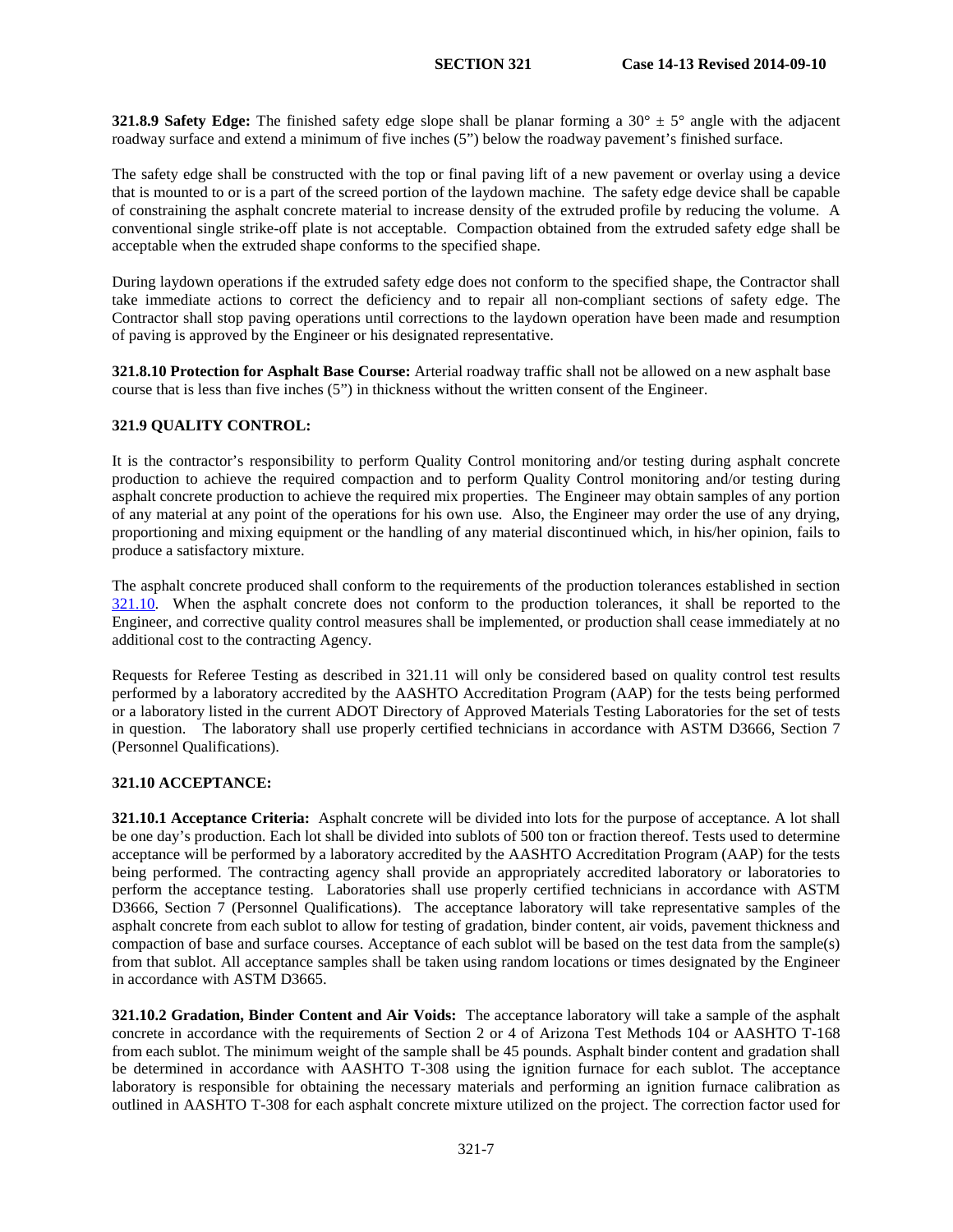each test shall be clearly indicated on the report. The bulk density for Marshall Mix designs shall be tested in accordance with AASHTO T-245. The bulk density for Gyratory mix designs shall be determined in accordance with AASHTO T-312. The maximum theoretical density shall be determined in accordance with the requirements of AASHTO T-209 including fan drying per AASHTO T209 Section 15. Effective voids of the laboratory compacted specimens will be determined at a minimum of once per lot in accordance with the requirements of AASHTO T-269. Should the testing for effective air voids not meet the "Full Payment" or "No Corrective Action" requirements of Table [321-5,](#page-7-0) additional testing for laboratory air voids on the remaining sublots will be performed as necessary to determine the extent of the deficiency. Acceptance testing results will be furnished to the contractor and the supplier within five working days of receipt of samples by the acceptance laboratory.

During production, the allowable deviations from the mix design gradation targets are listed in the tables below. The allowable production tolerances may fall outside of the mix design gradation bands.

|            | <b>TABLE 321-3A</b>                                   |                |                |           |  |
|------------|-------------------------------------------------------|----------------|----------------|-----------|--|
|            | <b>GRADATION ACCEPTANCE LIMITS FOR MARSHALL MIXES</b> |                |                |           |  |
| Sieve Size | $3/8$ inch Mix                                        | $1/2$ inch Mix | $3/4$ inch Mix | Base Mix  |  |
| 1 inch     | ---                                                   | ---            | ---            | $\pm 7\%$ |  |
| $3/4$ inch | ---                                                   | ---            | $\pm 7\%$      | $\pm 6\%$ |  |
| $1/2$ inch | ---                                                   | $\pm 7\%$      | ---            | ---       |  |
| $3/8$ inch | $\pm 7\%$                                             | $\pm 6\%$      | $\pm 6\%$      | $\pm 6\%$ |  |
| No. 8      | $\pm 6\%$                                             | $\pm 6\%$      | $\pm 6\%$      | $\pm 6\%$ |  |
| No. 40     | $\pm 4\%$                                             | ±4%            | $\pm 4\%$      | $\pm 4\%$ |  |
| No. 200    | $+2\%$                                                | $+2\%$         | $\pm 2\%$      | $+2%$     |  |

| <b>TABLE 321-3B</b> |                                                       |                |                |  |
|---------------------|-------------------------------------------------------|----------------|----------------|--|
|                     | <b>GRADATION ACCEPTANCE LIMITS FOR GYRATORY MIXES</b> |                |                |  |
| Sieve Size          | $3/8$ inch Mix                                        | $1/2$ inch Mix | $3/4$ inch Mix |  |
| $3/4$ inch          | ---                                                   | $---$          | $\pm 7\%$      |  |
| $1/2$ inch          | ---                                                   | $\pm 7\%$      | $\pm 6\%$      |  |
| $3/8$ inch          | $\pm 7\%$                                             | $\pm 6\%$      |                |  |
| No. 8               | $\pm 6\%$                                             | $\pm 6\%$      | $\pm 6\%$      |  |
| No. 40              | $\pm 4\%$                                             | $\pm 4\%$      | $\pm 4\%$      |  |
| No. 200             | $+2\%$                                                | $+2\%$         | $+2\%$         |  |

If the results from a single acceptance sample fall outside of the acceptance limits in Table [321-3A](#page-9-0) or [321-3B](#page-9-1) as applicable, a second sample shall be taken and if the second acceptance sample is also outside of the acceptance limits the Contractor shall cease production of asphalt concrete. Production shall not begin again until calibration test results verify that adjustments made to materials or proportions yield a gradation that falls within acceptance limits in Table [321-3A](#page-9-0) o[r 321-3B](#page-9-1) as applicable.

If the asphalt binder content is within  $\pm 0.40\%$  of the mix design target value, the asphalt concrete will be paid for at the contract unit price. If the asphalt binder content deviates by more than  $\pm$  0.40% from the mix design target value, the deficient area will be evaluated within the sublot by coring at maximum intervals of 100 feet from the deficient sample. The asphalt content of the original deficient sample will be averaged with the asphalt binder content of the cores taken for re-evaluation to determine compliance with the acceptance requirements. If the resulting average of the asphalt binder content deviates by more than  $\pm$  0.40% from the mix design target value, then Table [321-4](#page-2-0) shall apply to the sublot. Additional cores may be required to define the limits of the deficient area, and shall not be used for re-evaluating acceptance.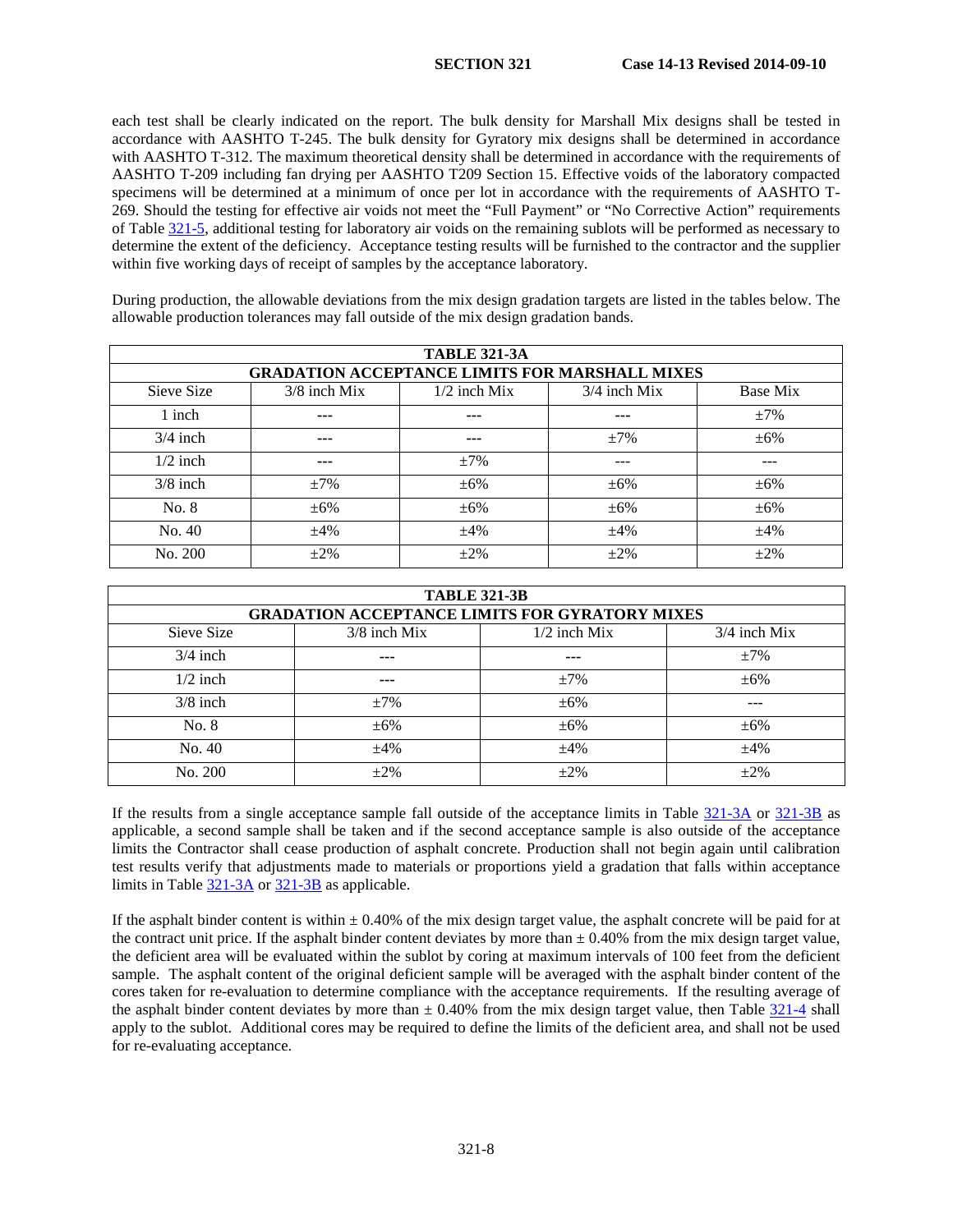| <b>TABLE 321-4</b>                 |                                                        |                                    |  |  |
|------------------------------------|--------------------------------------------------------|------------------------------------|--|--|
|                                    | <b>ASPHALT BINDER CONTENT ACCEPTANCE AND PENALTIES</b> |                                    |  |  |
|                                    | When the contracting agency is the                     | When the contracting agency is not |  |  |
|                                    | owner:                                                 | the owner (i.e. permits):          |  |  |
|                                    | <b>Payment Reduction</b>                               |                                    |  |  |
| Deviation from that permitted      | (\$ per ton of asphalt concrete)                       | Corrective Action                  |  |  |
|                                    |                                                        |                                    |  |  |
| Over 0.2% above that permitted     | Removal* or EA                                         | Removal* or EA                     |  |  |
| Over $0.1\%$ to $0.2\%$ above that |                                                        |                                    |  |  |
| permitted                          | \$6.00                                                 | EA                                 |  |  |
| Over 0.0% to 0.1% above that       |                                                        |                                    |  |  |
| permitted                          | \$2.00                                                 | EA                                 |  |  |
|                                    |                                                        |                                    |  |  |
| Within permitted range             | <b>Full Payment</b>                                    | No Corrective Action               |  |  |
| Over $0.0\%$ to $0.1\%$ below that |                                                        |                                    |  |  |
| permitted                          | \$2.00                                                 | EA                                 |  |  |
| Over 0.1% to 0.2% below that       |                                                        |                                    |  |  |
| permitted                          | \$6.00                                                 | EA                                 |  |  |
|                                    |                                                        |                                    |  |  |
| Over 0.2% below that permitted     | Removal* or EA                                         | Removal* or EA                     |  |  |

NOTES: \*The Contractor shall remove and replace the entire sublot that is deficient.

EA = Engineering Analysis per Section 321.10.6

If the laboratory air voids fall within a range of 2.8% to 6.2%, the asphalt concrete will be paid for at the contract unit price. If the laboratory air voids are outside of this range, the deficient area will be evaluated within the sublot by coring at maximum intervals of 100 feet from the deficient sample. The laboratory air voids of the original deficient sample will be averaged with the laboratory air voids obtained from each of the cores taken for reevaluation to determine compliance with the acceptance requirements. If the resulting average of the laboratory air voids is outside the indicated range, then Table [321-5](#page-7-0) shall apply to the sublot. Additional cores may be required to define the limits of the deficient area, and shall not be used for re-evaluating acceptance.

| <b>TABLE 321-5</b>                               |                                    |                                        |  |
|--------------------------------------------------|------------------------------------|----------------------------------------|--|
| <b>LABORATORY VOIDS ACCEPTANCE AND PENALTIES</b> |                                    |                                        |  |
|                                                  | When the contracting agency is the | When the contracting agency is not the |  |
|                                                  | owner:                             | owner (i.e. permits):                  |  |
| Laboratory Air Voids (Measured                   | <b>Payment Reduction</b>           |                                        |  |
| at $N_{des}$ or 75 blows as applicable)          | (\$ per ton of asphalt concrete)   | Corrective Action                      |  |
| Less than $1.5\%$                                | Removal* or EA                     | Removal* or EA                         |  |
| $1.5 - 2.0\%$                                    | \$5.00                             | EA                                     |  |
| $2.1 - 2.7\%$                                    | \$2.00                             | EA                                     |  |
| $2.8 - 6.2\%$                                    | <b>Full Payment</b>                | No Corrective Action                   |  |
| $6.3 - 6.9\%$                                    | \$2.00                             | EA                                     |  |
| $7.0 - 8.0\%$                                    | \$5.00                             | EA                                     |  |
| Greater than 8.0%                                | Removal* or EA                     | Removal* or EA                         |  |

NOTES: \*The Contractor shall remove and replace the entire sublot that is deficient

EA = Engineering Analysis per Sectio[n 321.10.6](#page-14-0)

Removal for In-place Air Voids Greater than 11.0% is not eligible for Section [321.10.6.](#page-14-0)

If an agency or Engineer is purchasing asphalt concrete directly from a commercial material supplier, the agency or Engineer will use Section [321.10,](#page-8-0) and specifically Tables [321-3A](#page-9-0) or [321-3B](#page-9-1) as applicable, [321-4](#page-2-0) and [321-5](#page-7-0) from Section [321.10,](#page-8-0) when determining the acceptance of the asphalt concrete with the material supplier.

**321.10.3 Surface Testing:** If directed by the Engineer surface drainage test shall be performed. The completed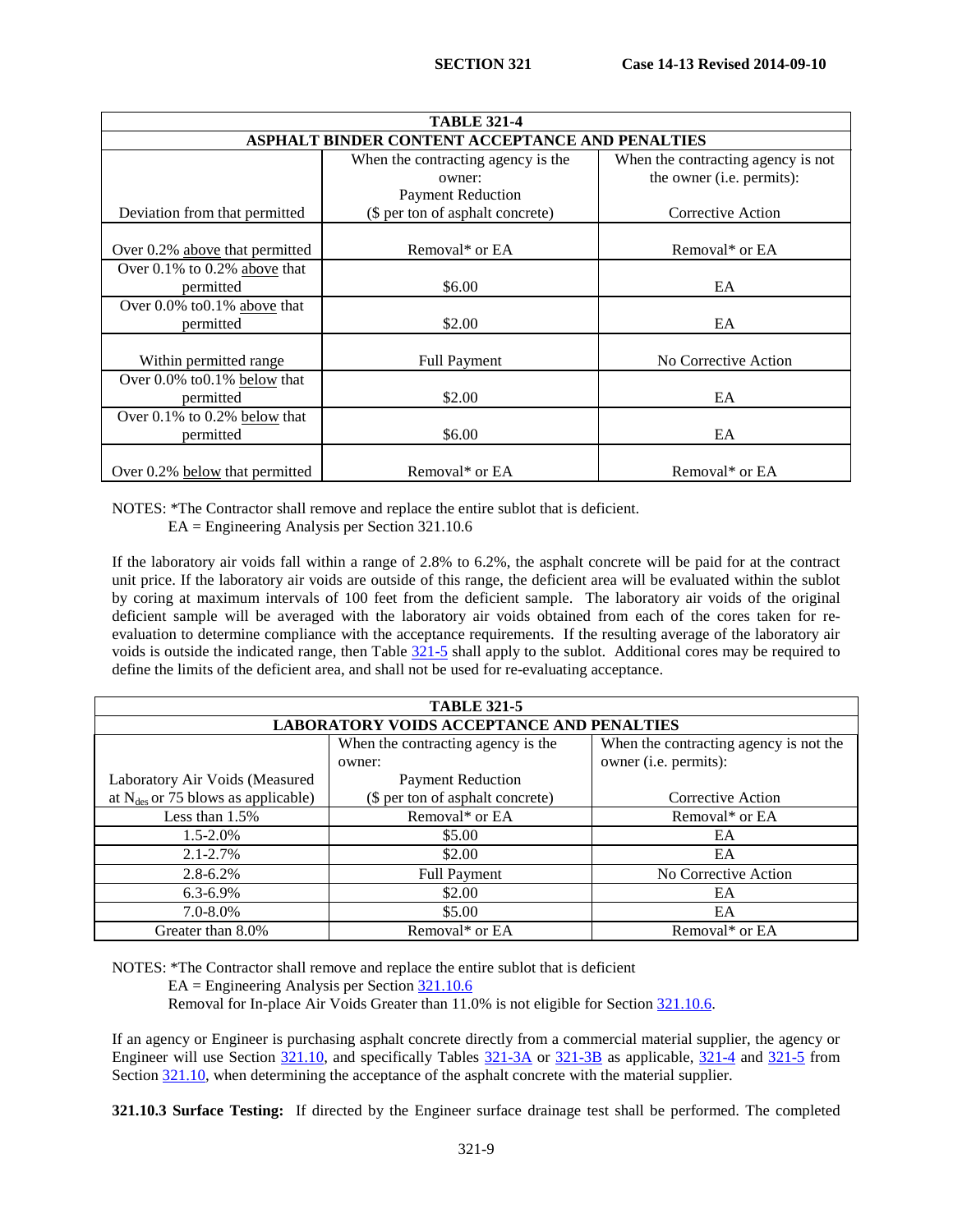surfacing shall be thoroughly compacted, smooth and true to grade and cross-section and free from ruts, humps, depressions or irregularities. An acceptable surface shall not vary more than 1/4 inch from the lower edge of a 12 foot straightedge when the straightedge is placed parallel to the centerline of the roadway. The straightedge shall be furnished by the contractor and shall be acceptable to the Engineer.

All streets shall be water tested for drainage in the presence of the Engineer or designated representative before final acceptance. Any areas not draining properly shall be corrected to the Engineer's satisfaction at the Contractor's expense. Water for this testing shall be provided and paid for by the Contractor.

When deviations in excess of the above tolerance are found, humps or depressions shall be corrected to meet the specified tolerance, or shall be cut out along neat straight lines and replaced with fresh hot mixture and thoroughly compacted to conform with and bond to the surrounding area. Materials and work necessary to correct such deviations shall be at no additional cost to the Contracting Agency.

**321.10.4 Asphalt Pavement Thickness:** Asphalt Pavement thickness will be determined from cores secured from each lift of each sublot. Such cores will be taken and measured by the Asphalt Concrete Coring Method. This method can be found in Section [321.14.](#page-16-0) Each core location will be patched by the party responsible for the testing.

Acceptance or assessment of penalties for asphalt pavement thickness will be based on the combined total thickness of all asphalt concrete layers omitting all layers of asphalt-rubber asphalt concrete. If the final total pavement thickness exclusive of all ARAC layers is deficient from the target thickness by 0.25 inches or less, it will be paid for at the contract unit price.

If the pavement thickness deficiency is greater than 0.25 inches and the contracting agency is not the owner (i.e. permits) the following steps will apply:

(1) If the thickness deficiency of the pavement exceeds 0.25 inch, the limits of the deficient area will be evaluated by coring at maximum intervals of 100 feet from the deficient core. The thicknesses of the original deficient core will be averaged with the thicknesses of the cores taken from 100 feet on each side of it to determine compliance with the acceptance requirements**.** If the resulting average thickness deficiency is greater than 0.25 inch, additional cores may be required to define the limits of the deficient area, and shall not be used for re-evaluating acceptance.

(2) If the pavement thickness from step one above deviates from the target thickness by more than 0.25 inch but not more than 0.50 inch, corrective action will be required. This corrective action will consist of application of a Type II slurry seal coat in accordance to Section 715. The Contractor may present an engineering analysis outlining other proposed remedial measures for the consideration of the Engineer. The Engineer will review the engineering analysis and decide within 30 working days whether to accept the proposed remedial measures.

(3) If the pavement thickness from step one above deviates from the target thickness by more than 0.50 inch, corrective action will be required. The deficient area shall be overlaid with no less than a 1 inch thick lift, for the full width of the pavement to meet or exceed the designed thickness, with appropriate end and edge milling, with a mixture approved by the Engineer. The Contractor may present an engineering analysis outlining other proposed remedial measures for the Engineer's consideration. The Engineer will review the engineering analysis and decide within 10 working days whether to accept the proposed remedial measures. If the Engineer chooses to reject the engineering analysis, the indicated overlay will be constructed by the Contractor at no additional cost to the Owner.

If the Contracting Agency is the owner and the pavement thickness deficiency is greater than 0.25 inches but less than 0.50 inches Tabl[e 321-6](#page-8-1) will apply. If the pavement thickness deficiency is greater than 0.5 inches the deficient area shall be overlaid with no less than a 1-inch thick lift for the full width of the pavement to meet or exceed the designed thickness using an asphalt mixture approved by the Engineer. The Contractor shall provide appropriate end and edge milling. The overlay and milling shall be accomplished by the Contractor at no additional cost to the Contracting Agency.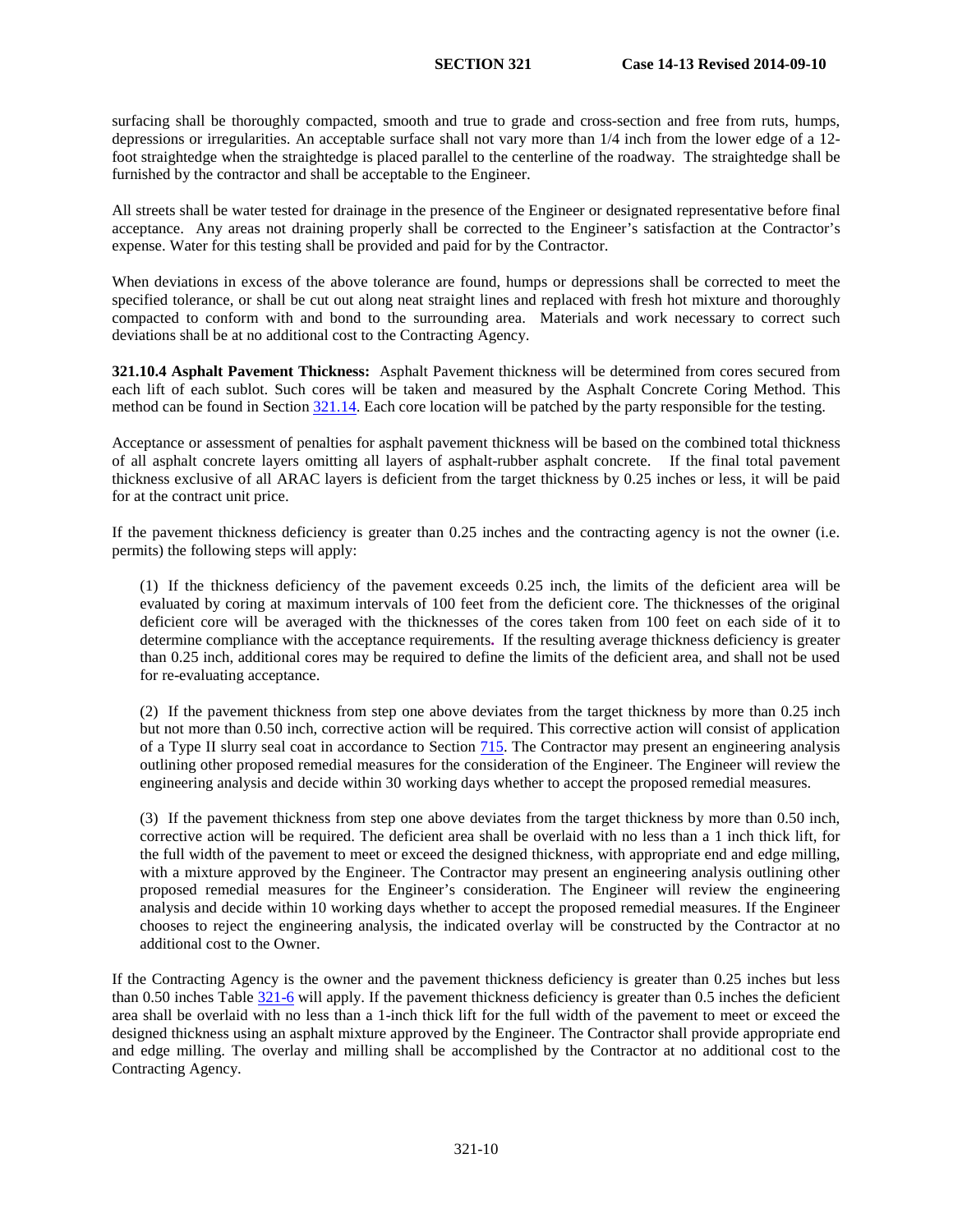| <b>TABLE 321-6</b>                                                                                                                                                           |     |  |  |
|------------------------------------------------------------------------------------------------------------------------------------------------------------------------------|-----|--|--|
| <b>ASPHALT PAVEMENT THICKNESS PAYMENT REDUCTION</b><br>For Thickness Deficiency of More Than 0.25 inches and less than 0.50 inches                                           |     |  |  |
| <b>Reduction in Payment</b><br><b>Total Specified Asphalt Pavement Thickness</b><br>applied to asphalt concrete<br>exclusive of ARAC (if any)<br>except ARAC layers (if any) |     |  |  |
| Less than 1.5 inches                                                                                                                                                         | 50% |  |  |
| 1.50 inches to 1.99 inches                                                                                                                                                   | 33% |  |  |
| 2.00 inches to 2.49 inches                                                                                                                                                   | 25% |  |  |
| 2.50 inches to 2.99 inches                                                                                                                                                   | 20% |  |  |
| 3.00 inches and over                                                                                                                                                         | 17% |  |  |

### **321.10.5 Density:**

### **321.10.5.1 Pavement 1-1/2 Inches or Less in Nominal Thickness:**

Compaction shall consist of a "Rolling Method Procedure" using an established sequence of coverage with specified types of compactors. A pass shall be defined as one movement of a compactor in either direction. Coverage shall be the number of passes as are necessary to cover the entire width being paved.

The rolling sequence, the type of compactor to be used, and the number of coverages required shall be as shown in Table [321-7.](#page-13-0)

| <b>TABLE 321-7</b>                                                    |                                                   |                        |                     |                     |
|-----------------------------------------------------------------------|---------------------------------------------------|------------------------|---------------------|---------------------|
|                                                                       | ROLLING SEQUENCE FOR LIFT THICKNESS 11/2" OR LESS |                        |                     |                     |
| <b>Type of Compactor</b><br><b>No. of Coverages</b><br><b>Rolling</b> |                                                   |                        |                     |                     |
| <b>Sequence</b>                                                       | <b>Option No. 1</b>                               | <b>Option No. 2</b>    | <b>Option No. 1</b> | <b>Option No. 2</b> |
| Initial                                                               | <b>Static Steel</b>                               | <b>Vibrating Steel</b> |                     |                     |
| Intermediate                                                          | <b>Pneumatic Tired</b>                            | <b>Vibrating Steel</b> |                     | $2 - 4*$            |
| Finish                                                                | <b>Static Steel</b>                               | <b>Static Steel</b>    | 1-3                 | $1 - 3$             |
| * Based on the roller pattern which exhibits the best performance.    |                                                   |                        |                     |                     |

The Contractor shall select the option for compaction and, when pneumatic-tired compactors are used will designate the tire pressure. Steel wheel compactors shall not be used in the vibratory mode for courses of one inch or less in thickness nor when the temperature of the asphaltic concrete falls below 180 degree F. Initial and intermediate compaction shall be accomplished before the temperature of the asphaltic concrete falls below 200 degree F.

Compaction will be deemed to be acceptable on the condition that the asphaltic concrete is compacted using the type of compactors specified, ballasted and operated as specified, and with the number of coverages of the compactors as specified.

### **321.10.5.2 Pavement Greater than 1-1/2 Inches in Nominal Thickness:**

Achieving the required compaction is the responsibility of the contractor. The number and types of rollers is the contractor's responsibility and shall be sufficient to meet these requirements.

In-place air voids shall be determined in accordance with AASHTO T-269 utilizing cores taken from the finished pavement. The maximum theoretical density used in the determination of in-place air voids will be the average value from the acceptance samples determined for the Lot as outlined in [321.10.1.](#page-8-2)

The Engineer will designate one random test location for each sublot and the acceptance laboratory will obtain one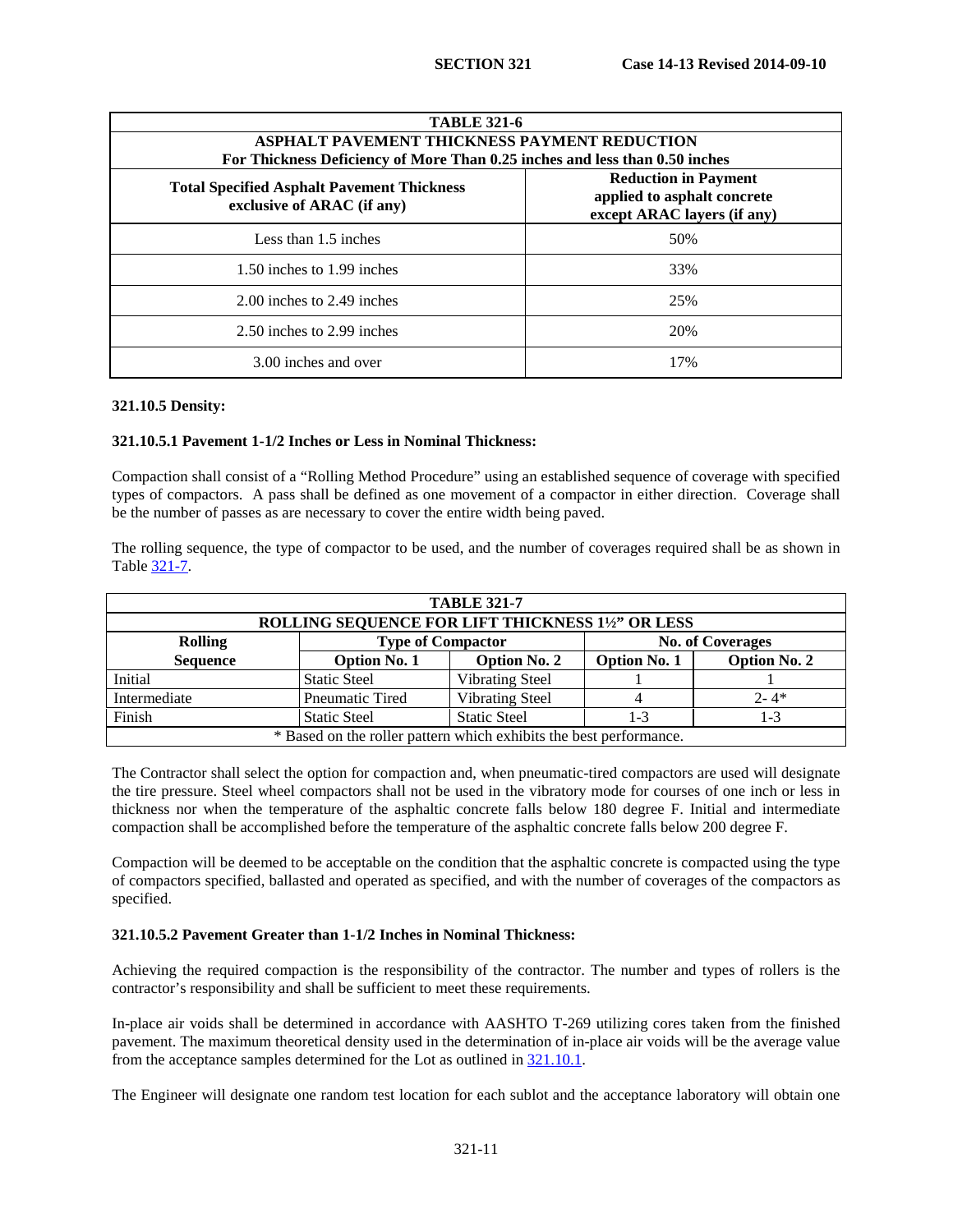core from that location. Regardless of sublot quantities or boundaries, a minimum of one core will be obtained per residential street and a minimum of one core per travel lane for collector and arterial streets. The outside one foot of each pass of the pavement course or any unconfined edge will be excluded from testing. The Engineer may exclude areas from the compaction lot that are not accessible by normal compaction equipment.

The Contractor will provide the traffic control to facilitate any coring operations necessary for compaction acceptance.

Cores will be taken per the Asphalt Concrete Coring Method. This method can be found in Section [321.14.](#page-16-0) Acceptance testing results will be furnished to the contractor within five working days of receipt of samples by the acceptance laboratory.

If the pavement density has in-place voids of 8.0% or less, the asphalt concrete will be paid for at the contract unit price. If the pavement density has in-place voids greater than 8.0%, the deficient area will be evaluated within the sublot by coring at maximum intervals of  $100$  feet from the deficient core(s). If both cores in a sublot are deficient, 3 to 4 additional cores may be necessary to re-evaluate acceptance. The in-place voids of all the original core(s), whether deficient or acceptable, will be averaged with the in-place voids of the cores taken for re-evaluation to determine compliance with the acceptance requirements. If the average of the in-place voids is greater than 8.0% then Table 321-8 shall apply to the sublot. Additional cores may be required to define the limits of the deficient area, and shall not be used for re-evaluating acceptance.

| <b>TABLE 321-8</b>                                                     |                                                              |                                                                 |  |
|------------------------------------------------------------------------|--------------------------------------------------------------|-----------------------------------------------------------------|--|
| <b>PAVEMENT DENSITY PENALTIES</b>                                      |                                                              |                                                                 |  |
| Limits of In-place Air Voids for<br>design lift thicknesses 1.5 inches | When the contracting agency is the owner:                    | When the contracting agency<br>is not the owner (i.e. permits): |  |
| and greater                                                            | <b>Payment Reduction</b><br>(\$ per ton of asphalt concrete) | Corrective Action                                               |  |
| Below 3.0%                                                             | Removal* or EA                                               | Removal* or EA                                                  |  |
| 3.0\% to below $4.0\%$                                                 | \$10.00                                                      | EA and Type II Surry Seal                                       |  |
| 4.0\% to $8.0\%$                                                       | <b>Full Payment</b>                                          | No Corrective Action                                            |  |
| Greater than 8.0% to less than 9.0%                                    | \$6.00                                                       | EA                                                              |  |
| 9.0% to 10.0%                                                          | \$10.00                                                      | EA and Type II Surry Seal                                       |  |
| Greater than 10.0%                                                     | Removal* or EA                                               | Removal* or EA                                                  |  |

NOTES: \*The Contractor shall remove and replace the entire sublot that is deficient.

EA = Engineering Analysis per Section [321.10.6](#page-14-0)

Removal for In-place Air Voids greater than 11.0% is not eligible for Sectio[n 321.10.6.](#page-14-0)

**321.10.6 Engineering Analysis (EA)**: Within 10 working days after receiving notice that a lot or sublot of asphalt concrete is deficient and is found to fall within the "Removal or EA" band per Table(s)  $\frac{321-4}{21-4}$ ,  $\frac{321-5}{21-8}$ , and/or  $\frac{321-8}{21-8}$ the contractor may submit a written proposal (Engineering Analysis) to accept the material in place at the applicable penalties along with possible remediation(s) listed in the "Removal or EA" category. Engineering Analysis can also be proposed for non-removal categories of "Corrective actions" when the contracting agency is not the owner (i.e. permits).

The Engineering Analysis shall contain an analysis of the anticipated performance of the asphalt concrete if left in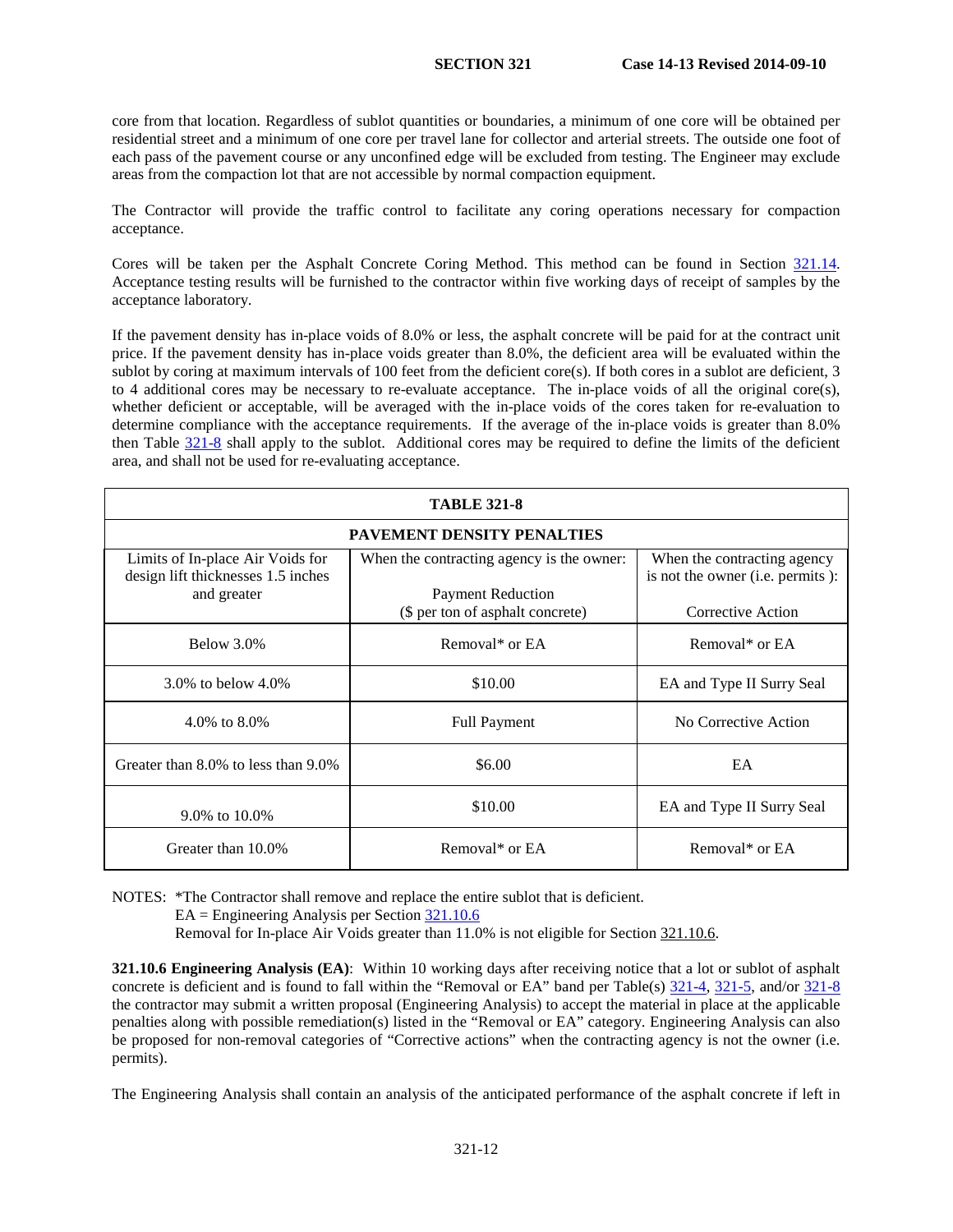place. The Engineering Analysis shall also detail the effect of any proposed corrective action to the material(s) in place as it relates to the in-place material's performance. The Engineering Analysis shall be performed by a professional engineer experienced in asphalt concrete testing and mix designs.

If a lot or sublot is accepted for referee testing and the referee test results still show a deficiency, the contractor shall have ten working days to submit an engineering analysis beginning upon notification of referee test results.

When an Engineering Analysis recommends that a specific lot or sublot should not be removed, the Engineering Analysis will recommend that the following penalties (Table [321-9\)](#page-15-0) be paid when the contracting agency is the owner, for the specific criteria being reviewed by the EA.

| <b>TABLE 321-9</b>                                                               |                                       |                                                                 |  |
|----------------------------------------------------------------------------------|---------------------------------------|-----------------------------------------------------------------|--|
| <b>ENGINEERING ANALYSIS PENALTIES for REMOVAL* LOTS/SUBLOTS LEFT IN-PLACE</b>    |                                       |                                                                 |  |
| <b>Acceptance Criteria</b>                                                       | <b>Acceptance Limits</b>              | <b>Penalty When Contracting Agency</b><br>is the Owner (\$/Ton) |  |
| <b>Asphalt Binder Content</b>                                                    | Over 0.2% points from that Permitted  | \$9.00                                                          |  |
| Laboratory Air Voids (Measured at<br>$N_{\text{des}}$ or 75 blows as applicable) | Less than 1.5% or Greater Than 8.0%   | \$7.50                                                          |  |
| Limits of In-place Air Voids                                                     | Less than 3% or<br>Greater than 10.0% | \$15.00                                                         |  |

Within 15 working days, the Engineer will determine whether or not to accept the contractor's proposed Engineering Analysis.

# **321.11 REFEREE:**

If the Contractor has reason to question the validity of any of the acceptance test results, the Contractor may request that the Engineer consider referee tests for final acceptance. Any request for referee testing must describe the contractor's reasons for questioning the validity of the original acceptance test results and must clearly describe which set of acceptance tests are in question. The engineer may either accept or reject the request for referee testing. When referee testing is accepted, the Contractor (at the Contractors own expense) will engage an independent laboratory accredited by the AAP or a laboratory listed in the current ADOT Directory of Approved Materials Testing Laboratories as appropriate for the acceptance tests that are being questioned. The independent referee laboratory shall use properly certified technicians in accordance with ASTM D3666, Section 7 (Personnel Qualifications). For the set of test results in question the referee laboratory shall perform a new set of acceptance tests (as required by Section [321.10](#page-8-0) representing the area for the set of tests in question). The referee tests will replace the original acceptance tests that were in question.

These tests may include asphalt binder content, aggregate gradation, Marshall or Gyratory unit weight, maximum theoretical unit weight, laboratory air voids and in-place air voids (compaction). Samples for referee testing shall come from representative samples obtained from the completed pavement, as directed by the Engineer.

The number of samples taken will be the same as specified in Section [321.10.](#page-8-0) The independent laboratory shall compile the test results and transmit them to both the Engineer and the contractor. The independent laboratory shall include a report sealed and signed by an Engineer registered in the State of Arizona, who is experienced in asphalt concrete testing and mix design development. The signed report shall give an opinion that the material evaluated does or does not comply with project specifications, shall clearly describe any deficiencies, and the results will be binding between all parties.

# **321.12 MEASUREMENT:**

Asphalt concrete pavement will be measured by the ton, or by the square yard, for the mixture actually used as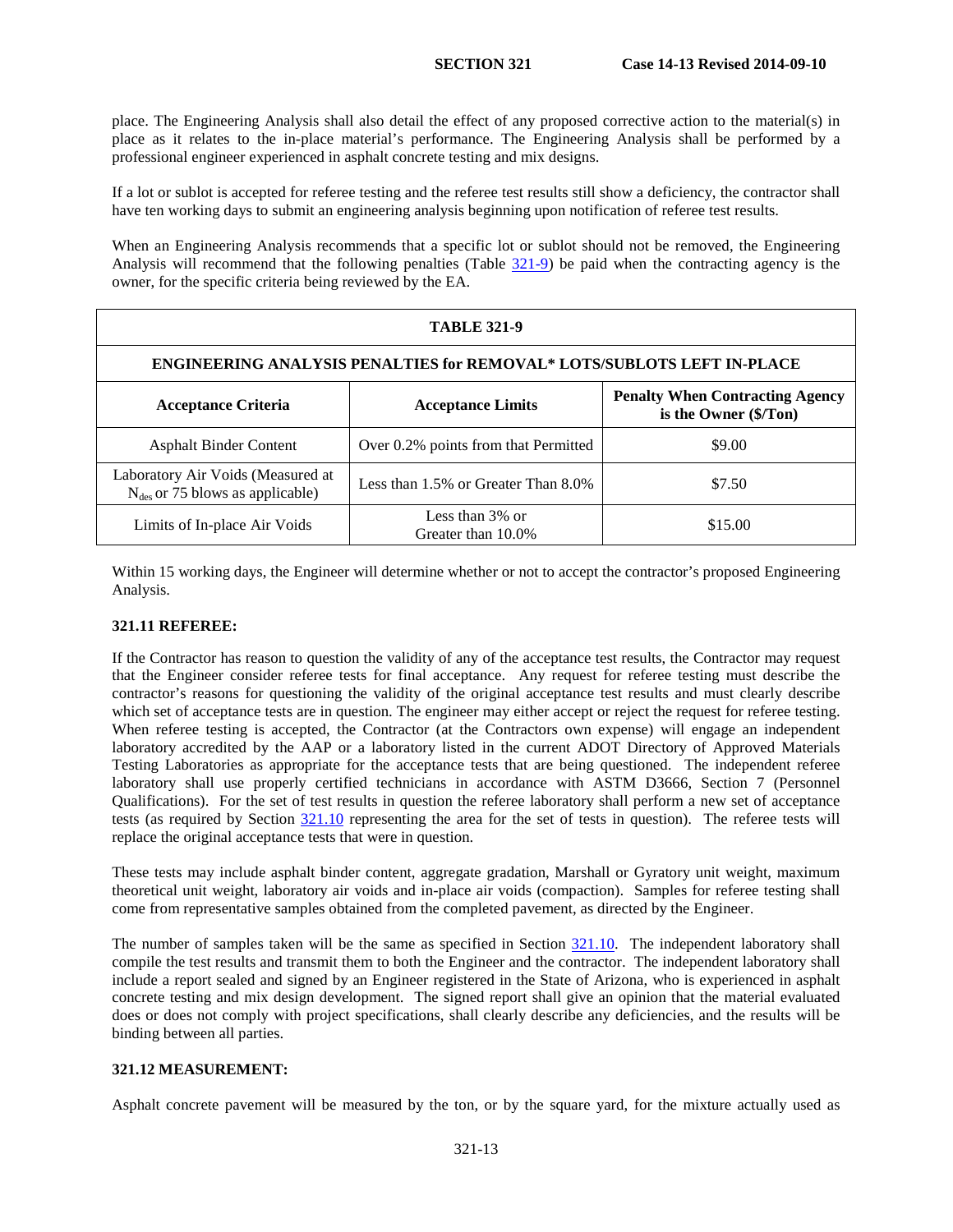allowed above, which shall include the required quantities of mineral aggregates, asphalt binder, and mineral admixture. Measurement shall include any tonnage used to construct intersections, roadways, streets, or other miscellaneous surfaces indicated on the plans or as directed by the Engineer.

### **321.13 PAYMENT:**

The asphalt concrete measured as provided above will be paid for at the contract price per ton or square yard, as adjusted per Section [321.10,](#page-8-0) which price shall be full compensation for the item complete, as herein described and specified.

Payment for tack coat will be by the ton diluted, based on the rate of application, as directed by the Engineer.

No payment will be made for any overrun in quantity of asphalt concrete in excess of 10 percent based on actual field measurement of area covered, design thickness, and the mix design unit weight. The calculations and payment for overrun will be by individual pay item. To compensate or adjust for a thickness deficiency in an underlying asphalt concrete course, the Engineer may authorize a quantity increase in excess of 10 percent for a subsequent asphalt concrete course. In such cases, the quantity in excess of 10 percent will be paid for at the lowest unit price.

Agency required repairs of existing pavement prior to roadway overlay operations will be paid for as a separate pay item.

Except as otherwise specified, no separate payment will be made for work necessary to construct miscellaneous items or surfaces of asphalt concrete.

### **321.14 ASPHALT CORE METHOD: Core Drilling of Hot Mix Asphalt (HMA) for Specimens of 4" or 6" diameter**

**321.14.1 Scope:** This method is to establish a consistent method of the use of a diamond bit core to recover specimens of 4 or 6 inch diameter for laboratory analysis and testing. The method will require the use of: water, ice (bagged or other suitable type), dry ice, and a water-soap solution to be utilized when coring asphalt rubber concrete. Individuals doing the specimen recovery should be observing all safety regulations from the equipment manufacturer as well as the required job site safety requirements for actions, and required personal protective equipment.

**321.14.2 Core Drilling Device:** The core drilling device will be powered by an electrical motor, or by an acceptable gasoline engine. Either device used shall be capable of applying enough effective rotational velocity to secure a drilled specimen. The specimen shall be cored perpendicularly to the surface of pavement, and that the sides of the core are cut in a manner to minimize sample distortion or damage. The machinery utilized for the procedure shall be on a mounted base, have a geared column and carriage that will permit the application of variable pressure to the core head and carriage throughout the entire drilling operation. The carriage and column apparatus shall be securely attached to the base of the apparatus; and the base will be secured with a mechanical fastener or held in place by the body weight of the operator. The core drilling apparatus shall be equipped with a water spindle to allow water to be introduced inside of the drill stem while operating. The cutting edge of the core drill bit shall be of hardened steel or other suitable material with embedded diamond chips in the cutting surface. The core barrel shall be of sufficient diameter to secure a specimen that is a minimum of four or six inches or whichever is prescribed for necessary testing. The core barrel shall not be missing more than one of the teeth used for cutting; if so it shall be discarded and another barrel shall be used. The core barrel shall also be a minimum of two inches longer than the anticipated depth of pavement in accordance with project paving plans.

**321.14.3 Accessory Equipment:** A sufficient supply of ice and dry ice shall be provided to sufficiently cool the pavement prior to securing the samples from the designated areas in the pavement. The ice should also be used to adjust the temperature of the water used to cool the core bit. A water supply (usually a plastic  $35 - 55$  gal drum) with sufficient hose to introduce the water into and through the spindle of the coring device by gravity feed. The drum should be white or light in color to minimize excessive thermal heating of the water (*for coring of asphalt rubber cores see Note 1*). At no time shall the water utilized in the coring operation exceed  $65^{\circ}$  F during the coring operation. Ice shall be utilized to ensure the temperature control of the water being introduced during the cutting